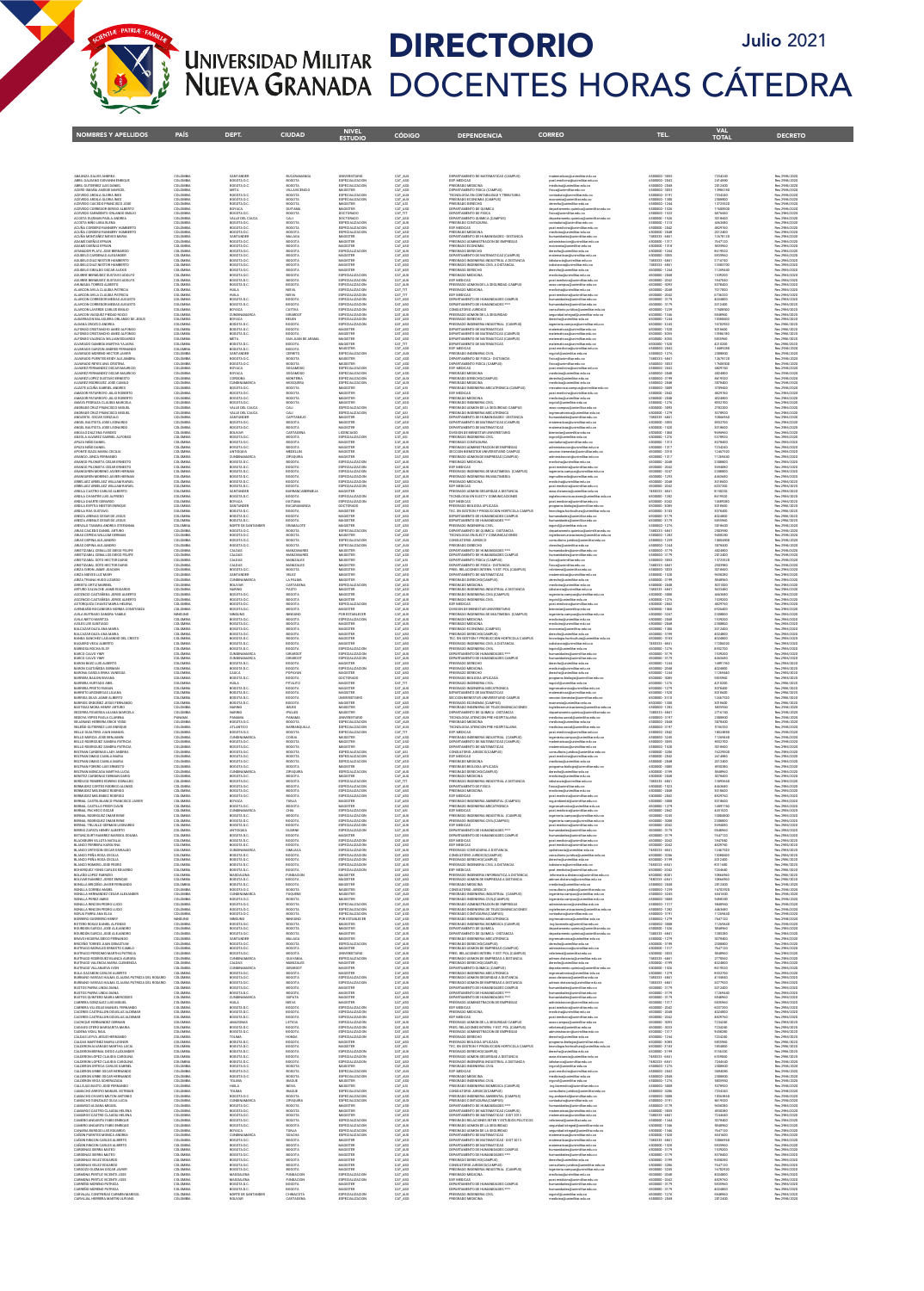| CARVAJAL PEREZ IVON ESTEPHANIE<br>CASAS RAMOS YUDY NATALIA                                                                                           | COLOMBIA<br>COLOMBIA                    | BOGOTA D.C<br>BOGOTA D.C                      | BOGOTA<br>BOGOTA                    | ESPECIALIZACION<br>MAGISTER                               | CAT_AUX<br>CAT_AUX                       | ESP. MEDICAS<br>PREG. RELACIONES INTERN. Y EST. POL.(CAMPUS)                                                       | post.medicina@unimilitar.edu.co<br>elinternal@unimilitar.edu.co                                                                                      | 6500000 - 2042<br>6500000 - 3033                   | 1847040<br>3078400               | Res 2986/2020<br>Res 2986/2020                   |
|------------------------------------------------------------------------------------------------------------------------------------------------------|-----------------------------------------|-----------------------------------------------|-------------------------------------|-----------------------------------------------------------|------------------------------------------|--------------------------------------------------------------------------------------------------------------------|------------------------------------------------------------------------------------------------------------------------------------------------------|----------------------------------------------------|----------------------------------|--------------------------------------------------|
| CASAS RAMOS YUDY NATALIA<br>CASTAÑEDA CASTAÑEDA MIKE JIMMY                                                                                           | COLOMBIA<br>COLOMBIA                    | BOGOTA D.C<br>BOGOTA D.C.                     | BOGOTA<br>BOGOTA                    | MAGISTER<br>ESPECIALIZACION                               | CAT_AUX<br>CAT TIT                       | CONSULTORIO JURIDICO<br>PREGRADO MEDICINA                                                                          | consultorio juridico@unimilitar.edu.co<br>medicina@unimilitar.edu.co                                                                                 | 6500000 - 1239<br>6500000-2048                     | 5848960<br>8420400               | Res 2986/2020<br>Para 2986/202                   |
| CASTAÑEDA TORRES GERMAN ALONSO<br>CASTAÑO ROBAYO MARIA HAIDY                                                                                         | COLOMBIA<br>COLOMBIA                    | CUNDINAMA<br>BOGOTA D.C.                      | COTA<br>BOGOTA                      | MAGISTER<br>DOCTORAL                                      |                                          | CONSULTORIO JURIDICO(CAMPUS)<br>DEPARTAMENTO DE QUIMICA                                                            | itarah <i>o</i>                                                                                                                                      | 6500000 - 3206<br>6500000 - 1526                   | 12986180<br>17608500             | Res 2986/202<br>Res 2986/202                     |
| CASTELBLANCO OMAR EDUARDO                                                                                                                            | COLOMBIA                                | BOGOTA D.C                                    | BOGOTA                              | MAGISTER                                                  | CAT_ASD<br>CAT_ASD<br>CAT_ASD            | PREGRADO CONTADURIA                                                                                                | contaduria@unimilitar.edu.co                                                                                                                         | 6500000 - 1313                                     | 7647120                          | Res 2986/202                                     |
| CASTELBLANCO GOMEZ WILSON<br>CASTELLANOS BALLESTEROS FRANCETH JUSTINE EDUARD                                                                         | COLOMBIA<br>COLOMBIA                    | BOGOTA D.C<br>SANTANDER                       | <b>BOGOTA</b><br>SAN GE             | ESPECIALIZACION<br><b>MAGISTER</b>                        | CAT_AUX<br>CAT_ASI<br>CAT_ASI            | PREGRADO DERECHO<br><b>PRECRADO INCENIERIA CIVI (CAMPUC)</b>                                                       | derecho@unimilitar.edu.co                                                                                                                            | 6500000 - 1244<br>6500000 - 3008                   | 12775360<br>2782200              | Res 2986/2020<br>Res 2986/202                    |
| CASTELLANOS BALLESTEROS FRANCETH, LISTINE FILIARDO<br>CASTELLANOS CORREDOR JORGE ELIECER                                                             | COLOMBIA<br>COLOMBIA                    | SANTANDEI<br>BOGOTA D.C                       | SAN GE<br>COOTA                     | MAGISTER<br>ESPECIALIZACION                               |                                          | PREGRADO INGENIERIA CIVIL                                                                                          | rgenieria.campus@unimilitar.edu.cc<br>rgcivil@unimilitar.edu.co<br>edicina@unimilitar.edu.co                                                         | 6500000-1276<br>6500000-204                        | 1854800<br>402480                | Res 2986/202<br>Res 2986/202                     |
| CASTELLAR ARBELAEZ GERARDO ENRIQUE                                                                                                                   | COLOMBIA                                | BOLIVAR<br>SANTANDER                          | CARTAGENA<br>BUCARAMANG             | ESPECIALIZACION<br>MAGISTER                               | CAT_ASO<br>CAT_AUX<br>CAT_ASO            | FREGRADO MEDICINA<br>PREGRADO MEDICINA<br>PREGRADO INGENIERIA MECATRONICA (CAMPUS)                                 | medicina@unimilitar.edu.co<br>mecatronica.campus@unimilitar.edu.co                                                                                   | 6500000 - 2048<br>6500000 - 3009                   | 1539200<br>14891760              | Res 2986/2020<br>Res 2986/2020                   |
| CASTIBLANCO CONTRERAS RICARDO<br>CASTIBLANCO GONZALEZ LAURA CAROLINA                                                                                 | COLOMBIA<br>COLOMBIA                    | CUNDINAMARCA<br>BOGOTA D.C                    | CHOCONTA<br>BOGOTA                  | ESPECIALIZACION<br>MAGISTER                               | CAT_ASO                                  | PREGRADO CONTADURIA<br>PREGRADO ADMON DE LA SEGURIDAD                                                              | contaduria@unimilitar.edu.co                                                                                                                         | 6500000 - 1313<br>6500000 - 1346                   | 7647120<br>4024800               | Res 2986/202                                     |
| CASTIBLANCO GONZALEZ LAURA CAROLINA                                                                                                                  | COLOMBIA                                | BOGOTA D.C                                    | BOGOTA                              | MAGISTER                                                  | CAT_ASO<br>CAT_ASO                       | PRECRADO ADMON SECURIDAD A DISTANCIA                                                                               | seguridad.integral@unimilitar.edu.co<br>asso.distancia@unimilitar.edu.co                                                                             | 7480333 - 6841                                     | 3622320                          | Res 2986/2020<br>Res 2986/2020                   |
| CASTIBLANCO BOORIGUEZ CATHERINE LISVETH<br>CASTIBLANCO SUAREZ RAUL EDGARDO<br>CASTIBLANCO SUAREZ RAUL EDGARDO<br>CASTILLA STIPCIANOS ALFRÉDO IGNACIO | COLOMBIA<br>COLOMBIA<br>COLOMBIA        | BOGOTA D.C.<br>BOGOTA D.C.                    | ZIPAQUIBA<br>BOGOTA<br>BOGOTA       | MAGISTEI                                                  | CAT_AUD<br>CAT_ASI<br>CAT_ASI            | PREGRADO ADMON DE LA SEGURIDAD CAMPUS<br>DEPARTAMENTO DE FISICA<br>PREGRADO MEDICINA                               | sso.campus@u<br>fisica@unimilitar.edu.co                                                                                                             | 6500000 - 3093<br>6500000 - 1523<br>6500000 - 2048 | 2308800<br>12056200              | Res 2986/202<br>Res 2986/2020<br>Res 2986/2020   |
| CASTILLO RAMIREZ JULIO ALBERTO                                                                                                                       | <b>COLOMBIA</b>                         | CUNDINAMARCA                                  | NEMOCON                             | ESPECIALIZACION<br>MAGISTER                               | CAT_ASO                                  | DPTO TECNOLIGIAS DEL CONOCIMIENTO (DISTANCIA)                                                                      | medicina@unimilitar.edu.co<br>tecnologias.conocimientocam<br>similitar.edu.co                                                                        | 6500000 - 3042                                     | 17620600<br>2716740              | Res 2986/2020                                    |
| CASTRO AYARZA JUAN RAUL<br>CASTRO CARDENAS CLAUDIA ASTRID                                                                                            | <b>COLOMBIA</b><br><b>COLOMBIA</b>      | SANTANDER<br>BOGOTA D.C                       | BUCARAMANGA<br>BOGOTA               | <b>ESPECIALIZACION</b><br>MAGISTER                        | CAT ASO<br>CAT_ASI                       | <b>ESP. MEDICAS</b><br>PREGRADO RELACIONES INTER Y ESTUDIOS POLITICOS                                              | post.medicina@unimilitar.edu.co<br>demail@un<br>militar.edu.cc                                                                                       | 6500000 - 2042<br>6500000 - 1344                   | 2414880<br>7048240               | Res 2986/202<br>Res 2986/202                     |
| CASTRO COMEZ LUIS ANTONIO<br>CASTRO COMEZ LUIS ANTONIO                                                                                               | COLOMBIA<br>COLOMBIA                    | BOGOTA D.C<br>BOGOTA D.C                      | BOGOTA<br>BOGOTA                    | ESPECIALIZACION<br>ESPECIALIZACION                        | CAT_TIT<br>CAT_TIT                       | PREGRADO MEDICINA<br>ESP. MEDICAS                                                                                  | nedicina@unimiltar.edu.co<br>post.medicina@unimilitar.edu.co                                                                                         | 6500000 - 2042                                     | 4210200<br>6736320               | Res 2986/202<br>Res 2986/202                     |
| CASTRO LOSADA CARLOS ARTURO<br>CASTRO LOSADA CARLOS ARTURO                                                                                           | COLOMBIA<br>COLOMBIA                    | BOGOTA D.C<br>BOGOTA D.C                      | BOGOTA<br>BOGOTA                    | MAGISTER<br>MAGISTER                                      | CAT_ASO<br>CAT_ASO                       | PREGRADO CONTADURIA(CAMPUS)<br>PREGRADO ECONOMIA (CAMPUS)                                                          | contaduria@unimiltar.edu.co<br>economia@unimiltar.edu.co                                                                                             | 6500000-3191<br>6500000-1300                       | 9458280<br>3018600               | Res 2986/202<br>Res 2986/202                     |
| CASTRO MEJIA FRANCISCO ALEXANDER                                                                                                                     | COLOMBIA                                | BOGOTA D.C.                                   | BOGOTA                              | ESPECIALIZACION                                           | CAT_AUX<br>CAT_TIT<br>CAT_ASO<br>CAT_ASO | PREGRADO INGENIERIA CIVILICAMPUS)                                                                                  | ingenieria.campus@unimilitar.edu.co<br>matematicas@unimilitar.edu.co<br>ingmecatronica@unimilitar.edu.co                                             | 6500000 - 3008                                     | 6541600                          | Res 2986/2020                                    |
| CASTRO PARRA NESTOR EDUARDO<br>CASTRO PESCADOR ANDRES MAURICIO<br>CASTRO RINCON JHON EDWIN                                                           | COLOMBIA<br>COLOMBIA<br>COLOMBIA        | BOGOTA D.C.<br>BOGOTA D.C.<br>BOGOTA D.C.     | BOGOTA<br>BOGOTA<br>BOGOTA          | MAGISTE                                                   |                                          | DEPARTAMENTO DE MATEMATICAS<br>PREGRADO INGENIERIA MECATRONICA<br>PREGRADO DERECHO                                 |                                                                                                                                                      | 6500000 - 3500<br>6500000 - 1520<br>6500000 - 1279 | 11928900<br>7647120<br>7647120   | Res 2006/2020<br>Res 2006/2020<br>Res 2006/2020  |
| CASTRO TRUJILLO JUAN HARVEY                                                                                                                          | COLOMBIA                                | TOLIMA                                        | <b>IBAGLE</b>                       | MAGISTER<br>MAGISTER<br>ESPECIALIZACION                   | CAT_ASO<br>CAT_TIT                       | PREGRADO ADMINISTRACION DE EMPRESAS                                                                                | derecho@unimilitar.edu.co<br>administracion@unimilitar.edu.co                                                                                        | 6500000 - 1244<br>6500000-1317                     | 8552700                          | Res 2086/2020                                    |
| CAYCEDO BELTRAN RUBEN ERNESTO<br>CENDALES LADINO EDWIN DARIO                                                                                         | COLOMBIA<br>COLOMBIA                    | BOGOTA D.C<br>BOGOTA D.C                      | BOGOTA<br>BOGOTA                    | <b>MAGISTER</b>                                           | CAT ASO                                  | PREGRADO MEDICINA<br>PRECRADO INCENIERIA MECATRONICA                                                               | medicina@unimilitar.edu.co<br>romecatronica@unimilitar.edu.co                                                                                        | 6500000-2046<br>6500000-1279                       | 14034000<br>11269440             | Res 2086/2021<br>Res 2986/2021                   |
| CENTRALES ENGINE EDWIN DRAW<br>CENTRALERO MEZA GABRIEL ADOLFO<br>CERON RINCON LUZ ALEJANDRA                                                          | COLOMBIA<br>COLOMBIA<br>COLOMBIA        | BOGOTA D.C.<br>BOGOTA D.C.<br>BOGOTA D.C.     | ncoti<br>BUGUIA<br>BOGOTA           | ESPECIALIZACION<br>ESPECIALIZACION<br>MAGISTER            | CAT_TIT<br>CAT_TIT<br>CAT_ASO            | FREGRADO MEDICINA<br>ESP. MEDICAS<br>PREGRADO RELACIONES INTER Y ESTUDIOS POLITICOS                                | medicina@unimilitar.edu.co<br>post.medicina@unimilitar.edu.co<br>relinternal@unimilitar.edu.co                                                       | 6500000 - 2048<br>6500000 - 2042<br>6500000 - 1344 | 5613600<br>5613600<br>7647120    | Nes 2086/2020<br>Res 2086/2020<br>Res 2086/2020  |
| CHACON ZAPATA JORGE ALBERTO                                                                                                                          | COLOMBIA                                | BOGOTA D.C                                    | BOGOTA                              | ESPECIALIZACION                                           | CAT_AUX                                  | PREGRADO ECONOMIA                                                                                                  | conomia@unimilitar.edu.co                                                                                                                            | 6500000 - 1318                                     | 5848060                          |                                                  |
| CHAPARRO PARRA MAURICIO<br>CHAPARRO PARRA MAURICIO                                                                                                   | COLOMBIA<br>COLOMBIA                    | BOGOTA D.C<br>BOGOTA D.C                      | BOGOTA<br>BOGOTA                    | MAGISTER<br>MAGISTER                                      | CAT_ASO<br>CAT ASO                       | DEPARTAMENTO FISICA (CAMPUS)<br>DEPARTAMENTO DE FISICA - DISTANCIA                                                 | faica@unimilitar.edu.co                                                                                                                              | 6500000 - 3053<br>7480333 - 6841                   | 13986180<br>2716740              | Res 2986/2020<br>Res 2986/2020<br>Para 2986/2021 |
| CHARRY LOPEZ MARCO LUCIANO<br>CHASKEL HEILBRONNER ROBERT                                                                                             | COLOMBIA<br>COLOMBIA                    | HUILA<br>BOGOTA D.C.                          | NÉIVA<br>BOGOTA                     | ESPECIALIZACION<br>ESPECIALIZACION                        | CAT_AUX<br>CAT_AUX<br>CAT_ASO            | ESP. MEDICAS<br>PREGRADO MEDICINA                                                                                  | faica@unimilitat.edu.co<br>post.medicina@unimilitat.ed<br>medicina@unimilitat.edu.co                                                                 | 6500000 - 2042<br>6500000 - 2048                   | 3694080                          | Res 2086/202<br>Res 2086/202                     |
| CHASKEL HEILBRONNER ROBERTO                                                                                                                          | COLOMBIA                                | BOGOTA D.C                                    | BOGOTA                              | ESPECIALIZACION                                           |                                          | ESP. MEDICAS                                                                                                       | post.medicina@unimilitar.edu.co                                                                                                                      | 6500000-2042                                       | 4829760                          | Res 2986/202                                     |
| CHAVES ALVARADO DIANA FERNANDA<br>CHAVES FSCORAR RASAFL EFLIDE                                                                                       | COLOMBIA<br>COLOMBIA                    | BOGOTA D.C<br>BOGOTA D.C                      | BOGOTA<br>BOGOTA                    | ESPECIALIZACION<br>MAGISTER                               | CAT_AUX<br>CAT_ASO<br>CAT_ASO            | PREGRADO ADMON DE EMPRESAS A DISTANCIA<br>DEBARTAMENTO DE MATEMATICAS                                              | admon.distancia@unimilitar.edu.co<br>natematicas@unimilitar.edu.co                                                                                   | 7480333 - 6841<br>6500000 - 1520                   | 6926400<br>3018600               | Res 2986/2020<br>Res 2986/202                    |
| CHAVES ESCOBAR RAFAEL FELIPE                                                                                                                         | COLOMBIA<br>COLOMBU                     | BOGOTA D.C<br>BOGOTA D.C                      | BOGOTA<br><b>BOGOTA</b>             | MAGISTER<br>ESPECIALIZACION                               |                                          | DEPARTAMENTO DE MATEMATICAS (CAMPUS)                                                                               | unimilitar.edu.c<br>cost.medicina@unimilitar.edu.co                                                                                                  | 6500000-3055<br>6500000-2042                       | 1458280<br>1847040               | Res 2986/202<br>Res 2986/202                     |
| CHIQUILLO ESPITIA ANGELA MARIA<br>CHIQUILLO ESPITIA ANGELA MARIA<br>CHIQUIZA PRETO MAGDA PILAR                                                       | COLOMBIA<br>COLOMBIA                    | BOGOTA D.C.<br>CUNDINAMARCA                   | BOGOTA<br>ZIPAQUIRA                 | ESPECIALIZACION<br>MAGISTER                               | CAT_AUX<br>CAT_AUX<br>CAT_ASO            | ESP. MEDICAS<br>PREGRADO MEDICINA<br>PREGRADO CONTADURIA (CAMPUS)                                                  | medicina@unimilitar.edu.co<br>contaduria@unimilitar.edu.co                                                                                           | 6500000 - 2048<br>6500000 - 3191                   | 3078400<br>4024800               | Res 2986/2020<br>Res 2986/2020                   |
| CHIQUIZA PRIETO MAGDA PILAR<br>CHIQUIZA PRIETO MAGDA PILAR                                                                                           | COLOMBIA<br>COLOMBIA                    | CUNDINAMARCA<br>CUNDINAMARCA                  | ZIPAQUIRA<br><b>ZIPAOURA</b>        | MAGISTER<br>MAGISTER                                      | CAT_ASO                                  | TECNOLOGIA EN CONTABILIDAD Y TRIBUTARIA<br>PREGRADO ADMON DE EMPRESAS (CAMPUS)                                     | contaduria@unimilitar.edu.co<br>miturimilitar.edu.co<br>dministrar                                                                                   | 6500000-3191<br>6500000-1317                       | 2012400<br>5835960               | Res 2986/202                                     |
| CHISICA MAHECHA MARCELA                                                                                                                              | COLOMBIA                                | BOGOTA D.C                                    | <b>BOGOTA</b><br>BOGOTA             | <b>UNIVERSITARIO</b>                                      | CAT_ASO<br>CAT_AUX                       | TECNOLOGIA ATENCION PRE HOSPITALARIA                                                                               | redicina social@unimilitar.edu.cr                                                                                                                    | 6500000-3197                                       | 3078400                          | Res 2986/2020<br>Res 2986/2020                   |
| CHOACHI DIAZ PAOLA LIZZETH<br>CIFUENTES BONETT ROSMERY<br>CIFUENTES BONETT ROSMERY                                                                   | COLOMBIA<br>COLOMBIA<br>COLOMBIA        | BOGOTA D.C                                    | SANTA MARTA<br>SANTA MARTA          | ESPECIALIZACION<br>DOCTORADO                              | CAT_AUX<br>CAT_ASO<br>CAT_ASO            | PREGRADO INGENIERIA BIOMEDICA (CAMPUS<br>DEPARTAMENTO DE HUMANIDADES CAMPUS<br>DEPARTAMENTO DE HUMANIDADES ****    | ing biomedica@unimilitar.edu.co<br>humanidades@unimilitar.edu.co<br>humanidades@unimilitar.edu.co                                                    | 6500000 - 3008<br>6500000 - 3179<br>6500000 - 3179 | 2308800<br>2012400               | Res 2986/202                                     |
| CIFUENTES GARZON JAIRO ALBERTO                                                                                                                       | <b>COLOMBIA</b>                         | MAGDALENA<br>MAGDALENA<br>BOYACA              | TUTA                                | DOCTORADO<br>MAGISTER                                     | CAT_ASO                                  | DEPARTAMENTO DE MATEMATICAS (CAMPUS)                                                                               | matematicas@unimilitar.edu.co                                                                                                                        | 6500000 - 3055                                     | 5835960<br>3018600               | Res 2986/2020<br>Res 2986/2020<br>Res 2986/2020  |
| CIFUENTES GARZON JAIRO ALBERTO<br>CIFUENTES ZEA JUDITH KARINA                                                                                        | <b>COLOMBIA</b><br><b>COLOMBIA</b>      | BOYACA<br>CUNDINAMARCA                        | TUTA<br>LA PALMA                    | MAGISTER<br>ESPECIALIZACION                               | CAT ASO<br>CAT AUX                       | DEPARTAMENTO DE MATEMATICAS<br>PREGRADO MEDICINA                                                                   | natematicas@unimilitar.edu.co<br>edicina@unimilitar.edu.co                                                                                           | 6500000 - 1520<br>6500000 - 2048                   | 3018600<br>2308800               | Res 2986/202<br>Res 2986/202                     |
| CENTRE AN SUMMONS<br>CLANUO CRIZ EDGAR ORLANDO<br>CLANUO CRIZ EDGAR ORLANDO                                                                          | COLOMBIA                                | BOGOTA D.C                                    | BOGOTA<br>BOGOTA<br>BOGOTA          | ESPECIALIZACION<br>ESPECIALIZACION                        | CAT_AUX<br>CAT_ASO<br>CAT_ASO            | PREGRADO MEDICINA<br>PREGRADO MEDICINA<br>ESP MEDICAS                                                              | edicina@unimiltar.edu.co                                                                                                                             |                                                    | 07840                            | Res 2986/202                                     |
|                                                                                                                                                      | COLOMBIA<br>COLOMBIA                    | BOGOTA D.C.<br>BOGOTA D.C.                    |                                     | ESPECIALIZACION                                           |                                          |                                                                                                                    | medicira@unimiltar.edu.co<br>post.medicira@unimilitar.edu.co                                                                                         | 6500000 - 2048<br>6500000 - 2042                   | 3018600<br>4829760               | Res 2986/2020<br>Res 2986/2020                   |
| CLAVUO MENDOZA JUAN RICARDO<br>CLAN ID VARGAS NINA STRILA                                                                                            | <b>COLOMBIA</b><br>COLOMBIA             | QUINDIO<br>BOGOTA D.C                         | ARMENU<br>BOGOTA                    | UNIVERSITARIO<br>MAGISTER                                 | CAT_ASO<br>CAT_TIT                       | PREGRADO INGENERIA MECATRONICA<br>DEPARTAMENTO FISICA (CAMPUS)                                                     | ingmecatronica@unimilitar.edu.co                                                                                                                     | 6500000-1279<br>6500000 - 3053                     | 7647120<br>8139720               | Res 2986/202                                     |
| CLIVIO HERNANDEZ CAMILA<br>CLIVIO HERNANDEZ CAMILA<br>COHECHA TORRES CAMILO HUMBERTO<br>COLMENARES BETANCOURT ALEJANDRO EMILIO                       | COLOMBIA<br>COLOMBIA<br>VENEZUELA       | <b>BOGOTA D.C.</b><br>CUNDINAMA               | <b>ROCOTA</b><br>CAQUEZA            | <b>MAGISTER</b>                                           | CAT_AUX<br>CAT_AUX<br>CAT_ASO            | TEC. EN GESTION Y PRODUCCION HORTICOLA CAMPUS<br>DEPARTAMENTO DE MATEMATICAS                                       | mprenommagomman<br>fisica@urimilitar.edu.co<br>tecnologia.horticultura@urimilitar.edu.co<br>medicina@urimilitar.edu.co<br>medicina@urimilitar.edu.co | 6500000 - 3183<br>6500000 - 3183<br>6500000 - 1520 | 3078400<br>5835960<br>4024800    | Res 2986/2020<br>Res 2986/2020<br>Res 2986/2020  |
| COLMENARES BETANCOURT ALEJANDRO EMILIO                                                                                                               | VENEZUELA                               | ESTADO TACHIRA<br>ESTADO TACHIRA              | CAPITAL TACHIRI<br>CAPITAL TACHIRA  | MAGISTER<br>MAGISTER                                      | CAT_ASO                                  | DEPARTAMENTO DE 111<br>PREGRADO MEDICINA<br>ESP. MEDICAS                                                           | post.medicina@unimilitar.edu.co                                                                                                                      | 6500000-2048<br>6500000-2042                       | 4829760                          | Res 2986/2021<br>Res 2086/2021                   |
| CONTRERAS CALLEJAS LILIANA CONSTANZA                                                                                                                 | COLOMBIA                                | BOGOTA D.C                                    | BOGOTA                              | MAGISTER                                                  | CAT_ASO                                  | DEPARTAMENTO DE TECNOLOGIAS DEL CONOCIMI                                                                           | iecnologias conocimiento@unimilitar.edu.co<br>informatica.distancia@unimilitar.edu.co                                                                | 6500000-1220                                       | 3018600                          | Res 2086/2021                                    |
| CONTRERAS CALLEJAS LILIANA CONSTANZA                                                                                                                 | COLOMBIA                                | BOGOTA D.C<br><b>BOGOTA D.C.</b><br>NINCI INO | BOGOTA<br><b>IOGOTA</b><br>ENGLINI  | MAGISTER<br>MAGISTER<br>MAGISTER<br>POR ESTABLECER        | CAT ASO                                  | PRECRADO INCENIERIA INFORMATICA A DISTANCIA                                                                        |                                                                                                                                                      | 6500000 - 8001                                     | 5433480                          | Res 2986/2021                                    |
| CONTRERAS CHALLENS LILIANA CONSTANZA<br>CONTRERAS CALLEJAS LILIANA CONSTANZA<br>CONTRERAS LEON DIANA MILENA<br>CONTRERAS NIÑO DANIEL                 | COLOMBIA<br>NINGUNO<br>COLOMBIA         | TOLIMA                                        | <b>IBAGLE</b>                       | MAGISTER                                                  | CAT_ASO<br>CAT_AUX<br>CAT_AUX            | PREGRADO DERECHO(CAMPUS)<br>PREGRADO DERECHO(CAMPUS)<br>DEPARTAMENTO DE MATEMATICAS                                | tecnologias, conocimiento campus@uni<br>derecho@unimilitar.edu.co<br>matematicas@unimilitar.edu.co                                                   | 6500000-1520                                       | 2716740<br>3078400<br>3018600    | Nes 2986/2020<br>Res 2986/2020<br>Res 2986/2020  |
| CONTRERAS NIÑO DANIEL                                                                                                                                | COLOMBIA                                | TOLIMA                                        | <b>IBAGUE</b>                       | <b>MAGISTER</b><br>ESPECIALIZACION                        | CAT_ASO                                  | DEPARTAMENTO DE MATEMATICAS (CAMPUS)                                                                               | matematicas@unimilitar.edu.co                                                                                                                        | 6500000 - 3055                                     | 8552700                          | Res 2086/2021                                    |
| CONTRERAS SUAREZ YEIMMY ALEJANDRA<br>CONTRERAS SUAREZ YEIMMY ALEJANDRA                                                                               | COLOMBIA<br>COLOMBIA                    | CUNDINAMARCA<br>CUNDINAMARCA                  | <b>ZIPAQUIRA</b><br>ZIPAQUIRA       | ESPECIALIZACION                                           | CAT_AUX<br>CAT_AUX                       | DEPARTAMENTO DE TECNOLOGIAS DEL CONOCIM<br>DEPARTAMENTO DE TECNOLOGIAS DEL CONOCIM                                 | tecnologias conocimiento@unimilitar.edu.co<br>ecnologias.conocimiento@unimilitar.edu.co                                                              | 6500000 - 1220<br>6500000 - 1220                   | 4453680<br>2308800               | Res 2986/2020<br>Res 2986/2021                   |
| LOT US SUMEZ TOMMY ALEJA<br>CORAL CARDENAS MARIA DEL PILAR<br>CORAL CARDENAS MARIA DEL PILAR                                                         | COLOMBIA<br>COLOMBIA<br>COLOMBIA        | BOGOTA D.C.<br>BOGOTA D.C.                    | BOGOTA<br>BOGOTA                    | ESPECIALIZACION                                           | CAT_AUX<br>CAT_AUX<br>CAT_AUX            | DEPARTAMENTO DE HUMANIDADES ***<br>CONSULTORIO JURIDICO(CAMPUS)                                                    | humanidades@unimilitar.edu.co<br>consultorio.juridico@unimilitar.edu.co<br>ingenieria.campus@unimilitar.edu.co                                       | 6500000 - 3179<br>6500000 - 3206                   | --------<br>5848960<br>5848960   | Res 2986/202<br>Res 2986/202                     |
| CORDERO SAENZ NESTOR ORLANDO<br>CORRALES MEJIA MARIA CRISTINA                                                                                        | COLOMBIA                                | BOGOTA D.C<br>VALLE DEL CAUCA                 | BOGOTA<br>CALL                      | MAGISTER<br>MAGISTER                                      | CAT_ASO                                  | PREGRADO INGENIERIA INDUSTRIAL (CAMPUS)<br>DEPARTAMENTO DE HUMANIDADES - DISTANCIA                                 | humanidades@unimilitar.edu.co                                                                                                                        | 6500000 - 3245<br>7480333 - 6841                   | 17608500<br>14489280             | Res 2986/202<br>Res 2986/2020                    |
| CORREA BECERRA LUIS ENRIQUE<br>CORREA MAZUERA CATALINA                                                                                               | COLOMBIA<br>COLOMBIA                    | BOGOTA D.C<br>BOGOTA D.C                      | BOGOTA<br><b>BOGOTA</b>             | MAGISTER<br><b>FORDIAL PACION</b>                         | CAT_ASO<br>CAT ASO                       | PREGRADO ADMINISTRACION DE EMPRÉSAS<br>PREGRADO MEDICINA                                                           | administracion (bunimilitar.edu.co<br>edicina@unimilitar.edu.co                                                                                      | 6500000 - 1317<br>6500000-2048                     | 4024800<br>4024800               | Res 2986/202<br>Res 2986/202                     |
| CORREA MAZUERA CATALINA                                                                                                                              | COLOMAN                                 | BOGOTA D.C                                    | COCOTA                              | ESPECIALIZACION                                           | CAT_ASO<br>CAT_AUX<br>CAT_AUX            | FISIANNO MINIMUM<br>PREGRADO ADMON DE LA SEGURIDAD CAMPUS<br>TECNOLOGIA ATENCION PRE HOSPITALARIA                  | nvocasjoamma.voc.co<br>asso.campus@unimilitar.edu.co<br>medicina.social@unimilitar.edu.co                                                            | 6500000-2042                                       | 4829760                          | Res 2986/202                                     |
| CORTES CABEZAS EDINSON<br>CORTES CABEZAS EDINSON                                                                                                     | COLOMBIA<br>COLOMBIA                    | CUNDINAMARCA<br>CUNDINAMARCA                  | ZIPAQUIRA<br>ZIPAQUIRA              | UNIVERSITARIO<br>UNIVERSITARIO                            |                                          |                                                                                                                    |                                                                                                                                                      | 6500000-3093<br>6500000-3197                       | 3078400<br>3078400               | Res 2986/2020<br>Res 2986/2020                   |
| CORTES GUACANEME JUAN DAVID<br>CORTES JARAMILLO ELSA JIMENA                                                                                          | COLOMBIA<br>COLOMBIA                    | BOGOTA D.C.<br>BOGOTA D.C                     | <b>BOGOTA</b><br><b>BOGOTA</b>      | <b>ESPECIALIZACION</b><br><b>ESPECIALIZACION</b>          | CAT_ASO<br>CAT_ASO<br>CAT_ASO            | PREGRADO INGENIERIA CIVIL(CAMPUS)<br>ESP. MEDICAS<br>PREGRADO INGENIERIA CIVIL A DISTANCIA                         | ingenieria.campus@unimilitar.edu.cc<br>.<br>Iost.medicina@unimilitar.edu.co<br>cdistancia@unimilitar.edu.co                                          | 6500000-3008<br>6500000 - 2042<br>7480333 - 6841   | 13986180<br>4829760              | Res 2986/202<br>Res 2986/2020<br>Res 2986/2020   |
| CORTES OUNTERO CULLERMO LEON<br>CORTES SALAZAR HECTOR MANUEL                                                                                         | COLOMBIA                                | CUNDINAMARCA<br>BOGOTA D.C.                   | GRARDO<br>BOGOTA                    | MACKTER<br>MAGISTER                                       |                                          | DEPARTAMENTO DE FISICA                                                                                             | isica@unimiltar.edu.co                                                                                                                               | 6500000 - 1523                                     | 13583700                         | Res 2986/202                                     |
| CORTES SANCHEZ FRANCISCO ERNESTO                                                                                                                     | COLOMBIA<br>COLOMBIA                    | BOGOTA D.                                     | BOGOTA<br>BOGOTA                    | MAGISTEI<br>ESPECIALIZACION                               | CAT_ASO<br>CAT_ASO<br>CAT_AUX            | DEPARTAMENTO DE FISICA                                                                                             | fisica@unimilitat edu.co<br>asso.campus@unimilitat edu.co                                                                                            | 6500000 - 1523                                     | 5835960<br>5835960<br>3078400    | Res 2986/2020<br>Res 2986/2020                   |
| CORTES SANCHEZ HARRYS YESID<br>COTE PABON SEBASTIAN FELIPE                                                                                           | <b>COLOMBIA</b>                         | BOGOTA D.C<br>BOGOTA D.C                      | BOGOTA                              | MAGISTER                                                  | CAT_AUX                                  | PREGRADO ADMON DE LA SEGURIDAD CAMPUS<br>PREG. RELACIONES INTERN. Y EST. POL.(CAMPUS)                              | relinternal@unimilitar.edu.co                                                                                                                        | 6500000 - 3093<br>6500000 - 3033                   | 5848060                          | Res 2986/2020                                    |
| CRISTANCHO HOYOS LEONARDO<br>CRISTO COLMENARES JAVIER                                                                                                | <b>COLOMBIA</b><br><b>COLOMBIA</b>      | BOGOTA D.C<br>BOGOTA D.C                      | BOGOTA<br>BOGOTA                    | ESPECIALIZACION<br>ESPECIALIZACION                        | CAT AUX<br>CAT ASO                       | PREGRADO DERECHO<br><b>ESP. MEDICAS</b>                                                                            | .<br>Jerecho@unimilitar.edu.co<br>post.medicina@unimilitar.edu.co                                                                                    | 6500000 - 1244<br>6500000-2042                     | 8619520<br>6037200               | Res 2986/202<br>Res 2986/202                     |
| CRUZ GARZON RAJL EDUARD<br>CRUZ GARZON RAJL EDUARD<br>CRUZ PEREZ NATALY                                                                              | COLOMBIA                                | <b>CUNDINAMARCA</b><br>BOGOTA D.C             | BOGOTA                              | MAGISTER<br>MAGISTER                                      | CAT_ASI<br>CAT_ASI<br>CAT_ASO            | LIFINATION FISICA (CAMPUS)<br>PREGRADO INGENERIA INDUSTRIAL (CAMPUS)<br>ESP. MÉDICAS                               | ica@unimilitar.edu.co                                                                                                                                |                                                    | 1205620                          | Res 2986/202                                     |
| CRUZ VELASQUEZ LEONARDO                                                                                                                              | CCLOMBIA<br>CCLOMBIA<br><b>COLOMBIA</b> | ANTIDQULA<br>BOGOTA D.C.                      | MEDELLIN<br>BOGOTA                  | ESPECIALIZACION<br>MAGISTER                               | CAT_ASO                                  | PREGRADO INGENIERIA DE MULTIMEDIA (CAMPUS)                                                                         | ingenieria.campus@unimilitar.edu.co<br>post.medicina@unimilitar.edu.co<br>ngenieria.campus@unimilitar.edu.cc                                         | 6500000 - 3245<br>6500000 - 2042<br>6500000 - 3247 | 8552700<br>2414880<br>5835060    | Res 2986/2020<br>Res 2986/2020<br>Res 2986/202   |
| CUADROS VIVAS JOSE VICENTE                                                                                                                           | <b>COLOMBIA</b>                         | BOYACA                                        | DUITAMA                             | MAGISTER<br>MACKTER                                       | CAT_ASO                                  | DEPARTAMENTO DE HUMANIDADES ****                                                                                   | umanidades@unimilitar.edu.co                                                                                                                         | 6500000-3179                                       | 5835960                          |                                                  |
| CUADROS VIVAS JOSE VICENTE<br>CUBIDES MENDOZA JUAN DANI                                                                                              | COLOMBIA<br>COLOMBIA<br>COLOMBIA        |                                               | DUITAMA<br>BOGOTA<br>FUSAGASUGA     | ESPECIALIZACIO                                            | CAT_ASO<br>CAT_AUX<br>CAT_AUX            | DEPARTAMENTO DE HUMANIDADES CAMPUS<br>PREGRADO INGENIERIA EN MULTIMEDIA<br>SECCION BIENESTAR UNIVERSITARIO CAMPUS  | humanidades@unimilitar.edu.co<br>ingmultimedia@unimilitar.edu.co                                                                                     | 6500000-3179<br>6500000-1293                       | 4024800<br>2308800<br>12467520   | Res 2986/2020<br>Res 2986/2020<br>Res 2986/2020  |
| CUBILLOS CAICEDO MONICA LILIANA<br>CUBILLOS GUZMAN LUIS FRANCISCO                                                                                    | COLOMBIA                                | <b>CUNDINAMARCA</b><br>BOGOTA D.C.            | BOGOTA                              | ESPECIALIZACION<br>MAGISTER                               | CAT_ASO                                  | PREGRADO ADMON DE EMPRESAS (CAMPUS)                                                                                | seccion bienestar@unimilitar.edu.cr<br>administracion@unimilitar.edu.co                                                                              | 6500000-3310<br>6500000-1317                       | 11269440                         | Res 2986/202<br>Res 2086/2021                    |
| CUCAITA MELO OSCAR FERNANDO<br>CUCAITA MELO OSCAR FERNANDO                                                                                           | COLOMBIA<br>COLOMBIA                    | BOGOTA D.C<br>BOGOTA D.C.                     | BOGOTA<br><b>BOGOTA</b>             | MAGISTER<br>MAGISTER                                      | CAT_ASO<br>CAT ASO                       | DEPARTAMENTO DE HUMANIDADES - DISTANCIA<br>DEPARTAMENTO DE HUMANIDADES CAMPUS                                      | humanidades@unimilitar.edu.co<br>humanidades@unimilitar.edu.co                                                                                       | 7480333 - 6841<br>6500000-3179                     | 3622320<br>4024800               | Res 2086/2021<br>Res 2986/2021                   |
| CUELLAR ENRIQUEZ MARIO FRANCISCO<br>CUELLO QUINTERO JELVER ALEXANDER<br>CUERVO BENAVIDES CAROLINA                                                    | COLOMBIA<br>COLOMBIA<br>COLOMBIA        | NARINO<br>BOGOTA D.C.                         | PASTO<br>BOGOTA                     | ESPECIALIZACION<br>ESPECIALIZACION<br>ESPECIALIZACION     | CAT_AUX<br>CAT_AUX<br>CAT_AUX            | PREGRADO MEDICINA<br>DIVISION DE BIENESTAR UNIVERSITARIO<br>PREGRADO INGENIERIA CIVIL                              | medicina@unimilitar.edu.co<br>bienestar@unimilitar.edu.co<br>ingcivil@unimilitar.edu.co                                                              | 6500000 - 2048<br>6500000 - 1060<br>6500000 - 1276 | 3848000<br>12678120<br>6541600   | Nes 2986/2020<br>Res 2986/2020<br>Res 2986/2020  |
|                                                                                                                                                      |                                         | BOGOTA D.C                                    | BOGOTA                              |                                                           |                                          |                                                                                                                    |                                                                                                                                                      |                                                    |                                  |                                                  |
| CUERVO ORDOÑEZ RUTH<br>CUERVO OSSES RUBY MARGOTH                                                                                                     | COLOMBIA<br>COLOMBIA                    | BOYACA<br>CUNDINAMARCA                        | TUNJA<br>TOCAIM                     | MAGISTER<br>MAGISTER                                      | CAT_AUX<br>CAT_ASO                       | PREGRADO DERECHO<br>DEPARTAMENTO DE FISICA                                                                         | erecho@unimilitar.edu.co<br>fisica@unimilitar.edu.co                                                                                                 | 6500000-1244<br>6500000-1523                       | 10697440<br>9458280              | Res 2086/2021<br>Res 2086/2021                   |
| CUERVO ROJAS CARLOS JULIO                                                                                                                            | COLOMBIA                                | BOGOTA D.C.                                   | BOGOTA                              | ESPECIALIZACION                                           | CAT_AUX                                  | TEC. EN GESTION Y PRODUCCION HORTICOLA CAMPUS                                                                      | tecnologia horticultura@unimilitar.edu.co                                                                                                            | 6500000-3183                                       | 3078400                          | Res 2086/2021                                    |
| CUERVO VASQUEZ CESAR AUGUSTO<br>CUESTA HUERTAS BLAS MARTIN<br>CURE VERGARA HELNA SADIME                                                              | COLOMBIA<br>COLOMBIA                    | BOGOTA D.C.<br>ATLANTICO<br>BOGOTA D.C.       | BOGOTA<br>BARRAN<br>BOGOTA          | ESPECIALIZACION<br>ESPECIALIZACION<br>MAGISTER            | CAT_ASI<br>CAT_ASI<br>CAT_ASO            | CONSULTORIO JURIDICO<br>PREGRADO MEDICINA<br>PREGRADO MEDICINA                                                     | consultorio,juridico@unimilitar.edu.co<br>medicina@unimilitar.edu.co<br>medicina@unimilitar.edu.co                                                   | 6500000 - 1239<br>6500000 - 2048<br>6500000 - 2048 | 1038688<br>5031000               | Res 2986/202<br>Res 2986/202<br>Res 2986/202     |
| DANGON MOISES DARIO LUIS                                                                                                                             | COLOMBIA                                | BOGOTA D.C                                    | BOGOTA                              | MAGISTER                                                  | CAT_ASO                                  | PREGRADO RELACIONES INTER Y ESTUDIOS POLITICOS                                                                     | reinternal@unimilitar.edu.co                                                                                                                         | 6500000-1344                                       | 7647120                          | Res 2986/2020                                    |
| DANGON MOISES DARIO LUIS<br>DAZA BARRIOS WILLIAM ENRICUE                                                                                             | COLOMBIA<br>COLOMBIA                    | BOGOTA D.C<br>BOGOTA D.C                      | BOGOTA<br><b>BOGOTA</b>             | MAGISTER<br>MAGISTER                                      | CAT_ASO<br>CAT ASO                       | CONSULTORIO JURIDICO<br>PREGRADO DERECHO(CAMPUS)                                                                   | consultorio juridico@unimilitar.edu.co<br>derecho@unimilitar.edu.co                                                                                  | 6500000 - 1239<br>6500000-3199                     | 9458280<br>8552700               | Res 2986/2020<br>Res 2986/202                    |
| DAZA BARRIOS WILLIAM ENRIQUE<br>DAZA FIGUEREDO JESUS ARNOLDO<br>DELGADO BARRAZA ANDRES MAURICIO                                                      | COLOMBIA<br>COLOMBIA<br>COLOMBIA        | BOGOTA D.C.<br>BOYACA<br>SANTANDER            | BOGOTA<br>BOGOTA<br>BARRANCABERMEJA | MAGISTER<br>MAGISTER                                      | CAL AGO<br>CAT ASO<br>CAT ASO<br>CAT ASI | CONSULTORIO JURIDICO (CAMPUS)<br>DEPARTAMENTO DE FISICA<br>PREGRADO MEDICINA                                       | consultorio jurídico (Junin<br>lisica(Junimilitar edu co                                                                                             | 6500000 - 3206<br>6500000 - 1523                   | 9458280<br>13986180<br>3709600   | Nes 2006/2020<br>Res 2086/2020<br>Res 2086/2020  |
| DELGADO LASSO RENE ARTURO                                                                                                                            | COLOMBIA                                | NARINO                                        | SAN BERNARDO                        | ESPECIALIZACION<br>ESPECIALIZACION                        | CAT_AUX                                  | PREGRADO MEDICINA                                                                                                  | nedicina@unimilitar.edu.co<br>medicina@unimilitar.edu.co                                                                                             | 6500000-2048<br>6500000-2048                       | 1848000                          | Res 2986/202                                     |
| <b>DIAZ EORERO GULLERMO</b><br>DIAZ GONZALEZ CRISTINA                                                                                                | COLOMBIA<br>COLOMBIA                    | BOGOTA D.C<br>BOGOTA D.C                      | <b>BOGOTA</b><br>BOGOTA             | MAGISTER<br>LICENCIADO                                    | CAT_AUX<br>CAT_ASO                       | CONSULTORIO JURIDICO<br>DEPARTAMENTO DE FISICA - DISTANCIA                                                         | consultorio juridico@unim<br>fisica@unimilitar.edu.co<br>liter educa                                                                                 | 6500000 - 1239<br>7480333 - 6841                   | 7234240<br>10866960              | Res 2986/2020<br>Res 2986/2020                   |
| DIAZ GRANADOS HENRY LEON                                                                                                                             | COLOMBIA<br>COLOMBIA                    | BOGOTA D.C                                    | <b>SOGOTA</b>                       | UNIVERSITARI                                              | CAT_AUX<br>CAT_ASI<br>CAT_ASO            | ECNOLOGIA ATENCION PRE HOSPITALARIA                                                                                | nedicina.social@unimilitar.edu.co                                                                                                                    | 6500000-3197                                       | 5848960<br>1854800               | Res 2986/202                                     |
|                                                                                                                                                      |                                         | BOGOTA D.C.<br>VALLE DEL CAUCA                | BOGOTA<br>CALI                      | ESPECIALIZACION<br>MAGISTER                               |                                          | PREGRADO MEDICINA<br>DEPARTAMENTO DE HUMANIDADES - DISTANCIA                                                       | medicina@unimilitar.edu.co<br>humanidades@unimilitar.edu.co                                                                                          | 6500000 - 2048<br>7480333 - 6841                   | 12678120                         | Res 2986/2020<br>Res 2986/2020                   |
| DIAZ OSORIO MIGUEL ANDRÉS<br>DIAZ OSOBIO MICHEL ANDRES                                                                                               | COLOMBIA<br><b>COLOMBIA</b>             | TOLIMA<br>TOLIMA                              | CHAPARRAL<br>CHAPARRAL              | MAGISTER<br>MAGISTER                                      | CAT_TIT<br>CAT TIT                       | DEPARTAMENTO DE MATEMATICAS (CAMPUS)<br>DEBARTAMENTO DE MATEMATICAS                                                | matematicas@unimilitar.edu.co<br>natematicas@unimilitar.edu.co                                                                                       | 6500000 - 3055<br>6500000 - 1520                   | 9402780<br>4210200               | Res 2986/2020<br>Res 2986/202                    |
| DIAZ PINZON YETZA XMENA<br>DIAZ RAMIREZ NESTOR RAU                                                                                                   | <b>COLOMBIA</b><br>COLOMBIA             | <b>BOYACA</b><br>BOGOTA D.C.                  | TUNJA<br><b>SOGOTA</b>              | FSPECIALIZACION<br>MAGISTER                               | CAT ASO                                  | DEPARTAMENTO DE MATEMATICAS - DIST 2013                                                                            | atematicas@unimilitar.edu.cr                                                                                                                         | 7480333 - 6841<br>6500000 - 1317                   | 16300440<br>11269440             | Res 2986/202<br>Res 2986/202                     |
| DIAZ SOLANO SILVIA ANDREA<br>DIAZ SUAZA FELIPE AUGUSTO                                                                                               | CCLOMBIA<br>CCLOMBIA                    | HUILA<br>BOLIVAR                              | NÉIVA<br>CARTAGENA                  | ESPECIALIZACION                                           | CAT_ASD<br>CAT_ASD<br>CAT_ASD            | PREGRADO ADMINISTRACION DE EMPRESAS<br>PREGRADO DERECHO (CAMPUS)<br>PREGRADO ECONOMIA (CAMPUS)                     | derecho@unimilitar.edu.co<br>economia@unimilitar.edu.co                                                                                              | 6500000-3199                                       | 5848960<br>3018600               | Res 2986/2020<br>Res 2986/2020                   |
| DIAZ TAPIAS MARCO ANTONIO                                                                                                                            | <b>COLOMBIA</b>                         | BOGOTA D.C                                    | BOGOTA                              | MAGISTER<br>MAGISTER                                      | CAT_ASO                                  | PREGRADO BIOLOGIA APLICADA                                                                                         | programa.biologia@unimilitar.edu.co                                                                                                                  | 6500000 - 1300<br>6500000 - 3085                   | 5835060                          | Res 2986/2020                                    |
| DIAZ VILLARRAGA JAIRO ALEXANDER<br>DIAZ VILLARRACA, IAIRO ALEXANDER                                                                                  | <b>COLOMBIA</b><br><b>COLOMBIA</b>      | BOGOTA D.C<br>BOGOTA D.C                      | BOGOTA<br>BOGOTA                    | MAGISTER<br>MACKTER                                       | CAT_ASO<br>CAT_ASO                       | PREGRADO INGENIERIA CIVILICAMPUS!<br><b>PRECRADO INCENERIA CIVIL A DISTANCIA</b>                                   | .<br>ngenieria.campus@unimilitar.edu.cr<br>cdistancia@unimilitar.edu.co                                                                              | 6500000 - 3008<br>7480333 - 6841                   | 4024800<br>5433480               | Res 2986/2020<br>Res 2986/2020                   |
| DIAZ YAMAL IVONNE JEANNETTE<br>DIAZ YAMAL IVONNE JEANNETTE                                                                                           | COLOMBIA<br>COLOMBIA                    | BOGOTA D.C<br>BOGOTA D.C                      | BOGOTA<br>BOGOTA                    | ESPECIALIZACION<br><b>ESPECIALIZACION</b>                 | CAT_TIT<br>CAT_TIT                       | PREGRADO MEDICINA<br>ESP. MEDICAS                                                                                  | edicina@unimiltar.edu.co<br>post.medicina@unimilitar.edu.cr                                                                                          | 500000-204<br>6500000-2042                         | 5613600<br>8420400               | Res 2986/202<br>Res 2986/202                     |
| DINAS BERMUDEZ FREDDY ALONSO<br>DUARTE AGUILAR CLARA VIVIANA                                                                                         | COLOMBIA<br>COLOMBIA                    | BOGOTA D.C<br><b>CUNDINAMARCA</b>             | BOGOTA<br>CHIA                      | MAGISTER<br>ESPECIALIZACION                               | CAT_ASI<br>CAT_AUX                       | SECCION BIENESTAR UNIVERSITARIO CAMPUS<br>PREGRADO DERECHO(CAMPUS)                                                 | eccion bienestar@unimilitar.edu.co<br>derecho@unimilitar.edu.co                                                                                      | 6500000 - 3310<br>6500000-3199                     | 11685240<br>10697440             | Res 2986/2020<br>Res 2086/2020                   |
|                                                                                                                                                      |                                         |                                               |                                     |                                                           |                                          | NASE TORIO - EIRODOOCAAREK                                                                                         |                                                                                                                                                      |                                                    |                                  |                                                  |
| DUQUE CRUZ JULIO CESAR<br>DUQUE PIEDRAHITA MAXIMO ALBERTO<br>DURAN VIVAS ANDRES LEONARDO                                                             | COLOMBIA<br>COLOMBIA                    | TOLIMA<br>ANTIOQUIA<br>BOGOTA D.C.            | LIBANO<br>ITUANGO                   | <b>UNIVERSITARIO</b><br>MAGISTER<br>ESPECIALIZACION       | CAT_AUX<br>CAT_ASO<br>CAT_AUX            | DIVISION DE BIENESTAR UNIVERSITARIO<br>PREGRADO DERECHO(CAMPUS)<br>PREGRADO INGÉNIERA DE MULTIMEDIA (CAMPUS)       | bienestar@unimilitar.edu.co<br>derecho@unimilitar.edu.co<br>ingenieria.campus@unimilitar.edu.co                                                      | 6500000 - 1060<br>6500000 - 3199<br>6500000 - 3247 | 13160160<br>2012400<br>4463680   | Res 2086/2020<br>Res 2086/2020<br>Res 2086/2020  |
| DUSSAN ESPINOSA JOHN ALEXANDER                                                                                                                       | COLOMBIA                                | HULA                                          | NEIVA                               | MAGISTER                                                  | CAT_ASO                                  | CONSULTORIO JURIDICO/CAMPUS)                                                                                       | onsultorio juridico@unimilitar.edu.co                                                                                                                | 6500000 - 3206                                     | 14891760                         | Res 2086/2021                                    |
| ECHEVERRY HERNANDEZ ARIEL AUGUSTO<br>ELORREAGA RODRIGUEZ LUZ MARICEL                                                                                 | COLOMBIA<br>COLOMBIA                    | BOYACA<br>BOYACA                              | TUNJA<br>PAIPA                      | <b>MAGISTER</b><br><b>MAGISTER</b>                        | CAT_ASO<br>CAT ASO                       | PREG. RELACIONES INTERN. Y EST. POL.(CAMPUS)<br>DEPARTAMENTO DE MATEMATICAS - DIST 2013                            | elinternal@unimilitar.edu.co<br>matematicas@unimilitar.edu.co                                                                                        | 6500000-3033<br>7480333 - 6841                     | 4024800<br>17206020              | Res 2086/2021<br>Res 2086/2021                   |
| ESCOBAR ARALLIO HUGO ENRIQUE<br>ESCOBAR ARALLIO HUGO ENRIQUE                                                                                         | COLOMBIA<br>COLOMBIA                    | BOGOTA D.C<br>BOGOTA D.C                      | BOGOTA<br>BOGOTA                    | ESPECIALIZACION<br>ESPECIALIZACION                        | CAT_ASO<br>CAT_ASO<br>CAT_ASO            | PREGRADO MEDICINA.<br>ESP. MEDICAS                                                                                 | medicina@unimilitar.edu.co<br>post.medicina@unimilitar.edu.co<br>ing.ambiental@unimilitar.edu.co                                                     | 5500000 - 2048<br>6500000 - 2042                   | ----------<br>4024800<br>4829760 | Res 2086/202<br>Res 2086/202                     |
| ESCOBAR OCHOA MARIO ALBERTO<br>ESCOBAR RODRIGUEZ LUIS GABRIEL                                                                                        | COLOMBIA<br>COLOMBIA                    | BOGOTA D.C<br>BOGOTA D.C                      | BOGOTA<br>BOGOTA                    | ESPECIALIZACION<br>MAGISTER                               |                                          | PREGRADO INGENIERIA AMBIENTAL (CAMPUS)<br>DEPARTAMENTO DE HUMANIDADES CAMPUS                                       | humanidades@unimilitar.edu.co                                                                                                                        | 6500000 - 3008<br>6500000 - 3179                   | 13986180<br>7647120              | Res 2986/202<br>Res 2986/2020                    |
| ESLAVA JACOME CAMLO ALBERTO<br>ESPINEL PARRA FABIO ENRIQUE                                                                                           | COLOMBIA<br>COLOMBIA                    | BOGOTA D.C<br>BOGOTA D.C                      | BOGOTA<br>BOGOTA                    | ESPECIALIZACION<br>ESPECIALIZACION                        | CAT_ASO<br>CAT_TIT<br>CAT AUX            | ESP. MEDICAS<br>REFORADO CONTADURIA A DISTANCIA                                                                    | post.medicina@unimilitar.edu.co<br>pdistancia@unimilitar.edu.co                                                                                      | 6500000 - 2042<br>7480333 - 6841                   | 8420400<br>11082240              | Res 2986/202<br>Para 2986/202                    |
|                                                                                                                                                      | COLOMBIA                                |                                               | CERETE                              | ESPECIALIZACIO                                            |                                          | PREGRADO MEDICINA                                                                                                  |                                                                                                                                                      |                                                    |                                  |                                                  |
| La INGLETINA CARDA EUGENIA<br>ESPINOSA GARCIA EUGENIA<br>ESPINOSA MEDINA RICARDO ALONSO                                                              | COLOMBI<br>COLOMBIA                     | CORDOBA<br>CORDOBA<br>BOGOTA D.C.             | CERETE<br>BOGOTA                    | ESPECIALIZACION<br>ESPECIALIZACION<br>MAGISTER            | CAT_TIT<br>CAT_TIT<br>CAT_AUX            | PREGINADO MEDICINA<br>ESP. MEDICAS<br>PREGRADO INGENIERIA BIOMEDICA (CAMPUS)                                       | medicina@unimite.edu.co<br>post.medicina@unimilitar.edu.co<br>ing.biomedica@unimilitar.edu.co                                                        | 6500000-3008                                       | 5613600<br>8420400<br>5848960    | Pes 2006/2020<br>Res 2006/2020<br>Res 2006/2020  |
| ESPINOSA VILLANUEVA PEDRO NEL<br>ESQUIVEL ACOSTA ALFREDO CARLOS                                                                                      | COLOMBIA<br>COLOMBIA                    | TOLIMA<br>CORDOBA                             | <b>BAGUE</b><br>CIENAGA DE ORO      | <b>ESPECIALIZACION</b><br>MAGISTER                        | CAT_ASI<br>CAT_ASO                       | PREGRADO ADMON DE EMPRESAS A DISTANCIA<br>PREGRADO INGENIERIA AMBIENTAL (CAMPUS)                                   | admon.distancia@unimilitar.edu.co<br>ing ambiental@unimilitar.edu.co                                                                                 | 7480333 - 6841<br>6500000-3008                     | 3338640<br>14891760              | Res 2986/202<br>Res 2986/202                     |
| <b>ESOUNEL CAMPO DECO LUS</b><br>ESQUIVIA PAJARO CARMEN TERESA                                                                                       | COLOMBIA<br>COLOMBIA                    | BOGOTA D.C.<br>CORDOBA                        | <b>BOGOTA</b><br>MONTERIA           | MAGISTER<br>ESPECIALIZACION                               | CAT TIT                                  | PREGRADO MEDICINA<br>ESP. MEDICAS                                                                                  | adicinativnimilitar adu.co.<br>post.medicina@unimilitar.edu.c                                                                                        | 6500000-2048<br>6500000-2042                       | 1403400<br>6037200               | Res 2986/202<br>Res 2986/202                     |
| ESQUIVIA PAJARO CARMEN TERESA<br>ESTRADA MONTERROZA JOSE MARL                                                                                        | COLOMBIA<br>EL SALVADO                  | CORDOBA<br>EL SALVADOR                        | MONTERIA<br>EL SALVADOR             | ESPECIALIZACION<br>ESPECIALIZACION                        | CAT_ASO<br>CAT_ASO<br>CAT_AUX            | PREGRADO MEDICINA<br>PREGRADO MEDICINA                                                                             | medicina@unimilitar.edu.co<br>medicina@unimilitar.edu.co                                                                                             | 6500000 - 2048<br>6500000 - 2048                   | 4024800<br>1539200               | Res 2986/2020<br>Res 2986/2020                   |
| ESTRADA VILLARRAGA JUAN CARLOS                                                                                                                       | COLOMBIA                                | BOGOTA D.C.                                   | BOGOTA                              | ESPECIALIZACION                                           | CAT_ASO                                  | PREGRADO MEDICINA                                                                                                  | medicina@unimilitar.edu.co<br>waterbalan diumimilitar ada er                                                                                         | 6500000-2048                                       | 2012400                          | Res 2986/2020                                    |
| EVANS BERNARD CLEVELAND<br>FAJARDO ANDRADE LORENA DEL PILAR                                                                                          | COLOMBIA<br>COLOMBIA                    | S ANDRES PROV Y S C<br>BOGOTA D.C             | SAN ANDRES<br>BOGOTA                | <b>ESPECIALIZACION</b><br>ESPECIALIZACION                 | CAT AUX<br>CAT ASO                       | PREGRADO CONTADURIA<br>PREGRADO DERECHO/CAMPUS)                                                                    | asarbodis mimilitar adu co.                                                                                                                          | 6500000 - 1313<br>6500000 - 3199                   | 5848960<br>11269440              | Res 2986/202<br>Res 2986/202                     |
| FAJARDO ANDRADE LORENA DEL PILAR                                                                                                                     | <b>COLOMAN</b><br><b>COLOMBIA</b>       | BOGOTA D.C<br>BOGOTA D.C                      | BOGOTA<br>BOGOTA                    | ESPECIALIZACION<br>ESPECIALIZACION                        | CAT_ASO<br>CAT_AUX<br>CAT_AUX            | CONSULTORIO JURIDICO (CAMPUS)<br>PREGRADO CONTADURIA<br>PREGRADO ADMON DE LA SEGURIDAD                             | consultorio, juridico@unimilitar.edu.co<br>contaduria@unimilitar.edu.co<br>seguridad.integral@unimilitar.edu.co                                      | 6500000-3206<br>6500000 - 1313                     |                                  | Res 2986/202                                     |
| <b>FAJARDO FONSECA HENRY</b><br>FAJARDO FONSECA HENRY<br>FAJARDO PASCAGAZA ERNESTO                                                                   | COLOMBIA<br><b>COLOMBIA</b>             | BOGOTA D.C<br>CUNDINAMARCA                    | <b>BOGOTA</b><br>VILLAGOMEZ         | ESPECIALIZACION<br>MAGISTER                               | CAT_ASO                                  | DEPARTAMENTO DE HUMANIDADES ***                                                                                    | humanidades@unimilitar.edu.co                                                                                                                        | 6500000 - 1346<br>6500000-3179                     | 5848960<br>7926880<br>4030380    | Res 2986/2020<br>Res 2986/2020<br>Res 2986/202   |
| FALLA QUIÑONEZ ANDRES RICARDO<br>FERNANDEZ MONCADA PAULO ENRIQUE                                                                                     | <b>COLOMBIA</b><br><b>COLOMBIA</b>      | BOGOTA D.C<br>BOGOTA D.C.                     | BOGOTA<br>BOGOTA                    | ESPECIALIZACION<br>DOCTORADO                              | CAT_AUX<br>CAT_TIT                       | PREGRADO MEDICINA<br>DEPARTAMENTO DE MATEMATICAS                                                                   | .<br>medicina@unimilitar.edu.co<br>matematicas@unimilitar.edu.co                                                                                     | 6500000 - 2048<br>6500000 - 1520                   | 1539200<br>16981140              | Res 2986/2020<br>Res 2986/2020                   |
| FERNANDEZ MONCADA PAULO ENRIQU                                                                                                                       | COLOMBIA                                | BOGOTA D.C                                    | BOGOTA                              | DOCTORADO                                                 |                                          | DEPARTAMENTO DE MATEMATICAS (CAMPUS                                                                                | atematicas@unimilitar.edu.cr                                                                                                                         | 6500000-3055                                       | 5613600                          | Res 2986/202                                     |
| FLOREZ BARRANTES JENNY ANDREA<br>FLOREZ CACERES MONICA LISSETTE                                                                                      | COLOMBIA<br>COLOMBIA                    | BOGOTA D.C<br>SANTANDER                       | BOGOTA<br>BUCARAMANGA               | MAGISTER<br>ESPECIALIZACION                               | CAT_TIT<br>CAT_ASI<br>CAT_ASO            | DEPARTAMENTO DE HUMANIDADES ****<br>PREG. RELACIONES INTERN. Y EST. POL.(CAMPUS)                                   | humanidades@unimilitar.edu.co<br>relinternal@unimilitar.edu.co                                                                                       | 6500000 - 3179<br>6500000 - 3033                   | 3709600<br>4024800               | Res 2986/2020<br>Res 2986/2020                   |
| FLOREZ CACERES MONICA LISSETTE<br>FLOREZ CARDENAS MILENA                                                                                             | COLOMBIA<br>COLOMBIA                    | SANTANDER<br>BOGOTA D.C                       | <b>BUCARAMANGA</b><br>BOGOTA        | <b>ESPECIALIZACION</b><br>ESPECIALIZACION                 | CAT_ASO<br>CAT ASO                       | PREGRADO RELACIONES INTER Y ESTUDIOS POLITICOS<br>PREGRADO MEDICINA                                                | relinternal@unimilitar.edu.co<br>edicina@unimilitar.edu.co                                                                                           | 6500000-1344<br>6500000-2048                       | 6741540<br>4024800               | Res 2986/2020<br>Res 2986/202                    |
| FLOREZ TORRENG MILITARY<br>FLOREZ TORRES DIEGO FERNANDO<br>FOMIN MIKHAIL                                                                             | COLOMBIA<br>COLOMBIA                    | BOGOTA D.C.<br>BOGOTA D.C.<br>LENINGRADO      | BOGOTA                              | MAGISTER                                                  | CAT_AUX<br>CAT_AUX<br>CAT_ASO            | FREGRADO INGENIERIA INDUSTRIAL A DISTANCIA<br>PREGRADO INGENIERIA CIVIL A DISTANCIA<br>DEPARTAMENTO DE MATEMATICAS | distancia@unimiltar.edu.co<br>cdistancia@unimiltar.edu.co                                                                                            | 7480333 - 6841<br>7480333 - 6841<br>6500000 - 1520 | 4848480<br>8150220               | Res 2006/2020<br>Res 2006/2020<br>Res 2006/2020  |
| FONSECA AMADO YENNY LORENA                                                                                                                           | RUSIA                                   |                                               | BOGOTA<br>LENINGRADO                | MAGISTER<br>MAGISTER                                      |                                          | CONSULTORIO JURIDICO/CAMPUS)                                                                                       | matematicas@unimilitar.edu.co                                                                                                                        |                                                    | 5835960                          |                                                  |
| FONSECA HERRERA EDGAR ALBERTO                                                                                                                        | COLOMBIA<br>COLOMBIA                    | BOGOTA D.C<br>BOGOTA D.C                      | BOGOTA<br>BOGOTA                    | ESPECIALIZACION<br><b>MAGISTER</b>                        | CAT_AUX<br>CAT_ASO                       | PREGRADO INGENIERIA CIVIL                                                                                          | consultorio juridico@unimilitar.edu.co<br>ingcivil@unimilitar.edu.co                                                                                 | 6500000 - 3206<br>6500000-1276                     | 5848960<br>12175020              | Res 2086/2021<br>Res 2086/2021                   |
| FORERO DIAZ NESTOR ORLANDO<br>FORERO FANDIÑO OSCAR STEVEN<br>FORERO QUINTERO JUAN CARLOS                                                             | COLOMBIA<br>COLOMBIA<br>COLOMBIA        | BOGOTA D.C<br><b>BOGOTA D.C</b><br>BOGOTA D.C | BOGOTA<br>BOGOTA<br>BOGOTA          | <b>MAGISTER</b><br>UNIVERSITARIO<br>ESPECIALIZACION       | CAT ASI                                  | DEPARTAMENTO DE MATEMATICAS<br>.<br>XVISION DE BIENESTAR UNIVERSITARIO<br>20NSULTORIO JURIDICO                     | utematican@unimilitar.edu.co<br>olenestan@unimilitar.edu.co<br>consultorio.juridico@unimilitar.edu.cc                                                | 6500000 - 1520<br>1500000 - 1060<br>6500000 - 1239 | 7882900<br>8311680<br>1670292    | Res 2086/2021<br>Res 2086/202<br>Res 2086/202    |
| FRANCO FLOREZ JAIRO                                                                                                                                  | COLOMBIA                                | BOGOTA D.C                                    | BOGOTA                              | <b>MAGISTER</b>                                           | CAT_AUX<br>CAT_AUX<br>CAT_ASO            | PREGRADO CONTADURIA(CAMPUS)                                                                                        | contaduria@unimilitar.edu.co                                                                                                                         | 6500000-3191                                       | 14891760                         | Res 2986/202                                     |
| FRANCO GANTIVA JOAQUIN ANDRES<br>FRASSER ACEVEDO WILLIAM                                                                                             | COLOMBIA<br>COLOMBIA                    | BOGOTA D.C<br>BOGOTA D.C                      | BOGOTA<br>BOGOTA                    | MAGISTER<br>MAGISTER                                      | CAT_AUX<br>CAT_ASO                       | PREGRADO INGENIERIA CIVIL<br>PREGRADO INGENIERIA INFORMATICA A DISTANCIA                                           | os uba safimnisti ingeli<br>informatica.distancia@unimilitar.edu.cc                                                                                  | 6500000 - 1276<br>6500000 - 8001                   | 2308800<br>13583700              | Res 2986/2020<br>Res 2986/202                    |
| FRASSER ACEVEDO WILLIAM                                                                                                                              | COLOMBIA                                | BOGOTA D.C                                    | BOGOTA                              | MAGISTER                                                  | CAT ASO                                  | DPTO TECNOLIGIAS DEL CONOCIMENTO (DISTANCIA)                                                                       | nologias.conocimiento campua@unimilitar.edu.cr                                                                                                       | 6500000 - 3042                                     | 2716740                          | Para 2986/202                                    |
| FULA LIZCANO MARIA CRISTINA<br>GAITAN NAVARRO ANGELA MARIA<br>GALAN SUAREZ RICARDO MARIO                                                             | COLOMBIA<br>COLOMBIA<br>COLOMBIA        | BOCOTA DC<br>BOGOTA D.C<br>BOGOTA D.C         | OCOTA<br>BOGOTA<br>BOGOTA           | MAGISTER<br>MAGGIER<br>ESPECIALIZACIÓN<br>ESPECIALIZACIÓN | CAL/Key<br>CAT/ASD<br>CAT/ADX<br>CAT_TIT | EPARTAMENTO DE HUMANIDADES CAMPUS<br><b>IEG. RELACIONES INTER Y EST. POL. DISTANCIA</b>                            | humanidades@unimilitar.edu.co<br>nepdistancia@unimilitar.edu.co<br>post.medicina@unimilitar.edu.co                                                   | 6500000 - 3170<br>7480333 - 6841                   | 10363860<br>5541120<br>13472640  | Pes 2006/2020<br>Res 2006/2020<br>Res 2006/2020  |
| GALINDO RIVERA OSCAR ANDRES                                                                                                                          | COLOMBIA                                | BOGOTA D.C                                    | <b>BOGOTA</b>                       | MAGISTER                                                  | CAT_ASO                                  | ESP. MEDICAS<br>DEPARTAMENTO DE MATEMATICAS (CAMPUS)                                                               | natematicas@unimilitar.edu.co                                                                                                                        | 6500000-2042<br>6500000-3055                       | 7647120                          | Res 2986/202                                     |
| GALINDO RIVERA OSCAR ANDRES<br>GALINDO TORRES LUIS ALEJANDRO                                                                                         | COLOMBIA<br>COLOMBIA                    | BOGOTA D.C<br>BOGOTA D.C                      | <b>BOGOTA</b><br><b>BOGOTA</b>      | MAGISTER<br>MAGISTER                                      | CAT_ASO<br>CAT ASO                       | DEPARTAMENTO DE MATEMATICAS<br>AIRLIGATIVOO OOMEAN                                                                 | matematicas@unimilitar.edu.co<br>contaduria@unimilitar.edu.co                                                                                        | 6500000 - 1520<br>6500000-1313                     | 5835060<br>11269440              | Res 2986/202<br>Res 2986/202                     |
| GALINDO TRIANA GINA PAOLA                                                                                                                            |                                         | OCOTA D.C                                     | BOGOTA                              | MAGISTER                                                  | CAT_ASI<br>CAT_AUX<br>CAT_AUX            | EC. EN GESTION Y PRODUCCION HORTICOLA CAMPUS                                                                       | cnologia.horticultura@unit                                                                                                                           | 6500000-3183                                       | 7048240<br>6541600               | Res 2986/202                                     |
| GALLEGO OSORIO LUZ PIEDAD<br>GALLO ROA ROBERTO                                                                                                       | COLOMBIA<br>COLOMBIA<br>COLOMBIA        | CALDAS<br>BOYACA                              | MANIZALES<br>TUNJA                  | ESPECIALIZACION<br>ESPECIALIZACION                        |                                          | PREGRADO INGENIERIA CIVIL<br>PREGRADO MEDICINA                                                                     | ingcivil@unimilitar.edu.co<br>medicina@unimilitar.edu.co                                                                                             | 6500000 - 1276<br>6500000 - 2048                   | 3709600                          | Res 2986/2020<br>Res 2986/2020                   |
| GALVIS ACEVEDO CATHERINE ROCIO<br>GALVIS DIAZ CLARA ESPERANZA                                                                                        | COLOMBIA<br>COLOMBIA                    | BOGOTA D.C<br>BOGOTA D.C                      | <b>BOGOTA</b><br>BOGOTA             | <b>ESPECIALIZACION</b><br>ESPECIALIZACION                 | CAT_AUX<br>CAT ASO                       | PREGRADO MEDICINA<br>ESP. MEDICAS                                                                                  | medicina@unimilitar.edu.co<br>cost.medicina@unimilitar.edu.co                                                                                        | 6500000-2048<br>6500000-2042                       | 2308800<br>6037200               | Res 2986/2020<br>Res 2986/202                    |
| GALVIS DIAZ CLARA ESPERANZA<br>GAMA DIAZ LUIS EDUAR                                                                                                  | COLOMBIA<br>COLOMAN                     | BOGOTA D.C<br><b>Incora</b> br                | BOGOTA<br>COOTA                     | ESPECIALIZACION<br>MAGISTER                               | CAT ASO                                  | REGRADO MEDICINA<br>REGRADO ADMON DE EMPRESAS A DISTANCIA                                                          | edicina@unimilitar.edu.co                                                                                                                            | 6500000-2048<br>7480333 - 6841                     | 4024800<br>0061380               | Res 2986/202<br>Res 2986/202                     |
| GAMBA SANCHEZ CESAR ENRIQUE<br>GAONA BARAJAS EDGAR GUIOBANNY                                                                                         | <b>COLOMBIA</b><br>COLOMBIA             | VALLE DEL CAUCI<br>BOGOTA D.C                 | CALI<br>BOGOTA                      | ESPECIALIZACION<br>ESPECIALIZACION                        | CAT_ASO<br>CAT_AUX<br>CAT_AUX            | ESP. MEDICAS<br>CONSULTORIO JURIDICO                                                                               | admon.distancia@unimilitar.edu.co<br>post.medicina@unimilitar.edu.co<br>consultorio.juridico@unimilitar.edu.co                                       | 6500000 - 2042<br>6500000 - 1239                   | 4617600<br>12775360              | Res 2986/2020<br>Res 2986/2020                   |
| GARAVITO GALINDO ERIKA DEL VALLE<br>GARAVITO NAJAS JENNY ZORAYDA                                                                                     | <b>COLOMBIA</b><br><b>COLOMBIA</b>      | CUNDINAMARCA<br>BOGOTA D.C.                   | GIRARDOT<br>BOGOTA                  | ESPECIALIZACION<br>MAGISTER                               | CAT_AUX                                  | PREGRADO ECONOMIA<br>DEPARTAMENTO DE QUIMICA                                                                       | economia@unimilitar.edu.co                                                                                                                           | 6500000 - 1318                                     | 4463680<br>13725520              | Res 2986/2020                                    |
| GARCES GUTIERREZ MARIA FERNANDA                                                                                                                      | <b>COLOMBIA</b>                         | BOGOTA D.C<br>BOGOTA D.C                      | BOGOTA<br>BOGOTA                    | DOCTORADO<br><b>DOCTORADO</b>                             | CAT_ASI<br>CAT_ASO                       | DEPARTAMENTO DE HUMANIDADES - DISTANCIA<br>HEGINDO ADMON SEGUISDAD A DISTANCIA                                     | .<br>Iepartamento. quimica@unimilitar.edu.co<br>Iumanidades@unimilitar.edu.co                                                                        | 6500000 - 1526<br>7480333 - 6841                   | possent                          | Res 2986/2020<br>Res 2986/2020                   |
| GARCES GUTIERREZ MARIA FERNAND<br>GARCIA ARAQUE HANS FRED<br>GARCIA ARAQUE HANS FRED                                                                 | COLOMBIA<br>COLOMBIA<br>COLOMBIA        |                                               | BUCARAMANGA<br>BUCARAMANGA          | ESPECIALIZACION                                           | CAT_ASO<br>CAT_TIT<br>CAT_TIT            | PREGRADO MEDICINA                                                                                                  | asso.distancia@unimilitar.edu.co<br>medicina@unimilitar.edu.co<br>post.medicina@unimilitar.edu                                                       | 7480333 - 6841<br>6500000 - 2048<br>6500000 - 2042 | 2716740<br>5613600<br>8420400    | Res 2986/202                                     |
| GARCIA ENCISO JOSE NOE                                                                                                                               | COLOMBIA                                | SANTANDER<br>SANTANDER<br>CUNDINAMARCA        | SAN JUAN RIOSECO                    | <b>ESPECIALIZACION</b><br>UNIVERSITARIO                   | CAT_AUX                                  | <b>ESP. MEDICAS</b><br>DIVISION DE BIENESTAR UNIVERSITARIO                                                         | cina@unimilitar.edu.co<br>bienestarjäunimilitar.edu.co                                                                                               | 6500000 - 1060                                     | 13160160                         | Res 2986/2020<br>Res 2986/2020<br>Res 2986/2020  |
| GARCIA GARCIA JESUS HERN<br>GARCIA GOMEZ AIDA ESPERANZA                                                                                              | COLOMBIA<br>COLOMBIA                    | BOGOTA D.C.<br>BOLIVAR                        | <b>BOGOTA</b><br>CARTAGENA          | MAGISTER<br>ESPECIALIZACION                               | CAT ASO<br>CAT AUX                       | DEPARTAMENTO DE HUMANIDADES - DISTANCIA<br><b>ESP. MEDICAS</b>                                                     | all'unimilitar.edu.cr                                                                                                                                | 480333 - 6841<br>6500000 - 2042                    | 7244640<br>4617600               | Res 2986/2020<br>Res 2986/2020                   |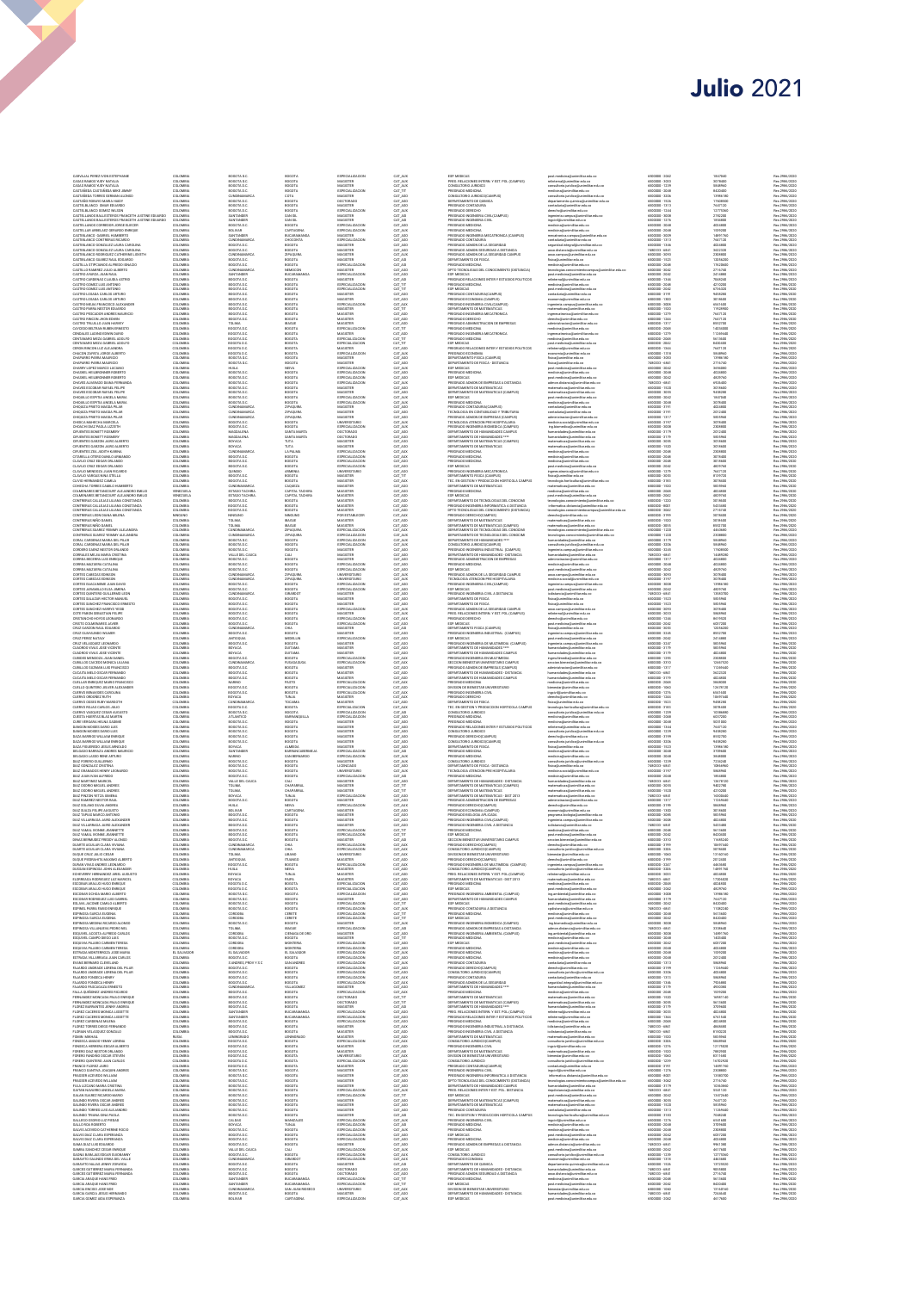|                                                                                                                                                                                                                                                          | COLOMBIA                         | <b>BOLIVAR</b>                              | CARTAGENA                           | ESPECIALIZACION                                              | CAT AUX                                             | PRECRADO MEDICINA                                                                                                             | medicina@unimilitar.edu.co                                                                                                             | 6500000-2048                                       | 3078400                                  | Res 2986/2021                                   |
|----------------------------------------------------------------------------------------------------------------------------------------------------------------------------------------------------------------------------------------------------------|----------------------------------|---------------------------------------------|-------------------------------------|--------------------------------------------------------------|-----------------------------------------------------|-------------------------------------------------------------------------------------------------------------------------------|----------------------------------------------------------------------------------------------------------------------------------------|----------------------------------------------------|------------------------------------------|-------------------------------------------------|
| GARCIA GOMEZ AIDA ESPERANZA<br>GARCIA HURTADO ORLANDO<br>GARCIA HURTADO ORLANDO<br>GARCIA MESA PATRICIA DEL ROSARIO                                                                                                                                      |                                  | BOGOTA D.C<br>BOGOTA D.C                    |                                     | DOCTORADO                                                    |                                                     | DEPARTAMENTO DE MATEMATICAS                                                                                                   | matematicas@unimiltar.edu.co                                                                                                           | 6500000 - 1520                                     | 8139720                                  | Res 2086/202                                    |
|                                                                                                                                                                                                                                                          | COLOMBIA<br>COLOMBIA<br>COLOMBIA | SANTANDER                                   | BOGOTA<br>BOGOTA<br>BUCARAMANGA     | <b>ESPECIALIZACION</b>                                       | CAT_TIT<br>CAT_TIT<br>CAT_AUX                       | DEPARTAMENTO DE MATEMATICAS (CAMPUS)<br>PREGRADO CONTADURIA(CAMPUS)                                                           | matematicas@unimilitar.edu.co<br>contaduria@unimilitar.edu.co                                                                          | 6500000-3055<br>6500000-3191                       | 4210200<br>5156320                       | Res 2086/202<br>Res 2986/2021                   |
|                                                                                                                                                                                                                                                          | COLOMBIA                         | SANTANDER                                   | <b>BUCARAMANGA</b>                  | ESPECIALIZACION                                              | CAT_AUX                                             | TECNOLOGIA EN CONTABILIDAD Y TRIBUTARIA                                                                                       | contaduria@unimilitar.edu.co                                                                                                           | 6500000-3191                                       | 3771040                                  | Res 2086/2020                                   |
|                                                                                                                                                                                                                                                          | COLOMBIA<br>COLOMBIA             | BOGOTA D.C<br>BOYACA                        | BOGOTA<br><b>TUNJA</b>              | <b>MAGISTER</b><br><b>MAGISTER</b>                           | CAT_ASO<br>CAT_AUX                                  | PREGRADO DERECHO/CAMPUS)<br>PREGRADO INGENIERIA INDUSTRIAL                                                                    | derecho@unimilitar.edu.co<br>noindustrial@unimilitar.edu.cr                                                                            | 6500000-3199<br>6500000-1264                       | 15797340<br>5156320                      | Res 2986/2021<br>Res 2986/202                   |
| 4440444 MESA PRINDIAN DEL ROSARIO<br>GARCIA NORATO JORGE ORLANDO<br>GARCIA NORATO JORGE ORLANDO<br>GARCIA PACHECO YADIRA<br>GARCIA RESTREPO MADRES AUGUSTO<br>GARCIA RESTREPO MARCELA CRISTINA<br>CARCIA RESTREPO MARCELA I DIANA NOR<br>CARCIA RES      | COLOMBIA                         | BOGOTA D.C                                  | OGOTA                               | MAGISTER                                                     | CAT_ASO                                             | PREGRADO DERECHO (CAMPUS                                                                                                      | recho@unimiltar.edu.co                                                                                                                 | 6500000-319                                        | 1458280                                  | Res 2086/202                                    |
|                                                                                                                                                                                                                                                          | COLOMBIA                         | BOGOTA D.C<br>BOGOTA D.C                    | BOGOTA<br><b>BOGOTA</b>             | MAGISTER<br>MAGISTER                                         | CAT_ASI<br>CAT_ASO                                  | PREGRADO DERECHO (CAMPUS)                                                                                                     | derecho@unimiltar.edu.co<br>matematicas@unimilitar.edu.co                                                                              | 6500000-3199<br>6500000-1520                       | 3709600<br>12175020                      | Res 2986/2021<br>Res 2986/2021                  |
| GARCIA RODRIGUEZ LILIANA INES                                                                                                                                                                                                                            | COLOMBIA<br>COLOMBIA             | BOGOTA D.C<br>NARINO                        | BOGOTA<br>PASTO                     | <b>UNIVERSITARIO</b><br><b>MAGISTER</b>                      | CAT_AUX<br>CAT_ASO                                  | SECCION BIENESTAR UNIVERSITARIO CAMPUS<br>DIVISION DE BIENESTAR UNIVERSITARIO                                                 | seccion.bienestan@unimilitar.edu.co                                                                                                    | 6500000-3310<br>6500000 - 1060                     | 9696960<br>12678120                      | Res 2086/2021<br>Res 2986/2021                  |
| GARCIA ROSERO MARIO BERNARDO<br>GARCIA TORRES LAURA ELISA<br>GARCIA TORRES LAURA ELISA<br>GARCIA VARGAS ANDERSON DE JESUS                                                                                                                                | COLOMBIA<br>COLOMBIA<br>COLOMBIA | BOGOTA D.C.<br>BOGOTA D.C.                  | BOGOTA<br>BOGOTA                    | ESPECIALIZACION<br>ESPECIALIZACION<br>ESPECIALIZACION        | CAT_ASO<br>CAT_ASO<br>CAT_AUX                       | ESP. MÉDICAS<br>PREGRADO MEDICINA                                                                                             | bienestas@unimitar.edu.co<br>post.medicina@unimilitar.edu.co<br>medicina@unimilitar.edu.co                                             | 6500000-2042<br>6500000-2048                       | 4829760<br>4829760<br>11390080           | nes 2006/202<br>Res 2086/202<br>Res 2086/202    |
|                                                                                                                                                                                                                                                          |                                  | BOGOTA D.C                                  | BOGOTA                              |                                                              |                                                     | CONSULTORIO JURIDICO(CAMPUS)                                                                                                  | consultorio juridico@unimilitar.edu.co                                                                                                 | 6500000 - 3206                                     |                                          | Res 2986/202                                    |
| GARCIA VARGAS ANDERSON DE JESUS<br>GARCIA VARGAS LUISA FERNANDA                                                                                                                                                                                          | COLOMBIA<br>COLOMBIA             | BOGOTA D.C<br>BOGOTA D.C                    | BOGOTA<br>BOGOTA                    | ESPECIALIZACION<br>MAGISTER                                  | CAT_AUX<br>CAT_ASO                                  | PREGRADO DERECHO(CAMPUS)<br>PREGRADO INGENIERIA MECATRONICA                                                                   | derecho@unimilitar.edu.co<br>ingmecatronica@unimilitar.edu.co                                                                          | 6500000-3199<br>6500000-1279                       | 1539200<br>11269440                      | Res 2086/2021<br>Res 2086/2021                  |
| GARCIA VEGA OSCAR<br>GARZON BARRETO YOHN ALEXANDER<br>GARZON BARRETO YOHN ALEXANDER<br>GARZON GUEVARA LUZ DARY                                                                                                                                           | COLOMBIA                         | BOGOTA D.C                                  | BOGOTA<br>encoty                    | <b>MAGISTER</b><br>MACISTER                                  | CAT_AUX<br>CAT_ASO<br>CAT_ASO<br>CAT_ASI            | PREGRADO DERECHO                                                                                                              | recho@unimilitar.edu.co                                                                                                                | 6500000-1244                                       | 8619520                                  | Res 2986/2021                                   |
|                                                                                                                                                                                                                                                          | COLOMBIA<br>COLOMBIA<br>COLOMBIA | BOGOTA D.C.<br>BOGOTA D.C.<br>CUNDINAMARCA  | BOGOTA<br>BOGOTA<br>CAQUEZA         | MAGISTER<br>MAGISTER<br>ESPECIALIZACION                      |                                                     | PREGRADO DERECHO<br>DEPARTAMENTO DE HUMANIDADES CAMPUS<br>PREGRADO DERECHO                                                    |                                                                                                                                        | 6500000 - 1244<br>6500000 - 3179<br>6500000 - 1244 | 2647120<br>5835960<br>10386880           | Nes 2986/2020<br>Res 2986/2020<br>Res 2986/2020 |
|                                                                                                                                                                                                                                                          | COLOMBIA                         | BOGOTA D.C                                  | BOGOTA                              | <b>MAGISTER</b>                                              | CAT_ASO                                             | DEPARTAMENTO FISICA (CAMPUS)                                                                                                  | rrecho@unimilitar.edu.co                                                                                                               | 6500000-3053                                       | 16702920                                 | Res 2086/2021                                   |
| GARZON LOPEZ JULY PACLA<br>GARZON PASCAGAZA EDGAR JAVIER                                                                                                                                                                                                 | COLOMBIA                         | BOGOTA D.C                                  | BOGOTA                              | MAGISTER                                                     | CAT_ASO                                             | DEPARTAMENTO DE HUMANIDADES MEDICINA                                                                                          | fisica@unimiltar.edu.co<br>humanidades@unimilitar.edu.co                                                                               | 6500000-3179                                       | 2012400                                  | Res 2086/2021                                   |
| GARZON PASCAGAZA EDGAR JAVIER                                                                                                                                                                                                                            | COLOMBIA                         | BOGOTA D.C.<br>BOGOTA D.C<br>BOGOTA D.C     | BOGOTA<br>NOGOTA<br>NOGOTA          | <b>MAGISTER</b>                                              | CAT_ASO                                             | DEPARTAMENTO DE HUMANIDADES ****                                                                                              | humanidades@unimilitar.edu.co                                                                                                          | 6500000-3179                                       | 4024800                                  | Res 2986/2021                                   |
| GARZON PULIDO LINA SOLEDAD<br>GARZON PULIDO LINA SOLEDAD<br>GARZON RUIZ MALIRICIO                                                                                                                                                                        | COLOMBIA<br>COLOMBIA             | BOGOTA D.C                                  | BOGOTA                              | ESPECIALIZACION<br>ESPECIALIZACION<br><b>ESPECIALIZACION</b> | CAT_ASO<br>CAT_ASO<br>CAT_ASO                       | PREGRADO MEDICINA<br>ESP: MEDICAS<br>PREGRADO MEDICINA                                                                        | medicina@unimilitar.edu.co<br>post.medicina@unimilitar.edu.co                                                                          | 6500000-2046<br>6500000-2042<br>6500000-2048       | 4024800<br>4024800<br>4829760<br>4024800 | Res 2986/202                                    |
| GARZON RUIZ MAURICIO                                                                                                                                                                                                                                     | COLOMBIA                         | BOGOTA D.C                                  | BOGOTA                              | ESPECIALIZACION                                              | CAT_ASO                                             | ESP. MEDICAS                                                                                                                  | medicina@unimilitar.edu.co<br>post medicina@unimilitar.edu.co                                                                          | 6500000-2042                                       | 6037200                                  | Res 2086/2021                                   |
| GRÄZON SALIMAS NUES VOLANDA<br>LE FARIAN MARIISON SUBRA VOLANDA<br>LE TORIS NATURA VOLANDA<br>LE TORIS PARLO RAMON<br>LE TORIS PARLO RAMON<br>CRALO TORISON JULION ANTONIO<br>CRALO TORISON SUBRA VOLANDA<br>COMEZ GUTERRIEZ DANA CORSTANZA<br>COMEZ G   | COLOMBIA<br>COLOMBIA             | BOGOTA D.C<br>BOGOTA D.C.                   | BOGOTA<br>BOGOTA                    | ESPECIALIZACION<br>ESPECIAL (ZACIO)                          | CAT_AUX<br>CAT_ASI                                  | CONSULTORIO JURIDICO<br>PREGRADO DERECHO/CAMPUS                                                                               | onsultorio juridico (bunimilitar.edu.ci<br><b>Jerecho@u</b><br>nimilitar adu co.                                                       | 6500000-1239<br>6500000-3199                       | 13468000<br>7882900                      | Res 2986/2021<br>Res 2986/202                   |
|                                                                                                                                                                                                                                                          |                                  | TOLIMA                                      | BAGUE                               | ESPECIALIZACION                                              |                                                     | PREGRADO MEDICINA                                                                                                             | medicina@unimilitar.edu.co                                                                                                             | 6500000-204                                        | 230380                                   | Res 2086/202                                    |
|                                                                                                                                                                                                                                                          | COLOMBIA<br>COLOMBIA<br>COLOMBIA | QUINDIO<br>BOGOTA D.C                       | CALARCA<br>BOGOTA                   | MAGISTER<br>ESPECIALIZACION                                  | CAT_AUX<br>CAT_ASO<br>CAT_ASO                       | PRÉGRADO MÉDICINA<br>CONSULTORIO JURIDICO                                                                                     | medicina@unimilitar.edu.co<br>consultorio.juridico@unimilitar.edu.co                                                                   | 6500000 - 2048<br>6500000 - 1239                   | 3018600<br>9458280                       | Res 2986/2021<br>Res 2986/2021                  |
|                                                                                                                                                                                                                                                          | COLOMBIA<br>COLOMBIA             | SANTANDER<br>BOGOTA D.C                     | <b>BUCARAMANGA</b><br>BOGOTA        | ESPECIALIZACION<br><b>MAGISTER</b>                           | CAT_AUX                                             | PREGRADO MEDICINA<br>PREGRADO RELACIONES INTER Y ESTUDIOS POLITICOS                                                           | medicina@unimilitar.edu.co                                                                                                             | 6500000-2048<br>6500000-1344                       | 4617600<br>4024800                       | Res 2086/2021<br>Res 2986/2021                  |
|                                                                                                                                                                                                                                                          | COLOMBIA                         | SANTANDER                                   | PIEDECUESTA<br><b>BOGOTA</b>        | <b>MAGISTER</b><br>ESPECIALIZACION                           | CAT_ADA<br>CAT_ASO<br>CAT_ADA<br>CAT_ASO<br>CAT_ASO | PREGRADO DERECHO                                                                                                              | relinternal@unimilitar.edu.co<br>derecho@unimilitar.edu.co                                                                             | 6500000-1244                                       | 14891760<br>00048                        | Res 2986/202                                    |
|                                                                                                                                                                                                                                                          | COLOMBIA<br>COLOMBIA<br>COLOMBIA | BOGOTA D.C<br>BOGOTA D.C.<br>BOGOTA D.C.    |                                     |                                                              |                                                     | REGRADO INGENIERIA BIOMEDICA (CAMPUS)<br>TEC. EN GESTION Y PRODUCCION HORTICOLA CAMPUS<br>DEPARTAMENTO DE QUIMICA - DISTANCIA | ing biomedica@unimilitar.edu.co                                                                                                        | 6500000-3183<br>7480333-6841                       |                                          | Res 2086/202                                    |
| COMEZ GUTIERREZ DIANA CONSTANZA                                                                                                                                                                                                                          | COLOMBIA                         | BOGOTA D.C                                  | BOGOTA<br>BOGOTA<br>BOGOTA          | MAGISTER<br>MAGISTER<br>MAGISTER                             | CAT_ASO                                             | DEPARTAMENTO QUIMICA (CAMPUS)                                                                                                 | tecnologia horticultura@unimilitar.edu.co<br>departamento.quimica@unimilitar.edu.co<br>departamento quimica@unimilitar.edu.co          | 6500000-1526                                       | 4024800<br>1811160<br>4024800            | Res 2986/2021<br>Res 2986/2021<br>Res 2086/2021 |
| LIMINEZ GUI IERRIEZ URRA LORSTANZA<br>COMEZ QUITTAN JUAN CARLOS<br>COMEZ QUITTAN JUAN CARLOS<br>COMEZ VILLAMARIN MERCEDES ELENA<br>COMEZALEZ DIAZ LAURA KRED ENRIQUE<br>COMEALEZ DIAZ LAURA KRED ENRIQUE<br>COMEALEZ DIAZ LAURA KRED ENRIQUE             | COLOMBIA                         | SUCRE                                       | SINCELEJO                           | ESPECIAL (ZACION                                             | CAT_AUX<br>CAT_ASO                                  | PREGRADO MEDICINA                                                                                                             | medicina@unimilitar.edu.co<br>humanidades@unimilitar.edu.co                                                                            | 6500000-2046                                       | 3078400                                  | Res 2986/2021                                   |
|                                                                                                                                                                                                                                                          | COLOMBIA                         | BOGOTA D.C<br>BOGOTA D.C.                   | BOGOTA<br>BOGOTA                    | <b>MAGISTER</b><br>MAGISTER                                  |                                                     | DEPARTAMENTO DE HUMANIDADES CAMPUS                                                                                            | humanidades@unimilitar.edu.co                                                                                                          | 6500000-3179<br>6500000-317                        | 5835960<br>4024800                       | Res 2986/202<br>Res 2086/202                    |
|                                                                                                                                                                                                                                                          | COLOMBIA<br>COLOMBIA<br>COLOMBIA | BOYACA<br>BOGOTA D.C.                       | TURMEQU<br>BOGOTA                   | ESPECIALIZACION<br>TECNOLOGO                                 | CAT_ASO<br>CAT_AUX<br>CAT_AUX                       | DEPARTAMENTO DE HUMANDADES MEDICINA<br>PREGRADO INGENIERIA CIVIL(CAMPUS)<br>TECNOLOGIA ATENCION PRE HOSPITALARIA              | ingenieria campus@unimilitar.edu.co<br>medicina.social@unimilitar.edu.co                                                               | 6500000-3008<br>6500000-3197                       | 2308800<br>13468000                      | Res 2086/202<br>Res 2986/202                    |
|                                                                                                                                                                                                                                                          | NINGUNO                          | NINGUNO                                     | NINGUNO                             | POR ESTABLECER                                               | CAT_ASI                                             | PREGRADO INGENIERIA CIVIL (CAMPUS)                                                                                            | ingenieria.campus@unimilitar.edu.co                                                                                                    | 6500000-3008                                       | 8717560                                  | Res 2086/2021                                   |
| CONZALEZ JIMENEZ EDGAR EMIR<br>CONZALEZ LEGARDA CLAUDIA ANDREA<br>CONZALEZ LEGARDA CLAUDIA ANDREA<br>CONZALEZ LEGARDA CLAUDIA ANDREA                                                                                                                     | COLOMBIA                         | <b>CUNDINAMARCA</b>                         | UBATE                               | <b>MAGISTER</b>                                              | CAT_TIT<br>CAT_ASO<br>CAT_ASO<br>CAT_ASO            | DEPARTAMENTO FISICA (CAMPUS)                                                                                                  | fisica@unimiltar.edu.co<br>matematicas@unimiltar.edu.co<br>matematicas@unimiltar.edu.co                                                | 6500000 - 3053                                     | 8139720                                  | Res 2986/2021                                   |
|                                                                                                                                                                                                                                                          | COLOMBIA<br>COLOMBIA<br>COLOMBIA | BOGOTA D.C                                  | BOGOTA<br>BOGOTA<br>BOGOTA          | MAGISTER<br>MAGISTER                                         |                                                     | DEPARTAMENTO DE MATEMATICAS - DIST 2013<br>DEPARTAMENTO DE MATEMATICAS<br>DEPARTAMENTO DE MATEMATICAS (CAMPUS)                |                                                                                                                                        | 7480333 - 6841<br>6500000 - 1520                   | 2716740<br>4024800<br>9458280            | nes 2006/202<br>Res 2006/202<br>Res 2006/202    |
| <b>GONZALEZ MARTINEZ MIGUEL ANTONIO</b>                                                                                                                                                                                                                  | COLOMBIA                         | BOGOTA D.C<br>BOGOTA D.C                    | BOGOTA                              | MAGISTER<br>MAGISTER                                         | CAT_ASO                                             | PREG. RELACIONES INTER Y EST. POL. DISTANCIA                                                                                  | matematicas@unimilitar.edu.co<br>riepdistancia@unimilitar.edu.co                                                                       | 6500000-3055<br>7480333 - 6841                     | 3622320                                  | Res 2986/202<br>Res 2086/2021                   |
| <b>GONZALEZ MARTINEZ MIGUEL ANTONIO</b><br><b>GONZALEZ MARTINEZ MIGUEL ANTONIC</b>                                                                                                                                                                       | COLOMBIA<br>COLOMBIA             | BOGOTA D.C<br>BOGOTA D.C.                   | BOGOTA<br>BOGOTA                    | MAGISTER<br><b>MAGISTER</b>                                  | CAT_ASO<br>CAT ASO                                  | DEPARTAMENTO DE HUMANIDADES - DISTANCIA<br>DEPARTAMENTO DE HUMANIDADES ****                                                   | humanidades@unimilitar.edu.co<br>humanidades@unimilitar.edu.co                                                                         | 7480333 - 6841<br>6500000-3179                     | 1811160<br>2012400                       | Res 2086/2021<br>Res 2986/2021                  |
| CONZALEZ MARTINEZ MIGUEL ANTONIC<br>CONZALEZ PINZON DANNY BERCELIO<br>CONZALEZ PINZON DANNY BERCELIO                                                                                                                                                     |                                  |                                             |                                     |                                                              | CAT_ASO<br>CAT_AUX<br>CAT_AUX                       | DEPARTAMENTO DE HUMANIDADES CAMPUS<br>PREGRADO INGENIERIA DE MULTIMEDIA (CAR<br>PREGRADO INGENIERIA EN MULTIMEDIA             |                                                                                                                                        | 6500000-3171<br>6500000-3247                       |                                          | Nes 2006/2020<br>Res 2006/2020<br>Res 2006/2020 |
|                                                                                                                                                                                                                                                          | COLOMBIA<br>COLOMBIA<br>COLOMBIA | BOGOTA D.C.<br>CUNDINAMARCA<br>CUNDINAMARCA | BOGOTA<br>NEMOCON<br>NEMOCON        | MAGISTER<br>ESPECIALIZACION<br>ESPECIALIZACION               |                                                     |                                                                                                                               | humanidades@unimilitar.edu.co<br>Ingenieria.campus@unimilitar.edu<br>Ingenultimedia@unimilitar.edu.co                                  | 6500000-1293                                       | 4024800<br>2308800<br>4463680            |                                                 |
| GONZALEZ RIAÑO VICKY CAROLINA<br>GONZALEZ ROJAS JORGE ANDRES                                                                                                                                                                                             | COLOMBIA                         | BOGOTA D.C                                  | BOGOTA                              | <b>MAGISTER</b>                                              | CAT_ASO                                             | DEPARTAMENTO QUIMICA (CAMPUS)                                                                                                 | departamento.quimica@unimilitar.edu.co                                                                                                 | 6500000-1526                                       | 5835960                                  | Res 2086/2021                                   |
|                                                                                                                                                                                                                                                          | COLOMBIA<br>COLOMBIA             | BOGOTA D.C<br>BOGOTA D.C                    | BOGOTA<br>BOGOTA                    | ESPECIALIZACION<br><b>MAGISTER</b>                           | CAT_AUX                                             | PREGRADO INGENIERIA CIVIL<br>PRECRADO INCENIERIA MECATRONICA                                                                  | ingcivil@unimilitar.edu.co                                                                                                             | 6500000-1276<br>6500000-1279                       | 5156320<br>4463680                       | Res 2086/2021<br>Res 2986/2021                  |
| CONZALEZ ROLDAN FELIPE<br>CONZALEZ SANCHEZ MONICA HELENA<br>CONZALEZ TRUJILLO FERNANDO ANDR<br>CORDILLO THIRIAT WILSON                                                                                                                                   | COLOMBIA<br>COLOMBIA<br>COLOMBIA | BOGOTA D.C.<br>HUILA<br>BOGOTA D.C.         | BOGOTA<br>GARZON<br>BOGOTA          | MAGISTER<br>ESPECIALIZACION<br>DOCTORADO                     | CAT_AUX<br>CAT_ASO<br>CAT_AUX<br>CAT_TIT            | DEPARTAMENTO DE HUMANIDADES CAMPUS<br>PREGRADO DERECHO(CAMPUS)<br>PREGRADO ECONOMIA                                           | ingevengeenimme weeks<br>humanidades@unimilitar.edu.co<br>derecho@unimilitar.edu.co<br>derecho@unimilitar.edu.co                       | 6500000-3179<br>6500000-3199<br>6500000-1318       | 7647120<br>12775360<br>15718080          | nes 2006/202<br>Res 2006/202<br>Res 2006/202    |
|                                                                                                                                                                                                                                                          |                                  |                                             |                                     |                                                              |                                                     |                                                                                                                               | economia@unimilitar.edu.co                                                                                                             |                                                    |                                          | Res 2986/202                                    |
| .<br>GRAUTOFF LAVERDE MANFRE ENRIQUE<br>GRUALBA CASTRO ANGELA IVETTE                                                                                                                                                                                     | COLOMBIA<br>COLOMBIA             | BOGOTA D.C.<br>TOLIMA                       | BOGOTA<br>CAJAMARCA                 | <b>MAGISTER</b><br>MAGISTER                                  | CAT_ASO<br>CAT_ASO                                  | PREGRADO RELACIONES INTER Y ESTUDIOS POLITICOS<br>PREGRADO INGENIERIA CIVIL (CAMPUS)                                          | relinternal@unimilitar.edu.co<br>ingenieria.campus@unimilitar.edu.co                                                                   | 6500000-1344<br>6500000 - 3008                     | 4024800<br>11269440                      | Res 2086/2021<br>Res 2086/2021                  |
| GRUALIBA CASTRO ANGELA IVETTE<br>GRUALIBA RATIVA CARLOS MARIO<br>GRIACANEME AMAYA NELSON ORLANDO<br>GRIACANEME AMAYA NELSON ORLANDO<br>GRIALDRON CARLOS JULIO<br>GRIERIA CASTAÑEDA ANDRES TARSICIO                                                       | COLOMBIA<br>COLOMBIA             | BOYACA<br>BOGOTA D.C                        | SIACHOOLE<br>BOGOTA                 | <b>MAGISTER</b>                                              | CAT_AUX<br>CAT_AUX<br>CAT_AUX<br>CAT_AUX            | TEC. EN GESTION Y PRODUCCION HORTICOLA CAMPUS                                                                                 | mologia horticultura@unimilitar.edu.co                                                                                                 | 6500000-3183<br>6500000-1520                       | 4463680                                  | Res 2986/2021                                   |
|                                                                                                                                                                                                                                                          | COLOMBIA<br>COLOMBIA<br>COLOMBIA | BOGOTA D.C.<br>BOGOTA D.C.                  | BOGOTA                              | ESPECIALIZACION<br>ESPECIALIZACION<br>ESPECIALIZACION        |                                                     | DEPARTAMENTO DE MATEMATICAS<br>DEPARTAMENTO DE MATEMATICAS<br>TECNOLOGIA EN ELECT Y COMUNICACIONES                            | matematicas@sminifiar.edu.co<br>matematicas@sminifiar.edu.co                                                                           | 6500000-3055                                       | 6541600                                  | Res 2086/202                                    |
|                                                                                                                                                                                                                                                          | COLOMBIA                         | HULA                                        | BOGOTA<br>NEIVA                     | <b>MAGISTER</b>                                              | CAT_TIT                                             | DEPARTAMENTO DE HUMANIDADES CAMPUS                                                                                            | ingtelecomunicaciones@unimilitar.edu.co<br>humanidades@unimilitar.edu.co                                                               | 6500000-1282<br>6500000-3179                       | 4463680<br>6541600<br>10665840           | Res 2086/2021<br>Res 2086/2021<br>Res 2086/2021 |
|                                                                                                                                                                                                                                                          | COLOMBIA                         | BOGOTA D.C                                  | BOGOTA<br>BOGOTA                    | UNIVERSITARIO                                                | CAT_ASO<br>CAT_ASO                                  | DIVISION OF RENESTAR INDUSTRIED<br>DEPARTAMENTO DE MATEMATICAS                                                                | bienestar@unimilitar.edu.co<br>matematicas@unimilitar.edu.co                                                                           | 6500000 - 1060                                     | 14489280                                 | Res 2986/2020<br>Res 2986/2020                  |
|                                                                                                                                                                                                                                                          | COLOMBIA                         | BOGOTA D.C<br>BOGOTA D.C                    | BOGOTA                              | <b>MAGISTER</b><br>ESPECIALIZACION                           |                                                     | ESP. MEDICAS                                                                                                                  | post.medicina@unimilitar.edu.co                                                                                                        | 6500000 - 1520<br>6500000-2042                     | 6741540<br>4829760                       | Res 2086/202                                    |
| GUERRA CASTANEDA ANDRES TARSICIO<br>GUERRERO PACHON JOSÉ LUIS<br>GUERRERO RAMOS JORGE HUMBERTO<br>GUERRERO RUIZ GRACIELA DEL PILAR<br>GUERRERO SUIZ GRACIELA DEL PILAR<br>GUERRERO SIERRA HUGO FERNANDO                                                  | COLOMBIA<br>COLOMBIA<br>COLOMBIA | BOGOTA D.C.<br>BOGOTA D.C.                  | BOGOTA                              | ESPECIALIZACION                                              | CAT_ASO<br>CAT_ASO<br>CAT_ASO                       | PREGRADO MEDICINA<br>PREG. RELACIONES INTER Y EST. POL. DISTANCIA                                                             | vedicina@unimilitar.edu.co<br>riepdistancia@unimilitar.edu.co                                                                          | 6500000 - 2048<br>7480333 - 6841                   | 5031000<br>7244640                       | Res 2986/202                                    |
| GUEVARA LUNA FREDY ALEJANDRO                                                                                                                                                                                                                             | NINGUNO                          | NINGUNO                                     | BOGOTA<br>NINGUNO                   | DOCTORADO<br>POR ESTABLECER                                  | CAT_ASI                                             | PREGRADO INGENIERIA AMBIENTAL (CAMPUS)                                                                                        | ing.ambiental@unimilitar.edu.co                                                                                                        | 6500000-3008                                       | 5378920                                  | Res 2086/2021<br>Res 2086/2021                  |
|                                                                                                                                                                                                                                                          | COLOMBIA<br>COLOMBIA             | BOGOTA D.C<br>BOGOTA D.C                    | BOGOTA<br>BOGOTA                    | ESPECIAL (ZACION<br>DOCTORADO                                |                                                     | CONSULTORIO, URIDICO/CAMPUS)<br>RRECRADO RELACIONES INTER Y ESTUDIOS ROLITICOS                                                | consultorio jurídico (Qurimilitar, edu co<br>relinternal@unimilitar.edu.co                                                             | 6500000-3206<br>6500000-1344                       | 13986180<br>5613600                      | Res 2986/2021<br>Res 2986/202                   |
| GUEVARA LURA FREDIY ALEJANORO<br>GUITERREZ GUITERREZ HECTOR ALFONSO<br>GUITERREZ JARAMILLO CAMILO<br>GUITERREZ JARAMILLO CAMILO<br>GUITERREZ JARAMILLO CAMILO<br>GUITERREZ OROZCO HERMAAN<br>GUITERREZ OROZCO HERMAAN<br>GUITERREZ OROZCO HERMAAN        | COLOMBIA                         | BOGOTA D.C                                  | BOGOTA                              | DOCTORADO                                                    | CAT_ASO<br>CAT_TIT<br>CAT_TIT                       | PREG. RELACIONES INTERN. Y EST. POL. (CAMPUS)<br>DREG. RELACIONES INTERN. Y EST. POL. (CAMPUS)<br>CONSULTORIO JURIDICO        | reinternal@unimilitar.edu.c                                                                                                            | 6500000-303                                        | 1066584                                  | Res 2086/202                                    |
|                                                                                                                                                                                                                                                          | COLOMBIA<br>COLOMBIA<br>COLOMBIA | BOGOTA D.C.<br>CALDAS                       | BOGOTA<br>MANIZALE:                 | MAGISTER<br>MAGISTER                                         | CAT_ASO<br>CAT_ASO                                  |                                                                                                                               | .<br>bienestar@unimilitar.edu.co<br>consultorio.juridico@unimilitar.edu.co                                                             | 6500000 - 1060<br>6500000 - 1239                   | 12678120<br>9458280                      | Res 2986/2020<br>Res 2986/2020                  |
|                                                                                                                                                                                                                                                          | COLOMBIA<br>COLOMBIA             | CALDAS<br>BOGOTA D.C                        | MANIZALES<br>BOGOTA                 | MAGISTER<br><b>MAGISTER</b>                                  | CAT_ASO                                             | PREGRADO DERECHO<br>DEPARTAMENTO DE HUMANIDADES ***                                                                           | derecho@unimilitar.edu.co<br>beamanidades@coimilitar.edu.co                                                                            | 6500000-1244<br>6500000-3179                       | 4030380<br>4024800                       | Res 2086/2021<br>Res 2986/202                   |
| GUTERREZ OROZOO JAIME EDGAR<br>GUTERREZ OROZOO JAIME EDGAR<br>GUTERREZ OROZOO JAIME EDGAR<br>GUTERREZ RAMREZ MIGUEL ANGEL                                                                                                                                | COLOMBIA                         | BOGOTA D.C                                  | BOGOTA                              | <b>MAGISTER</b>                                              | CAT_ASO<br>CAT_ASO                                  | DEPARTAMENTO DE HUMANIDADES CAMPUS                                                                                            | humanidades@unimilitar.edu.cv                                                                                                          | 6500000-3179                                       | 4024800                                  | Res 2986/202                                    |
|                                                                                                                                                                                                                                                          | COLOMBIA                         | BOGOTA D.C.<br>BOGOTA D.C.                  | BOGOTA<br>BOGOTA                    | MAGISTEI<br>ESPECIALIZACION                                  | CAT_ASO<br>CAT_ASO                                  | REGRADO DERECH<br>PREGRADO MEDICINA                                                                                           | medicina@unimilitar.edu.co                                                                                                             | 6500000-1244<br>6500000-2048                       | 1458280<br>3018600                       | Res 2086/202<br>Res 2986/202                    |
| GUTIERREZ RAMREZ MIGUEL ANGEL<br>GUTIERREZ TORRES GREGORIO GONZALO                                                                                                                                                                                       | COLOMBIA                         | BOGOTA D.C                                  | BOGOTA                              | ESPECIALIZACION                                              | CAT_ASO<br>CAT_ASO                                  | ESP. MEDICAS                                                                                                                  | post medicina@unimilitar.edu.co                                                                                                        | 6500000-2042                                       | 4829760                                  | Res 2086/2021                                   |
|                                                                                                                                                                                                                                                          | COLOMBIA<br>COLOMBIA             | LA GUAJIRA<br>BOGOTA D.C                    | RICHACHA<br>BOGOTA                  | <b>MAGISTER</b><br>ESPECIALIZACION                           |                                                     | PREGRADO DERECHO<br>ESP. MEDICAS                                                                                              | derecho@unimilitar.edu.co<br>post medicinal/unimilitar.edu.co                                                                          | 6500000-1244<br>6500000-2042                       | 11269440<br>2770560                      | Res 2086/2021<br>Res 2986/2021                  |
| <i><b>LOTEPIERE TORIES WEIGHD CONSTRUCTERED CONSTRUCTS CONSTRUCTS CONSTRUCTS CONSTRUCTS CONSTRUCTS CONSTRUCTS CONSTRUCTS CONSTRUCTS CONSTRUCTS CONSTRUCTS CONSTRUCTS CONSTRUCTS CONSTRUCTS CONSTRUCTS CONSTRUCTS CONSTRUCTS CONSTR</b></i>               | CHLE<br>CHLE<br>COLOMBIA         | CHILE<br>CHILE<br>BOGOTA D.C.               | CHLE<br>CHLE<br>BOGOTA              | ESPECIALIZACIÓN<br>ESPECIALIZACIÓN<br>ESPECIALIZACIÓN        | CAT_AUX<br>CAT_TIT<br>CAT_TIT<br>CAT_ASO            | PREGRADO MEDICINA<br>ESP. MEDICAS<br>ESP. MEDICAS                                                                             | medicina@unimiltar.edu.co<br>post.medicina@unimiltar.edu.co<br>post.medicina@unimiltar.edu.co                                          | 6500000-2045<br>6500000-2042                       | 4210200                                  | Nes 2986/2020<br>Res 2986/2020<br>Res 2986/2020 |
|                                                                                                                                                                                                                                                          |                                  |                                             |                                     |                                                              |                                                     |                                                                                                                               |                                                                                                                                        | 6500000-2042                                       | 4829760                                  |                                                 |
|                                                                                                                                                                                                                                                          | COLOMBIA<br>COLOMBIA             | BOGOTA D.C<br>BOGOTA D.C                    | BOGOTA<br>BOGOTA                    | <b>MAGISTER</b><br>MAGISTER                                  | CAT_ASO<br>CAT_ASO                                  | CONSULTORIO JURIDICO<br>PREGRADO DERECHO                                                                                      | consultorio juridico (bunimilitar.edu.co<br>derecho@unimilitar.edu.co                                                                  | 6500000-1239<br>6500000-1244                       | 4930380<br>13080600                      | Res 2086/2021<br>Res 2086/2021                  |
| GUZMAN ORTIZ KEVIN ADOLFO<br>GUZMAN SANCHEZ DIANA DEL PILAR<br>HERAZO BERDUGO ERICKA LEONOR                                                                                                                                                              | COLOMBIA                         | BOGOTA D.C.                                 | BOGOTA                              | ESPECIAL (ZACION                                             | CAT_ASI                                             | ESP. MEDICAS                                                                                                                  | post medicinalbunimilitar.edu.co                                                                                                       | 6500000-2042                                       | 4451520                                  | Res 2986/2021                                   |
|                                                                                                                                                                                                                                                          | COLOMBIA                         | CUNDINAMARD<br>BOLIVAR                      | GIRARDOT<br>CARTAGEN                | ESPECIALIZACION<br>MAGISTER                                  | CAT_AUX<br>CAT_ASO<br>CAT_ASO                       | CONSULTORIO JURIDICO(CAMPUS)<br>DEPARTAMENTO DE FISICA                                                                        | consultorio juridico@unimilitar.edu.co<br>fisica@unimilitar.edu.co<br>post.medicina@unimilitar.edu.co                                  | 6500000 - 3206<br>6500000 - 1523                   | --------<br>5848960<br>1308060           |                                                 |
| HERNANDEZ ALARCON VICTOR JULIO<br>HERNANDEZ BENITEZ MANUEL IVAN                                                                                                                                                                                          | COLOMBIA<br>COLOMBIA             | BOGOTA D.C<br>BOGOTA D.C                    | BOGOTA<br>BOGOTA                    | <b>ESPECIALIZACION</b><br>ESPECIALIZACION                    | CAT_AUX                                             | ESP. MEDICAS<br>DIVISION DE BIENESTAR UNIVERSITARIO                                                                           | bienestan@unimilitar.edu.co                                                                                                            | 6500000-2042<br>6500000-1060                       | 4829760<br>0606960                       | Res 2986/202<br>Res 2086/2021                   |
| HERNANDEZ BUSTOS FRANCISCO JAVIER<br>HERNANDEZ DE HADECHNY YOLANDA                                                                                                                                                                                       | COLOMBIA<br>COLOMBIA             | CUNDINAMARCA<br>BOGOTA D.C.                 | <b>GUADUAS</b><br>BOGOTA            | ESPECIALIZACION<br>ESPECIAL (ZACION                          | CAT_ASI<br>CAT ASI                                  | TECNOLOGIA ATENCION PRE HOSPITALARIA<br>PREGRADO ADMON DE EMPRESAS A DISTANCIA                                                | medicina.social@unimilitar.edu.co<br>admon.distancia@unimilitar.edu.co                                                                 | 6500000-3197<br>7480333-6841                       | 7048240<br>6677280                       | Res 2086/2021<br>Res 2986/2021                  |
|                                                                                                                                                                                                                                                          |                                  |                                             | <b>OCOTA</b><br>CCOT.               | MAGISTER<br>MAGISTER                                         |                                                     |                                                                                                                               | erecho@unimiltar.edu.co<br>vatematicas@unimilitar.edu.co                                                                               | 6500000-3199<br>7480333-6841                       |                                          |                                                 |
| HERNANDEZ DE FREDERIKT TOLSKICK<br>HERNANDEZ DIAZ CARLOS ARTURO<br>HERNANDEZ GOYENECHE PAULA PIEDAD                                                                                                                                                      | COLOMBIA<br>COLOMBIA<br>COLOMBIA | BOGOTA D.C.<br>BOGOTA D.C.<br>BOGOTA D.C.   | BOGOTA                              | <b>MAGISTER</b>                                              | CAT_ASO                                             | PREGRADO DERECHO (CAMPUS)<br>DEPARTAMENTO DE MATEMATICAS - DIST 2013<br>PREGRADO DERECHO (CAMPUS)                             | derecho@unimilitar.edu.co                                                                                                              | 6500000-3199                                       | 9458280<br>6339060<br>2782200            | Nes 2986/2020<br>Res 2986/2020<br>Res 2986/2020 |
| HERNANDEZ KUNZEL GABRIEL ANTONIO                                                                                                                                                                                                                         | COLOMBIA<br>COLOMBIA             | BOGOTA D.C<br>BOGOTA D.C                    | BOGOTA<br>BOGOTA                    | ESPECIALIZACION<br>ESPECIAL (ZACION                          | CAT_ASI                                             | ESP. MEDICAS<br>PREGRADO MEDICINA                                                                                             | post medicina@unimilitar.edu.co<br>nedicina@unimilitar.edu.co                                                                          | 6500000-2042<br>6500000-2046                       | 4451520                                  | Res 2086/2021<br>Res 2986/2021                  |
| HERNANDEZ KUNZEL GABRIEL ANTONIO<br>HERNANDEZ MAHECHA GABRIEL DARIO                                                                                                                                                                                      | COLOMBIA                         | CUNDINAMARCA                                | <b>ALBAN</b>                        | ESPECIAL (ZACION                                             | CAT_ASI<br>CAT_ASI<br>CAT_ASI<br>CAT_ASI<br>CAT_ASI | PREGRADO DERECHO                                                                                                              | derecho@unimilitar.edu.co                                                                                                              | 6500000-1244                                       | 3709600<br>7048240                       | Res 2986/202                                    |
| HERNANDEZ MAHECHA GABRIEL DARI                                                                                                                                                                                                                           | COLOMBIA                         | CUNDINAMA                                   | ALBAN                               | ESPECIALIZACIO                                               |                                                     | CONSULTORIO JURIDICI                                                                                                          | consultorio juridico@                                                                                                                  | 6500000-1239                                       | 9552221                                  | Res 2086/202                                    |
| HERNANDEZ MORENO DERLY CAROLINA<br>HERNANDEZ RODRIGUEZ OSCAR ADOLFO<br>HERNANDEZ RODRIGUEZ OSCAR ADOLFO                                                                                                                                                  | COLOMBIA<br>COLOMBIA<br>COLOMBIA | BOGOTA D.C.<br>BOLIVAR<br><b>BOLIVAR</b>    | BOGOTA<br>ARJONA<br><b>ARJONA</b>   | ESPECIALIZACION<br>ESPECIALIZACION<br>ESPECIALIZACION        | CAT_ASI                                             | PRÉGRADO MÉDICINA.<br>ESP. MÉDICAS<br>PREGRADO MEDICINA                                                                       | medicina@unimilitar.edu.co<br>post.medicina@unimilitar.edu.co<br>medicina@unimilitar.edu.co                                            | 6500000-2048<br>6500000-2042<br>6500000-2048       | 4637000<br>4451520<br>3709600            | Res 2986/2021<br>Res 2986/2021<br>Res 2086/2021 |
| HERNANDEZ RUIZ KAREN NATHALY<br>HERNANDEZ ZORRO JUAN PABLO                                                                                                                                                                                               | COLOMBIA                         | BOGOTA D.C                                  | BOGOTA                              | <b>MAGISTER</b>                                              | CAT_ASI<br>CAT_AU                                   | PREGRADO DERECHO(CAMPUS)<br>CONSULTORIO JURIDICO(CAMPUS)                                                                      | derecho@unimilitar.edu.co<br>consultorio.juridico@unimilitar.edu.co                                                                    | 6500000-3199                                       | 7048240                                  | Res 2986/2021                                   |
|                                                                                                                                                                                                                                                          | COLOMBIA                         | BOGOTA D.C<br>BOGOTA D.O                    | BOGOTA<br>BOGOTA                    | <b>MAGISTER</b><br>MAGISTER                                  |                                                     |                                                                                                                               | edicina@unimilitar.edu.co                                                                                                              | 6500000 - 3206                                     | 8619520<br>8049500                       | Res 2986/202<br>Res 2086/202                    |
| INIMANDEZ ZUBIETA PATRICIA<br>HERRERA ACEVEDO CHONNY ALEXANDER<br>HERRERA CASADIEGO CARLOS MARIO<br>HERRERA CASADIEGO CARLOS MARIO                                                                                                                       | COLOMBIA<br>COLOMBIA<br>COLOMBIA | BOGOTA D.C.<br>BOLIVAR                      | BOGOTA<br>MAGANGUE                  | MAGISTER<br>MAGISTER                                         | CAT_ASO<br>CAT_ASO<br>CAT_AUX                       | PREGRADO MEDICINA<br>DEPARTAMENTO QUIMICA (CAMPUS)<br>DEPARTAMENTO DE HUMANIDADES CAMPUS                                      | departamento.quimica@unimilitar.edu.co<br>humanidades@unimilitar.edu.co                                                                | 6500000 - 1526                                     | 1289086<br>3078400                       | Res 2086/202                                    |
|                                                                                                                                                                                                                                                          | COLOMBIA                         | <b>BOLIVAR</b>                              | MAGANGUE                            | MAGISTER                                                     | CAT_AUX                                             | DEPARTAMENTO DE HUMANIDADES*                                                                                                  | humanidades@unimilitar.edu.co                                                                                                          | 6500000-3179<br>6500000-3179                       | 4463680                                  | Res 2986/202<br>Res 2086/2021                   |
| HERRERA MARTINEZ JUAN CARLOS<br>HERRERA MENDEZ PEDRO HEMEL                                                                                                                                                                                               | COLOMBIA<br>COLOMBIA             | <b>BOLIVAR</b><br>BOGOTA D.C                | CARTAGENA<br><b>BOGOTA</b>          | <b>MAGISTER</b><br>ESPECIAL (ZACION                          | CAT_ASO<br>CAT_AUX                                  | PREGRADO INGENIERIA CIVIL A DISTANCIA<br>PREGRADO MEDICINA                                                                    |                                                                                                                                        | 7480333 - 6841<br>6500000 - 2048                   | 7244640<br>2308800                       | Res 2986/2020<br>Res 2986/2020                  |
| HERRERA PALOMA MYRIAM                                                                                                                                                                                                                                    | COLOMBIA<br>COLOMBIA<br>COLOMBIA | VALLE DEL CAUCA                             | CALI                                | DOCTORADO                                                    | CAT_TIT<br>CAT_ASO<br>CAT_ASO                       | DEPARTAMENTO DE FISICA<br>DEPARTAMENTO DE HUMANIDADES CAMPUS<br>PREGRADO MEDICINA                                             | icdistancia@unimilitar.edu.co<br>medicina@unimilitar.edu.co<br>fisica@unimilitar.edu.co                                                | 6500000 - 1523                                     | 1192890                                  | Res 2986/202                                    |
| HERRERA TENJO CLAUDIA ESTHER<br>HIDALGO MENDEZ HEYDI                                                                                                                                                                                                     |                                  | CUNDINAMARCA<br>BOGOTA D.C.                 | CHIA<br>BOGOTA                      | MAGISTER<br>MAGISTER                                         |                                                     |                                                                                                                               | humanidades@unimilitar.edu.co<br>medicina@unimilitar.edu.co                                                                            | 6500000-3179<br>6500000-2048                       | 9458280<br>3018600                       | Res 2986/2020<br>Res 2986/2020                  |
| HINCAPIE DIAZ GUSTAVO ADOLFO                                                                                                                                                                                                                             | COLOMBIA                         | BOGOTA D.C                                  | BOGOTA                              | ESPECIALIZACION                                              | CAT_TIT                                             | PREGRADO MEDICINA                                                                                                             | medicina@unimilitar.edu.co                                                                                                             | 6500000-2048                                       | 7017000                                  | Res 2086/2021                                   |
|                                                                                                                                                                                                                                                          | COLOMBIA                         | BOGOTA D.C                                  | BOGOTA                              | ESPECIAL (ZACION                                             | CAT TIT                                             | ESP. MEDICAS                                                                                                                  | post medicinalbunimilitar.edu.co                                                                                                       | 6500000-2042                                       | 8420400                                  | Res 2986/2021                                   |
|                                                                                                                                                                                                                                                          | COLOMBIA<br>COLOMBIA<br>COLOMBIA | BOGOTA D.C<br>BOGOTA D.C<br>BOGOTA D.C.     | <b>DEOTA</b><br>DEOTA<br>BOGOTA     | ESPECIALIZACION<br>MAGISTER<br>MAGISTER                      | CAT_AUX<br>CAT_AUX<br>CAT_ASO                       | PREGRADO DERECHO(CAMPUS)<br>TECNOLOGIA ATENCION PRE HOSPITALARIA<br>PREGRADO INGENIERIA INDUSTRIAL                            | derecho@unimiltar.edu.co<br>medicina.social@unimiltar.edu.co<br>ingindustrial@unimiltar.edu.co                                         | 6500000 - 1264                                     | 5848960<br>3018600<br>11269440           | Nes 2986/2020<br>Res 2986/2020<br>Res 2986/2020 |
| HINGAPIE DIAZ GUSTAVO ADOLFO<br>HINGAPIE DIAZ GUSTAVO ADOLFO<br>HINGAPIE DIATZ GABISEL DARIO<br>HOERTAS TORMÉQUE RATH<br>HUERTAS TURMÉQUE RUTH MILENA<br>HUERTAS TURMÉQUE RUTH MILENA<br>HUERTAS TURMÉQUE RUTH MILENA<br>HUERTAS TURMÉQUE RUTH MILE      | COLOMBIA                         | BOYACA                                      | RAMIRIQU                            | ESPECIALIZACION                                              | CAT_ASO                                             | ESP. MEDICAS                                                                                                                  | post medicina@unimilitar.edu.co                                                                                                        | 6500000-2042                                       | 4829760                                  | Res 2086/2021                                   |
|                                                                                                                                                                                                                                                          | COLOMBIA<br>COLOMBIA             | BOYACA<br>BOGOTA D.C                        | RAMIRIQU<br>BOGOTA                  | ESPECIALIZACION<br>ESPECIAL (ZACION                          | CAT_ASO                                             | PREGRADO MEDICINA<br>PREGRADO ECONOMIA                                                                                        | medicina@unimilitar.edu.co<br>economia@unimilitar.edu.co                                                                               | 6500000-2048<br>6500000-1318                       | 5031000<br>10004800                      | Res 2086/2021<br>Res 2986/2021                  |
| HURTADO PASTOR NICOLAS<br>HURTADO PASTOR NICOLAS<br>IZQUIERDO BORRERO LEDYS 1                                                                                                                                                                            |                                  |                                             | <b>BOGOTA</b><br>RABBANI            |                                                              |                                                     | PREGRADO ECONOMIA (CAMPUS)<br>ESP. MEDICAS                                                                                    |                                                                                                                                        |                                                    |                                          | nes 2006/202<br>Res 2006/202<br>Res 2006/202    |
| u quinta de portero LEDYS<br>JAUREGUI PINILLA ALFONSO                                                                                                                                                                                                    | COLOMBIA<br>COLOMBIA<br>COLOMBIA | BOGOTA D.C.<br>ATLANTICO<br>BOGOTA D.C.     | BOGOTA                              | ESPECIALIZACIÓN<br>ESPECIALIZACIÓN<br>ESPECIALIZACIÓN        | CAT_AUX<br>CAT_AUX<br>CAT_ASO<br>CAT_TIT            | PREGRADO MEDICINA                                                                                                             | economaguner<br>post.medicina@<br>dicina@unimilitar.edu.co                                                                             | 6500000 - 1300<br>6500000 - 2042<br>6500000 - 2048 | 2308800<br>4829760<br>14034000           | Res 2986/202                                    |
| JIMENEZ AGULAR CARLOS MANUEL<br>JIMENEZ APONTE FLOR MARIA                                                                                                                                                                                                | COLOMBIA<br>COLOMBIA             | CAUCA<br>BOGOTA D.C                         | POPAYAN<br>BOGOTA                   | <b>MAGISTER</b><br>MAGISTER                                  | CAT_ASO<br>CAT_ASO                                  | PREG. RELACIONES INTER Y EST. POL. DISTANCIA<br>PREGRADO MEDICINA                                                             | riepdistancia@unimilitar.edu.co<br>medicina@unimilitar.edu.co                                                                          | 7480333 - 6841<br>6500000-2048                     | 7244640<br>7043400                       | Res 2086/2021<br>Res 2086/2021                  |
| IMENEZ AVELLANEDA ALEI                                                                                                                                                                                                                                   | COLOMBIA                         | SANTANDER                                   | <b>BUCARAMANGA</b>                  | <b>MAGISTER</b>                                              | CAT ASO                                             | DEPARTAMENTO DE MATEMATICAS                                                                                                   | matematicas@unimilitar.edu.co                                                                                                          | 6500000 - 1520                                     | 5835960                                  | Res 2086/2020                                   |
| <b>JIMENEZ BRAYO INGRID CATHERINE</b><br>JIMENEZ BRAYO INGRID CATHERINE<br>JIMENEZ GALEANO ALEJANDRO<br>JIMENEZ JULIAO ALEJANDRO<br>JIMENEZ JULIAO ALBERTO IGNACIO<br>JIMENEZ RODROUEZ RAYNE PACA<br>JAMENEZ RODROUEZ RAYNE PACA<br>JIMENEZ RODROUEZ RAY | COLOMBIA                         | BOGOTA D.O                                  | BOGOTA                              | MAGISTER                                                     |                                                     | REGRADO DERECHO(CAMPUS                                                                                                        |                                                                                                                                        | 6500000-3199                                       |                                          | Res 2986/20                                     |
|                                                                                                                                                                                                                                                          | COLOMBIA<br>COLOMBIA             | BOGOTA D.C<br>BOGOTA D.C                    | BOGOTA<br>BOGOTA                    | ESPECIALIZACION<br>ESPECIALIZACION                           | CAT_ASO<br>CAT_ASO<br>CAT_AUX                       | DEPARTAMENTO FISICA (CAMPUS)<br>PREGRADO MEDICINA                                                                             | derecho@unimilitar.edu.co<br>fisica@unimilitar.edu.co<br>medicina@unimilitar.edu.co                                                    | 6500000-3053<br>6500000-2048                       | 13986180<br>3848000                      | Res 2986/202<br>Res 2086/2021                   |
|                                                                                                                                                                                                                                                          | COLOMBIA                         | BOGOTA D.C                                  | BOGOTA                              | ESPECIALIZACION                                              | CAT_AUX                                             | ESP. MEDICAS                                                                                                                  | post medicina@unimilitar.edu.co                                                                                                        | 6500000-2042                                       | 3604080                                  | Res 2086/2021                                   |
|                                                                                                                                                                                                                                                          | COLOMBIA                         | BOGOTA D.C.<br>BOGOTA D.C                   | BOGOTA<br>BOGOTA                    | ESPECIAL (ZACION<br>MAGISTER                                 | CAT AUX                                             | PREGRADO DERECHO/CAMPUS)                                                                                                      | derecho@unimilitar.edu.co<br>consultorio juridico@unimilitar.edu.co                                                                    | 6500000-3199                                       | 5848960<br>1647120                       | Res 2986/2021<br>Res 2086/202                   |
|                                                                                                                                                                                                                                                          | COLOMBIA<br>COLOMBIA<br>COLOMBIA | BOGOTA D.C<br>BOGOTA D.C                    | BOGOTA                              | MAGISTER<br>MAGISTER                                         | CAT_ASO<br>CAT_ASO<br>CAT_ASO                       | CONSULTORIO JURIDICO (CAMPUS)                                                                                                 |                                                                                                                                        | 6500000-3199                                       | 4024800<br>14891760                      | Res 2986/202                                    |
| JOYA RAMIREZ DIANA LIZETH                                                                                                                                                                                                                                | COLOMBIA                         | BOGOTA D.C                                  | BOGOTA<br>BOGOTA                    | ESPECIALIZACION                                              | CAT_ASO                                             | CONSULTORIO JURIDICO<br>CONSULTORIO JURIDICO/CAMPUS)                                                                          | derecho@unimilitar.edu.co<br>consultorio.juridico@unimilitar.edu.co<br>consultorio.juridico@unimilitar.edu.co                          | 6500000-1239<br>6500000-3206                       | 13986180                                 | Res 2986/202<br>Res 2086/2021                   |
| JOYA RAMIREZ DIARA LIZETH<br>JURADO GORDO DIARA MARIA<br>KATIME ORCASITA IVAN SELIM<br>KATIME ORCASITA IVAN SELIM<br>KLEEFELD CUARTAS DAVID FELIPE<br>LADINO REYES HERNANDO ANDRES                                                                       | COLOMBIA<br>COLOMBIA             | <b>CUNDINAMARCA</b><br>MAGDALENA            | <b>TABIO</b><br>SANTA MARTA         | ESPECIAL (ZACION<br>ESPECIAL (ZACION                         | CAT_ADX<br>CAT_ADX<br>CAT_ADX<br>CAT_ADX<br>CAT_ADX | PREGRADO INGENIERIA CIVIL<br>ESP. MEDICAS                                                                                     | nocivil@unimilitar.edu.co                                                                                                              | 6500000-1276<br>6500000-2042                       | 4463680<br>1847040                       | Res 2986/2021<br>Res 2986/202                   |
|                                                                                                                                                                                                                                                          | COLOMBIA                         | MAGDALENA                                   | SANTA MARTA                         | ESPECIALIZACIÓN                                              |                                                     | REGRADO MEDICINA                                                                                                              |                                                                                                                                        | 6500000-2048                                       | 539200                                   | Res 2086/202                                    |
|                                                                                                                                                                                                                                                          | COLOMBIA                         | ATLANTICO<br>BOGOTA D.C                     | BARRANQUILLA<br>BOGOTA              | <b>UNIVERSITARIO</b>                                         |                                                     | CONSULTORIO JURIDICO(CAMPUS)<br>DIVISION DE BIENESTAR UNIVERSITARIO                                                           | rapirmelicina@arimilitar.edu.co<br>medicina@arimilitar.edu.co<br>consultorio.juridico@arimilitar.edu.co<br>bienestas@arimilitar.edu.co | 6500000 - 3206<br>6500000 - 1060                   | 5848960<br>8311680                       | Res 2086/2020<br>Res 2086/2020                  |
| CIRACI MAN AGO AGUNA                                                                                                                                                                                                                                     | COLOMBIA<br>COLOMBIA             | BOGOTA D.C<br>SANTANDER                     | <b>BOGOTA</b><br><b>BUCARAMANGA</b> | <b>MAGISTER</b><br>ESPECIAL (ZACION                          | CAT_ASO                                             | PREGRADO INGENIERIA DE TELECOMUNICACIONES<br>ESP. MEDICAS                                                                     | ingtelecomunicaciones@unimilitar.edu.co                                                                                                | 6500000-1282<br>6500000-2042                       | 11269440<br>4451520                      | Res 2086/2021<br>Res 2986/2021                  |
| LARRARTE ARENAS CAROLINA<br>LATORRE LIEVANO RENE ALEJANDRO                                                                                                                                                                                               | COLOMBIA                         | BOGOTA D.C<br>SANTANDER                     | <b>BOGOTA</b>                       | ESPECIALIZACION                                              | CAT_ASI<br>CAT_AUX                                  | PREGRADO CONTADURIA/CAMPUS)                                                                                                   | .<br>post medicina@unimilitar.edu.co<br>contaduria@unimilitar.edu.co                                                                   | 6500000-3191                                       | 3078400                                  | Res 2986/202                                    |
| LEAL USSA HENRY<br>LEAL USSA HENRY<br>LEMUS ALARCON JOSÉ BENIGNO                                                                                                                                                                                         | COLOMBIA                         |                                             | RICARAMANCA                         | ESPECIALIZACION                                              | CAT_ASI<br>CAT_TIT<br>CAT_TIT                       | DEPARTAMENTO DE FISICA<br>DEPARTAMENTO DE FISICA                                                                              | fisica@unimiltar.edu.co<br>fisica@unimiltar.edu.co                                                                                     | 6500000-1523<br>6500000-1523                       | 5378920<br>1192890                       | Res 2086/202<br>Res 2086/202                    |
| LEON BENAVIDES HENRY HUMBERTO                                                                                                                                                                                                                            | COLOMBIA<br>COLOMBIA             | BOYACA<br>BOGOTA D.C<br>BOGOTA D.C          | AQUITANIA<br>BOGOTA<br>BOGOTA       | MAGISTER<br>ESPECIALIZACION<br><b>UNIVERSITARIO</b>          | CAT_AUX                                             | PREGRADO MEDICINA<br>PREGRADO DERECHO                                                                                         | medicina@unimilitar.edu.co<br>derecho@unimilitar.edu.co                                                                                | 6500000-2048<br>6500000-1244                       | 4210200<br>7026880                       | Res 2986/202<br>Res 2086/2021                   |
|                                                                                                                                                                                                                                                          | COLOMBIA                         | BOGOTA D.C                                  | BOGOTA                              | UNIVERSITARIO                                                | CAT_AUX<br>CAT_ASO                                  | CONSULTORIO JURIDICO                                                                                                          | consultorio juridico@unimilitar.edu.co<br>asso distancia@unimilitar.edu.co                                                             | 6500000-1239                                       | 5848960                                  | Res 2986/2021                                   |
| LEON BENAVIDES HENRY HUMBERTO<br>LEON CANTE WILLIAM FERNANDO<br>LEON DURAN GERMAN ALBERTO<br>LEON DURAN GERMAN ALBERTO                                                                                                                                   | COLOMBIA                         | BOGOTA D.C                                  | BOGOTA<br>BOGOTA                    | <b>MAGISTER</b>                                              |                                                     | REGRADO ADMON SEGURIDAD A DISTANCIA                                                                                           |                                                                                                                                        | 7480333 - 6841<br>6500000-3199                     | 2716740                                  | Res 2986/202                                    |
|                                                                                                                                                                                                                                                          | COLOMBIA                         | BOGOTA D.C.<br>BOGOTA D.C.                  | BOGOTA                              | UNIVERSITARIO<br>UNIVERSITARIO                               | CAT_AUX<br>CAT_AUX                                  | PREGRADO DERECHO(CAMPUS)<br>PREGRADO DERECHO(CAMPUS)<br>CONSULTORIO JURIDICO(CAMPUS)                                          | asso casaroagummaa ace.co<br>derecho@unimilitar.edu.co<br>consultorio.juridico@unimilitar.edu.co<br>derecho@unimilitar.edu.co          | 6500000-3206                                       | 5848960<br>7234240                       | Nes 2006/2020<br>Res 2006/2020                  |
| LEON MOLINA JORGE ENRIQUE<br>LEON RIVERA JORGE ARTURO                                                                                                                                                                                                    | COLOMBIA<br>COLOMBIA             | BOGOTA D.C<br>BOGOTA D.C                    | BOGOTA<br>BOGOTA                    | <b>MAGISTER</b><br>ESPECIALIZACION                           | CAT_ASI<br>CAT_AUX                                  | PREGRADO DERECHO<br>DEPARTAMENTO DE MATEMATICAS (CAMPUS)                                                                      | matematicas@unimilitar.edu.co                                                                                                          | 6500000-1244<br>6500000-3055                       | 11221540<br>10697440                     | Res 2086/2021<br>Res 2086/2021                  |
| LEON RIVERA JORGE ARTURO<br>LEON RIVERA JORGE ARTURO<br>LEON RIVERA JORGE ARTURO<br>LIZARAZO BARRERO EDGAR FERNANDO<br>LIZARAZO BARRERO EDGAR FERNANDO                                                                                                   | COLOMBIA                         | BOGOTA D.C.                                 | BOGOTA                              | ESPECIAL (ZACION                                             | CAT_AUX                                             | DEPARTAMENTO DE MATEMATICAS                                                                                                   | matematicas@unimilitar.edu.co                                                                                                          | 6500000 - 1520                                     | 2308800                                  | Res 2986/2021                                   |
|                                                                                                                                                                                                                                                          | COLOMBIA                         | BOGOTA D.C                                  | BOGOTA<br>BOGOTA                    | MAGISTER<br>ESPECIALIZACION                                  | CAT_ASO<br>CAT_ASO<br>CAT_ASO                       |                                                                                                                               | matematicas@unimilitar.edu.cc<br>contaduria@unimilitar.edu.co                                                                          | 6500000 - 1520<br>6500000 - 3191                   | 11269440<br>7647120                      |                                                 |
|                                                                                                                                                                                                                                                          | COLOMBIA<br>COLOMBIA             | BOGOTA D.C<br>SANTANDER                     | BOGOTA<br>MALAGA                    | ESPECIALIZACION<br>ESPECIALIZACION                           | CAT_ASI                                             | PREGRADO ADMON DE EMPRESAS (CAMPUS)<br>ESP. MEDICAS                                                                           | administracion@unimilitar.edu.co<br>post medicina@unimilitar.edu.co                                                                    | 6500000-1317<br>6500000-2042                       | 5835960<br>5564400                       | Res 2986/202<br>Res 2086/2020                   |
| LIZCANO ORTIZ VICTOR HUGO<br>LLOREDA GRACIA JUAN CARLOS<br>ODANA SERRA JOSE ICNACIO                                                                                                                                                                      | COLOMBIA<br>COLOMBIA             | CHOCO<br>BOGOTA D.C.                        | BAGADO<br>BOGOTA                    | <b>MAGISTER</b><br>ESPECIALIZACION                           | CAT_ASI<br>CAT_AUX                                  | CONSULTORIO JURIDICO(CAMPUS)<br>CONSULTORIO JURIDICO                                                                          | consultorio juridico (bunimilitar.edu.cc<br>consultorio juridico (bunimilitar.edu.co                                                   | 6500000 - 3206<br>6500000-1239                     | 13725520<br>8619520                      | Res 2086/2021<br>Res 2986/2021                  |
|                                                                                                                                                                                                                                                          |                                  |                                             | ROCOTA<br>CCOTA                     |                                                              |                                                     |                                                                                                                               |                                                                                                                                        |                                                    |                                          |                                                 |
| LOMBANA SIERRA JUSE IGNAL<br>LOPEZ CASTRO KAREN ROCIO<br>LOPEZ CRUZ RUTH LILIANA                                                                                                                                                                         | COLOMBIA<br>COLOMBIA<br>COLOMBIA | BOGOTA D.C.<br>BOGOTA D.C.<br>BOGOTA D.C.   | BOGOTA                              | MAGISTER<br>ESPECIALIZACION<br>ESPECIALIZACION               | CAT_ASI<br>CAT_ASI<br>CAT_ASO                       | PREGRADO ADMON SEGURIDAD A DISTANCIA<br>CONSULTORIO JURIDICO(CAMPUS)<br>PREGRADO MEDICINA                                     | consumero prescoguemmas escoci<br>consultorio, jurídico (jurímilitar edu.co<br>medicina(junímilitar edu.co                             | 7480333 - 6841<br>6500000 - 3206<br>6500000 - 2048 | 2503980<br>11269440<br>4024800           | Nes 2986/2020<br>Res 2986/2020<br>Res 2986/2020 |
| LOPEZ DE MESA TORRES PAULA ANDREA<br>LOPEZ DE MESA TORRES PAULA ANDREA                                                                                                                                                                                   | COLOMBIA<br>COLOMBIA             | BOGOTA D.C<br>BOGOTA D.C                    | BOGOTA<br>BOGOTA                    | <b>MAGISTER</b><br><b>MAGISTER</b>                           | CAT_ASO<br>CAT_ASO                                  | DEPARTAMENTO DE HUMANIDADES CAMPUS<br>DEPARTAMENTO DE HUMANIDADES ***                                                         | humanidades@unimilitar.edu.co<br>humanidades@unimilitar.edu.co                                                                         | 6500000-3179<br>6500000-3179                       | 2012400<br>5835960                       | Res 2086/2021<br>Res 2086/2021                  |
| LOPEZ GRACIA MARITZA ROCIO<br>LOPEZ HERRERA JOSE WALTER                                                                                                                                                                                                  | COLOMBIA                         | BOGOTA D.C.                                 | BOGOTA                              | ESPECIALIZACION                                              |                                                     | SECCION BIENESTAR UNIVERSITARIO CAMPUS                                                                                        | seccion.bienestar@unimilitar.edu.co                                                                                                    | 6500000-3310                                       | 12467520                                 | Res 2986/2021                                   |
|                                                                                                                                                                                                                                                          | COLOMBIA                         | CALDAS                                      | MANIZALE!<br>MANIZALES              | MACINTEE<br>MAGISTER                                         | CAT_AUX<br>CAT_ASO<br>CAT_ASO<br>CAT_ASI            | DEPARTAMENTO DE HUMANIDADES ***                                                                                               | <b>Numeridades@</b><br>imilitar.edu.co                                                                                                 | 6500000-3179                                       | 1240732<br>9458280<br>7647120<br>4451520 | Res 2086/202                                    |
| LOPEZ HERRERA JOSÉ WALTER<br>LOPEZ MORA MARIA JOSÉ                                                                                                                                                                                                       | COLOMBIA<br>COLOMBIA             | CALDAS<br>BOGOTA D.C                        | BOGOTA                              | ESPECIALIZACION                                              |                                                     | PREGRADO DERECHO(CAMPUS)<br>ESP: MEDICAS                                                                                      | derecho@unimiltar.edu.co<br>post.medicina@unimiltar.edu.co                                                                             | 6500000-3199<br>6500000-2042                       |                                          | Res 2986/2021<br>Res 2986/2021                  |
| LOPEZ PALACIOS WILSON ADRIAN                                                                                                                                                                                                                             | COLOMBIA<br>COLOMBIA             | BOGOTA D.C<br>BOGOTA D.C                    | BOGOTA<br>BOGOTA                    | <b>UNIVERSITARIO</b><br><b>MAGISTER</b>                      | CAT_AUX                                             | SECCION BIENESTAR UNIVERSITARIO CAMPUS<br>PREGRADO INGENIERIA CIVIL A DISTANCIA                                               | seccion.bienestar@unimilitar.edu.co<br>.<br>ingmultimedia@unimilitar.edu.co<br>ingmultimedia@unimilitar.edu.co                         | 6500000-3310<br>7480333 - 6841                     | 11082240<br>12678120                     | Res 2086/2021<br>Res 2986/2021                  |
| LOPEZ PALAGIUS WILSON MURINE<br>LOPEZ QUINTERO CESAR AUGUSTO<br>LOPEZ VILLOTA DARIO FERNANDO<br>LOZANO DIAZ PEDRO JOSE<br>LOZANO BOLANO SANDERS LOIS<br>LOZANO BOLANO SANDERS LOIS                                                                       | COLOMBIA                         | BOGOTA D.C<br>BOGOTA D.C.                   | BOGOTA<br>BOGOTA                    | ESPECIAL (ZACION                                             | CAT_ASO<br>CAT_AUX<br>CAT_AUX<br>CAT_AUX<br>CAT_AUX | PREGRADO INGENIERIA EN MULTIMEDIA                                                                                             |                                                                                                                                        | 6500000-1293<br>6500000-3247                       | 463680                                   | Res 2986/202<br>Res 2086/202                    |
|                                                                                                                                                                                                                                                          | COLOMBIA<br>COLOMBIA<br>COLOMBIA | BOYACA<br>BOLIVAR                           | TUNJA<br>CARTAGENA                  | ESPECIALIZACIÓN<br>ESPECIALIZACIÓN<br>ESPECIALIZACIÓN        |                                                     | FREGRADO INGENIERIA DE MULTIMEDIA (CAMPUS)<br>PREGRADO MEDICINA<br>PREGRADO INGENIERIA BIOMEDICA (CAMPUS)                     | ingenieria.campus@unimilitar.edu.co<br>medicina@unimilitar.edu.co<br>ing.biomedica@unimilitar.edu.co                                   | 6500000-2048                                       | 4024800<br>7026880                       | Res 2086/202                                    |
| LUENGAS BAUTISTA ESTEFANIA                                                                                                                                                                                                                               | COLOMBIA                         | BOGOTA D.C                                  | BOGOTA                              | <b>MAGISTER</b>                                              | CAT_ASI                                             | PREGRADO BIOLOGIA APLICADA                                                                                                    | programa.biologia@unimilitar.edu.co                                                                                                    | 6500000-3008<br>6500000-3085                       | 2782200                                  | Res 2086/2021<br>Res 2086/2021                  |
| LUNA CRUDO VICTOR FERNANDO<br>LUNA CRUDO VICTOR FERNANDO                                                                                                                                                                                                 | COLOMBIA<br>COLOMBIA             | BOGOTA D.C<br>BOGOTA D.C                    | BOGOTA<br>BOGOTA                    | <b>MAGISTER</b><br><b>MAGISTER</b>                           | CAT_ASO<br>CAT_ASO                                  | PREGRADO ADMON DE LA SEGURIDAD CAMPUS<br>PREGRADO ADMON DE LA SEGURIDAD                                                       |                                                                                                                                        | 6500000-3093<br>6500000 - 1346                     | 7647120<br>7647120                       | Res 2086/2020<br>Res 2086/2020                  |
|                                                                                                                                                                                                                                                          | COLOMBIA                         | BOGOTA D.C                                  | BOGOTA                              | ESPECIALIZACION                                              |                                                     | ESP. MEDICAS                                                                                                                  | asso.campus@urimilitar.edu.co<br>seguridad.integral@urimilitar.edu.co<br>post.medicina@urimilitar.edu.co                               | 6500000-2042                                       | 5564400                                  | Res 2986/202                                    |
| LUQUE SUAREZ JUAN CARLOS<br>LUQUE SUAREZ JUAN CARLOS<br>MACHADO AGUILAR JOHN FREDY                                                                                                                                                                       | COLOMBIA<br>COLOMBIA             | BOGOTA D.C<br>BOGOTA D.C                    | BOGOTA<br>BOGOTA                    | ESPECIALIZACION<br>MAGISTER                                  | CAT_ASI<br>CAT_ASI<br>CAT_ASO                       | PREGRADO MEDICINA<br>CONSULTORIO JURIDICO(CAMPUS)                                                                             | medicina@unimilitar.edu.co<br>consultorio.juridico@unimilitar.edu.co                                                                   | 6500000-2048<br>6500000 - 3206                     | 3709600<br>16702920                      | Res 2986/2021<br>Res 2986/2021                  |
| MADERO MORALES FERNANDO ALBERTO                                                                                                                                                                                                                          | COLOMBIA                         | BOGOTA D.C                                  | BOGOTA                              | MAGISTER                                                     | CAT_ASO                                             | PREGRADO DERECHO                                                                                                              | derecho@unimilitar.edu.co                                                                                                              | 6500000-1244                                       | 9458280                                  | Res 2086/2021                                   |
|                                                                                                                                                                                                                                                          | COLOMBIA<br>COLOMBIA             | BOGOTA D.C<br>BOGOTA D.C                    | BOGOTA<br>BOGOTA                    | ESPECIALIZACION<br>ESPECIAL (ZACION                          |                                                     | PREGRADO DERECHO<br>PREGRADO DERECHO/CAMPUS)                                                                                  | derecho@unimilitar.edu.co<br>derecho@unimilitar.edu.co                                                                                 | 6500000-1244<br>6500000-3199                       | 14891760<br>17608500                     | Res 2986/2021<br>Res 2986/202                   |
|                                                                                                                                                                                                                                                          | CLOMBIA<br>COLOMBIA              | BOGOTA D.C<br>BOGOTA D.C                    | ROCOTA<br>BOGOTA                    | <b>MAGISTER</b><br>MAGISTER                                  | CAT_ASO<br>CAT_ASO<br>CAT_ASO<br>CAT_ASO            | <b>PREGRADO ADMON DE LA SEGURIDAD CAMPUS</b><br>PREGRADO INGENIERIA INDUSTRIAL (CAMPUS)                                       | ue europeement autor<br>seso, campus@unimilitar.edu.co<br>ingenieria.campus@unimilitar.edu.co                                          | 6500000-3093<br>6500000-3245                       | 5835960<br>5835960<br>11269440           | Res 2086/202<br>Res 2986/2021                   |
| MANENO MONDES TERNANDO ALBENO<br>MAHECHA SANCHEZ GLOBIA ANDREA<br>MALAGON MARTINEZ LUZ ANGELA DEL CARMEN<br>MALAVER MARTINEZ LUZ ANGELA DEL<br>MANCILLA COMEZ NURY ISSBEL<br>MANCILLA COMEZ NURY ISSBEL<br>MANCILLA COMEZ NURY ISSBEL<br>MANCILLA C      | COLOMBIA                         | ATLANTICO                                   | BARRANQUILLA                        | ESPECIALIZACION                                              | CAT_AUX                                             | ESP. MEDICAS                                                                                                                  | post.medicina@unimiltar.edu.co<br>medicina.social@unimiltar.edu.co                                                                     | 6500000-2042                                       | 3604080                                  | Res 2086/2021                                   |
|                                                                                                                                                                                                                                                          | COLOMBIA<br>NINGUNO              | NORTE DE SANTANDER<br><b>NINGUNO</b>        | CHNACOTA<br><b>NINGUNO</b>          | ESPECIALIZACION<br>POR ESTABLECER                            | CAT_AUX                                             | TECNOLOGIA ATENCION PRE HOSPITALARIA<br>PREGRADO INGENIERIA CIVILICAMPUS)                                                     |                                                                                                                                        | 6500000-3197<br>6500000 - 3008                     | 1539200<br>3018600                       | Res 2086/2021<br>Res 2986/2021                  |
| MARCIALES PRADA LINA VANESSA<br>MARIN REYES PEDRO ALONSO<br>MARIN VERGARA ADRIANA<br>MARIÑO DREWS ANA CRISTINA                                                                                                                                           | COLOMBIA<br>COLOMBIA<br>COLOMBIA | BOGOTA P.C<br>Buwun<br>ROGOTA D.C           | BOGOTA<br>BOGOTA<br>BOGOTA          | UNIVERSITARIO<br>ESPECIALIZACION                             | CAT_ASO<br>CAT_AUX<br>CAT_ASO<br>CAT_TIT            | SECCION BIENESTAR UNIVERSITARIO CAMPUS<br>CONSULTORIO JURIDICO                                                                | ingenieria.campus@unimilitar.edu.co<br>seccion.bienestae@unimilitar.edu.co<br>consultorio.juridico@unimilitar.edu.c                    | 6500000 - 3310<br>6500000 - 1239<br>6500000 - 2048 | 9696960<br>9696960<br>5613600            | nes 2006/202<br>Res 2086/202<br>Res 2086/202    |
|                                                                                                                                                                                                                                                          |                                  | BOGOTA D.C                                  |                                     | ESPECIALIZACION                                              |                                                     | PREGRADO MEDICINA                                                                                                             | nedicina@unimilitar.edu.co                                                                                                             |                                                    |                                          | Res 2986/202                                    |
| MARIÑO DREWS ANA CRISTINA<br>MARQUEZ DIAZ JAIRO EDUARDO                                                                                                                                                                                                  | COLOMBIA<br>COLOMBIA             | BOGOTA D.C<br>BOGOTA D.C                    | BOGOTA<br>BOGOTA                    | ESPECIALIZACION<br>MAGISTER                                  | CAT_TIT<br>CAT_ASO                                  | ESP. MEDICAS<br>DEPARTAMENTO DE TECNOLOGIAS DEL CONOCIMI                                                                      | post medicina@unimilitar.edu.co<br>ecnologias conocimiento@unimilitar.edu.co                                                           | 6500000-2042<br>6500000-1220                       | 6736320<br>5835960                       | Res 2086/2021<br>Res 2086/2021                  |
| .<br>MARQUEZ VARGAS FLORENTINO<br>MARQUEZ VARGAS FLORENTINO<br>MARROQUIN ORTIZ KARIN XIOMARI                                                                                                                                                             | COLOMBIA<br>COLOMBIA             | LA GUAJIRA<br>LA GUAJIRA                    | URLMITA<br><b>BLIMITA</b>           | <b>MAGISTER</b>                                              | CAT_ASO                                             | PREGRADO MEDICINA                                                                                                             | medicina@unimilitar.edu.co                                                                                                             | 6500000-2048                                       | 9055800                                  | Res 2086/2020                                   |
|                                                                                                                                                                                                                                                          | CLOMBIA                          | BOGOTA D.C                                  |                                     | ESPECIALIZACIO                                               |                                                     | .<br>DEPARTAMENTO DE HUMANIDADES CAMPUS<br>PREGRADO INGENIERIA DE MULTIMEDIA (CAMPUS)                                         |                                                                                                                                        |                                                    |                                          | Res 2086/202                                    |

 $MABBOQUNVILADEGOALVABOENRQUE$   $CCLOMBA$   $CALVARC$   $CATAGLWA$   $CATACEN$   $CAT_ASOON$   $CAT_ASOON$   $CAT_ASOONOR$   $CAT_ASOONOR$   $DMLODEACOABON$   $CAT_ASOONOR$   $CAT_ASOONOR$   $CAT_ASOONOR$   $CAT_ASOONOR$   $CAT_ASOONOR$   $CAT_ASOONOR$   $CAT_ASOONOR$   $CAT_ASOONOR$   $CAT_ASOONOR$   $CAT_ASOONOR$   $CAT_ASOONOR$   $CAT_ASOONOR$   $CAT_ASOONOR$   $CAT_ASOONOR$  $M\Lambda\text{HTINEZ BASTO FINNICY MLENA} \hspace{1.8cm} \text{CCCMBA} \hspace{1.8cm} \text{CCCMBA} \hspace{1.8cm} \text{BOCOTA DCC} \hspace{1.8cm} \text{CFCMZ CCTA} \hspace{1.8cm} \text{CAT} \hspace{1.8cm} \text{CAT} \hspace{1.8cm} \text{CAT} \hspace{1.8cm} \text{DACO2-CCNNO} \hspace{1.8cm} \text{ACT} \hspace{1.8cm} \text{ACT} \hspace{1.8cm} \text{ACT} \hspace{1.8cm} \text{ACT}$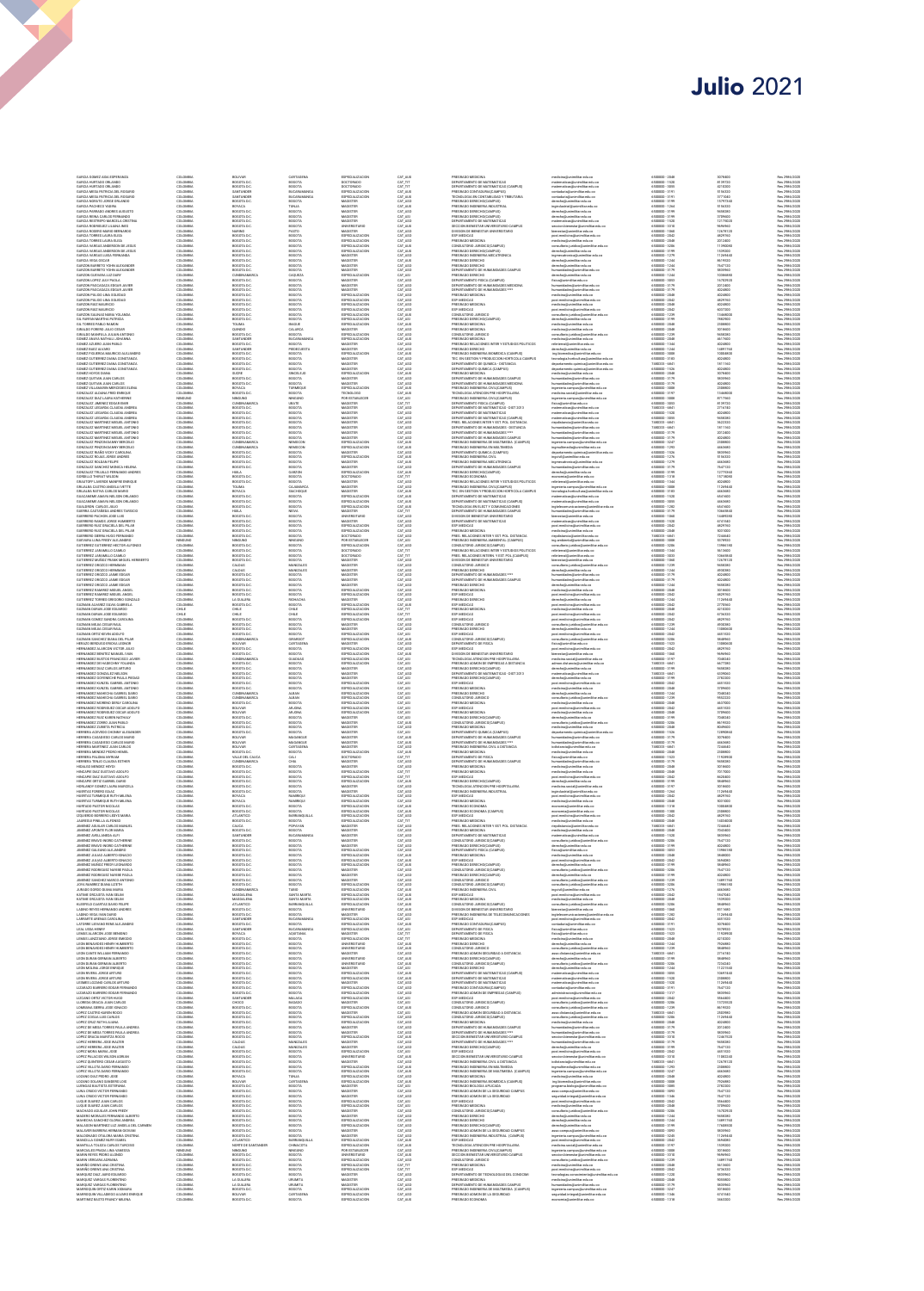# миллезом мызме содиах восилос восил сочемном отда искомосностимическому аналогическому восили состоительно на<br>МИЛИССИМАНИЕ СОДИВА ИЛИСО ВИКИОЗ С СОДИА СОСТАВЛЯ СОДИАТЕЛЬНО МЕНАОСМОВОТО писализационным состоительным придо  $1008-2048-3048-40408-40408-20408-30408-40408-40408-40408-40408-40408-40408-40408-40408-40408-40408-40408-40408-40408-40408-40408-40408-40408-40408-40408-40408-40408-40408-40408-40408-40408-40408-40408-40408-40408-40408-4$ Febrero 2020 Julio 2021

| MARTINEZ HERRAN ADRIANA<br>MARTINEZ HERRAN ADRIANA<br>MARTINEZ HERRAN ADRIANA                                        | <b>COLOMBIA</b>                              | BOGOTA D.C<br>BOGOTA D.C                    | <b>BOGOTA</b>                        | <b>MAGISTER</b><br>MAGISTER<br>MAGISTER                           | CAT ASD                                  | PREGRADO INGENIERIA DE MULTIMEDIA (CAMPUS)<br>DEPARTAMENTO DE HUMANIDADES ****<br>DEPARTAMENTO DE HUMANIDADES CAMPUS                             | .<br>humanidades@unimilitar.edu.co<br>humanidades@unimilitar.edu.co                                                                                                                                 | 6500000 - 3247<br>6500000 - 3171<br>6500000 - 3171 | 4074800<br>4024800<br>2012400              | Res 2986/2021<br>Res 2986/2021<br>Res 2986/2021 |
|----------------------------------------------------------------------------------------------------------------------|----------------------------------------------|---------------------------------------------|--------------------------------------|-------------------------------------------------------------------|------------------------------------------|--------------------------------------------------------------------------------------------------------------------------------------------------|-----------------------------------------------------------------------------------------------------------------------------------------------------------------------------------------------------|----------------------------------------------------|--------------------------------------------|-------------------------------------------------|
| MARTINEZ JARAMILLO CARLOS EDMUNDO                                                                                    | COLOMBIA<br>COLOMBIA<br>COLOMBIA             | OGOTA D.C<br>TOLIMA                         | BOGOTA<br>BOGOTA<br>LIBANO           | ESPECIALIZACION                                                   | CAT_ASO<br>CAT_ASO<br>CAT_ASI            | ESP. MEDICAS                                                                                                                                     | post.medicina@unimilitar.edu.co                                                                                                                                                                     | 6500000 - 2042                                     | 2225760                                    | Res 2086/202                                    |
| MARTINEZ JARAMILLO CARLOS EDMUNDO<br>MARTINEZ MELO NESTOR OMAR                                                       | COLOMBIA<br>COLOMBIA                         | TOL/MA<br>BOGOTA D.C                        | LIBANO<br><b>BOGOTA</b>              | ESPECIALIZACION<br>ESPECIALIZACION                                | CAT_ASI<br>CAT_AUX                       | PREGRADO MEDICINA<br>PREGRADO DERECHO(CAMPUS)                                                                                                    | medicina@unimilitar.edu.co<br>derecho@unimilitar.edu.co                                                                                                                                             | 6500000-2046<br>6500000-3199                       | 3709600<br>8619520                         | Res 2086/2021<br>Res 2086/2021                  |
| MARTINEZ MORENO LUIS GERARDO                                                                                         | COLOMBIA                                     | NORTE DE SANTANDER                          | CUCUTA                               | ESPECIALIZACION                                                   | CAT ASO                                  | PREGRADO CONTADURIA                                                                                                                              | contaduria@unimilitar.edu.co                                                                                                                                                                        | 6500000 - 1312                                     | 5835960                                    | Res 2986/2021                                   |
| MARTINEZ MORENO MERY RUBY<br>MARTINEZ OSTOS LEONARDO<br>MARTINEZ QUIROGA JAIRO MOISES                                | COLOMBIA<br>COLOMBIA<br>COLOMBIA             | BOGOTA D.C<br>BOGOTA D.C<br>BOGOTA D.C.     | BOGOTA<br>BOGOTA<br>BOGOTA           | ESPECIALIZACIÓN                                                   | CAT_ASI<br>CAT_ASI<br>CAT_AUX            | PREGRADO CONTADURIA<br>DIVISION DE BIENESTAR UNIVERSITARIO<br>CONSULTORIO JURIDICO(CAMPUS)                                                       | contaduria@unimilitar.edu.co<br>bienestas@unimilitar.edu.co<br>consultorio.juridico@unimilitar.edu.co                                                                                               | 500000 - 1311<br>500000 - 1060<br>6500000-3206     | 6213580<br>16300440<br>5848960             | Res 2086/2021<br>Res 2086/2021<br>Res 2086/2021 |
| MARTINEZ SAAVEDRA JOSE HERMES                                                                                        | COLOMBIA                                     | BOGOTA D.C                                  | BOGOTA                               | MAGISTER                                                          | CAT_ASO<br>CAT_ASO                       | DEPARTAMENTO DE MATEMATICAS                                                                                                                      | matematicas@unimilitar.edu.co                                                                                                                                                                       | 6500000-1520                                       | 5835960                                    | Res 2086/2021                                   |
| MARTINEZ URREGO ANDRES FELIPE<br>MARTINEZ VASQUEZ DAVID ALEJANDRO                                                    | COLOMBIA<br>COLOMBIA                         | CUNDINAMARCA<br><b>PUTUMAYO</b>             | <b>ZIPAQUIRA</b><br>SAN FRANCISCO    | <b>MAGISTER</b><br><b>MAGISTER</b>                                |                                          | PREGRADO INGENIERIA CIVIL<br>PREGRADO INGENIERIA MECATRONICA                                                                                     | ingcivil@unimilitar.edu.co                                                                                                                                                                          | 6500000-1276<br>6500000-1279                       | 9458280<br>7048240                         | Res 2086/2021<br>Res 2986/2021                  |
| MATALLANA ESLAVA ALVARI                                                                                              | COLOMBIA<br>COLOMBIA                         | BOGOTA D.C<br>BOGOTA D.C                    | BOGOTA                               | <b>INVERSITARIO</b><br>ESPECIALIZACION                            | CAT_ASI<br>CAT_ASO<br>CAT_TIT<br>CAT_TIT | PREG. RELACIONES INTER Y EST. POL. DISTANCIA                                                                                                     | ngmecatronica@unimilitar.edu.co<br>iepdistancia@unimilitar.edu.co                                                                                                                                   | 480333-6841                                        | sassos                                     | Res 2086/2021<br>Res 2986/2021                  |
| MATTA IBARRA JAVIER ERNESTO<br>MATTA IBARRA JAVIER ERNESTO<br>MAYORGA SANCHEZ JOHAN SEBASTIAN                        | COLOMBIA                                     | BOGOTA D.C<br>BOGOTA D.C                    | BOGOTA<br>BOGOTA<br>BOGOTA           | ESPECIALIZACION<br>ESPECIALIZACION                                | CAT_AUX                                  | ESP. MEDICAS<br>PREGRADO MEDICINA<br>PREGRADO INGENIERIA EN MULTIMEDIA                                                                           | post medicina@unimilitar.edu.co<br>medicina@unimilitar.edu.co<br>ingmultimedia@unimilitar.edu.co                                                                                                    | 6500000 - 2042<br>6500000 - 2046<br>6500000-1293   | 8420400<br>2308800                         | Res 2986/2021<br>Res 2086/2021                  |
| MEDINA MARTHA YULYHET MILENA<br>MEDINA MARTHA YULYHET MILENA                                                         | COLOMBIA<br>COLOMBIA                         | BOGOTA D.C<br>BOGOTA D.C                    | BOGOTA<br>BOGOTA                     | ESPECIALIZACION<br>ESPECIALIZACION                                | CAT_AUX<br>CAT_AUX                       | DEPARTAMENTO DE HUMANIDADES ****<br>DEPARTAMENTO DE HUMANIDADES CAMPUS                                                                           | anidades@unimilitar.edu.co<br>umaridades@crimiitar.edu.r                                                                                                                                            | 6500000-3179<br>500000-3179                        | 1539200<br>4463680                         | Res 2086/2021<br>Res 2986/2021                  |
| MEDINA MIRANDA ERIKA LORENA                                                                                          | COLOMBIA                                     | BOGOTA D.C                                  | <b>OCOTA</b>                         | MAGISTER                                                          |                                          |                                                                                                                                                  | ingmecatronica@unimilitar.edu.co                                                                                                                                                                    | 500000-127                                         |                                            | tes 2086/2021                                   |
| MEJA ALCALA MILTON MARINO<br>MEJA CORTES GUSTAVO ANTONIO                                                             | COLOMBIA<br>COLOMBIA                         | BOGOTA D.C<br>BOGOTA D.C.                   | <b>BOGOTA</b><br>BOGOTA              | MAGISTER<br>MAGISTER                                              | CAT_ASI<br>CAT_ASO<br>CAT_ASO            | DEPARTAMENTO DE HOMANDADES CAMPOS<br>PREGRADO INGENERA MECATRONICA<br>PREGRADO ADMON SEGURIDAD A DISTANCIA<br>DEPARTAMENTO DE FISICA - DISTANCIA | asso distancia@unimilitar.edu.co<br>fisica@unimilitar.edu.co                                                                                                                                        | 7480333 - 6841<br>7480333 - 6841                   | 5433480<br>12678120                        | Res 2086/2021<br>Res 2086/2021                  |
| MEJIA FLOREZ PEDRO IGNACIO<br>MEJIA SILVA HERNAN DARIO                                                               | COLOMBIA<br>COLOMBIA                         | BOGOTA D.C.<br>BOGOTA D.C.                  | BOGOTA<br>BOGOTA                     | ESPECIALIZACION<br>ESPECIALIZACION                                | CAT_ASI<br>CAT ASO                       | PREGRADO INGENERIA INDUSTRIAL<br>PREGRADO MEDICINA                                                                                               | ingindustrial@unimilitar.edu.co<br>co.uba saffirminudae iplan                                                                                                                                       | 6500000 - 1264<br>6500000 - 2046                   | 5378920<br>5031000                         | Res 2086/2021                                   |
| MELO MARTINEZ JULIO CESAR<br>MENDEZ ORDOÑEZ ERIKA MARCELA                                                            | COLOMBIA<br>COLOMBIA                         | <b>CUNDINAMARCA</b><br>BOGOTA D.C.          | FACATATIVA<br>BOGOTA                 | <b>MAGISTER</b><br>ESPECIALIZACION                                | CAT ASO                                  | DEPARTAMENTO DE MATEMATICAS                                                                                                                      | natematicas@unimilitar.edu.cr<br>nedicina@unimilitar.edu.co                                                                                                                                         | 6500000 - 1520<br>500000-2048                      | 12175020<br>4637000                        | Res 2086/2021<br>Res 2086/2021<br>Res 2086/2021 |
| MENDEZ RUZ CRISTIAN LEONARDO<br>MENDIETA GUERRERO JOSE ANGEL                                                         | COLOMBIA<br>COLOMBIA                         | BOGOTA D.C                                  | BOGOTA                               | MAGISTER<br>ESPECIALIZACION                                       | CAT_ASI<br>CAT_ASI<br>CAT_ASO            | PREGRADO MEDICINA<br>PREGRADO INGENERIA INDUSTRIAL (CAMPUS)                                                                                      | ingenieria campus@unimilitar.edu.co<br>derecho@unimilitar.edu.co                                                                                                                                    | 6500000 - 3245<br>6500000 - 1244                   | 10386880<br>11269440                       | Res 2986/2021<br>Res 2986/2021                  |
| MENDOZA BELTRAN DAVID                                                                                                | COLOMBIA                                     | BOYACA<br>BOLIVAR                           | TUNJA<br>CARTAGENA                   | MAGISTER                                                          | CAT_ASO                                  | PREGRADO DERECHO<br>PREGRADO ADMON DE EMPRESAS A DISTANCIA                                                                                       | admon.distancia@unimilitar.edu.co                                                                                                                                                                   | 7480333 - 6841                                     | 3622320                                    | Res 2086/2021                                   |
| MENDOZA GOMEZ MARCELA JULIA JEANNETTE                                                                                | COLOMBIA                                     | BOGOTA D.C.<br>BOGOTA D.C                   | BOGOTA                               | MAGISTER                                                          | CAT ASO                                  | DEPARTAMENTO DE HUMANIDADES CAMPUS<br>REGRADO INGENERIA INFORMATICA A DISTANCIA                                                                  | humanidades@unimilitar.edu.co                                                                                                                                                                       | 6500000 - 3179                                     | 2012400                                    | Res 2986/2020                                   |
| MENDOZA MARTINEZ OSCAR VILSON<br>MENDOZA MEDINA MARIA MERCEDES<br>MENDOZA RAMIREZ RICARDO<br>MENDOZA RAMIREZ RICARDO | COLOMBIA<br>COLOMBIA<br>COLOMBIA<br>COLOMBIA | BOGOTA D.C<br>BOGOTA D.C                    | BOGOTA<br>BOGOTA<br>BOGOTA<br>BOGOTA | MAGISTER<br>ESPECIALIZACION<br>ESPECIALIZACION<br>ESPECIALIZACION | CAT_ASO<br>CAT_ASO<br>CAT_ASO<br>CAT_ASO | PREMADO INGENERA<br>ESP. MEDICAS<br>PREGRADO MEDICINA                                                                                            |                                                                                                                                                                                                     | 6500000 - 3171<br>6500000 - 8001<br>6500000 - 2042 |                                            | Res 2986/202                                    |
| MENESES VARGAS CARLOS IVAN                                                                                           | <b>COLOMBIA</b>                              | BOGOTA D.C<br>BOYACA                        | <b>DUITAMA</b>                       | ESPECIALIZACION                                                   | CAT_AUX                                  | PREGRADO MEDICINA                                                                                                                                | hamandadea@aminifiar.edu.co<br>informatica.distancia@aminifiar.edu.co<br>post.medicina@aminifiar.edu.co<br>post.medicina@aminifiar.edu.co<br>medicina@aminifiar.edu.co<br>medicina@aminifiar.edu.co | 6500000 - 2042<br>6500000 - 2048<br>6500000 - 2048 | 2414880<br>2012400<br>3078400              | Res 2986/202<br>Res 2986/202                    |
| MENZA VADOS ANDRES ESTEBAN                                                                                           | <b>COLOMBIA</b>                              | NARINO                                      | PASTO                                | UNIVERSITARIO                                                     |                                          | DIVISION DE BIENESTAR UNIVERSITARIO                                                                                                              | hierarchardis mimilitar arts on                                                                                                                                                                     | 6500000 - 1060                                     | 9696960                                    | Res 2986/202                                    |
| MERCHAN BARRIOS GUILLERMO<br>MERCHAN BARRIOS GUILLERMO                                                               | COLOMBIA                                     | TOLIMA<br>TOLIMA                            | BAGUE<br>BAGUE                       | MAGISTER<br>MAGISTER                                              | CAT_AUX<br>CAT_ASI<br>CAT_ASI<br>CAT_ASO | PREGRADO ADMON DE LA SEGURIDAD<br>PREGRADO ADMON DE LA SEGURIDAD CAMPUS                                                                          | seguridad integral@urimilitar.edu.cc<br>asso.campus@urimilitar.edu.co                                                                                                                               | 6500000 - 1346<br>6500000 - 1346<br>6500000 - 1091 | 3709600<br>3709600<br>11269440             |                                                 |
| MESA SALAMANCA CAMILO ANDRES<br>MESTIZO REYES RUBEN DARIO                                                            | COLOMBIA<br>COLOMBIA                         | <b>BOYACA</b><br>BOGOTA D.C                 | DUITAMA<br>BOGOTA                    | MAGISTER<br>MAGISTER                                              |                                          | PREGRADO ECONOMIA<br>PREGRADO INGENIERIA CIVIL (CAMPUS)                                                                                          | conomia@unimilitar.edu.co                                                                                                                                                                           | 6500000 - 1318<br>6500000-3008                     | 3018600                                    | Res 2986/202<br>Res 2986/2020                   |
| MOJICA CASTILLO HERNAN DARIO<br>MOLANO SALCEDO GONZALO GUILLERMO                                                     | COLOMBIA<br>COLOMBIA                         | BOGOTA D.C<br>BOGOTA D.C.                   | BOGOTA<br>BOGOTA                     | MAGISTER<br><b>FREECIAL (ZACION</b>                               | CAT_ASO<br>CAT_ASO                       | DEPARTAMENTO DE HUMANIDADES*<br>CONSULTORIO JURIDICO                                                                                             | ingenieria.campus@unimilitar.edu.co<br>humanidades@unimilitar.edu.co<br>.<br>consultorio juridico@unimilitar.edu.co                                                                                 | 6500000-3179<br>6500000 - 1239                     | 13080600<br>14891760                       | Res 2086/2021<br>Res 2986/2021                  |
|                                                                                                                      |                                              | BOSOTA D.C                                  |                                      | MAGISTER<br>MAGISTER                                              |                                          |                                                                                                                                                  |                                                                                                                                                                                                     |                                                    |                                            |                                                 |
| MOLINA BELTRAN DAVID JULIAN<br>MOLINA CORREA SANDRA LEJANA<br>MOLINA FIGUERDA DIEGO FERNANDO                         | COLOMBIA<br>COLOMBIA<br>COLOMBIA             | BOGOTA D.C<br>BOGOTA D.C                    | BOGOTA<br>BOGOTA<br>FLORENCIA        | ESPECIALIZACION                                                   | CAT_ASO<br>CAT_ASO<br>CAT_ASO<br>CAT_AUX | DEPARTAMENTO FISICA (CAMPUS)<br>DEPARTAMENTO QUIMICA (CAMPUS)<br>PREGRADO DERECHO                                                                | derecho@unimilitar.edu.co                                                                                                                                                                           | 6500000 - 1239<br>6500000 - 1526<br>6500000 - 1244 | 15xx1/11<br>16702920<br>5835960<br>5848960 | Res 2086/2021                                   |
| MOLINA FIGUEROA DIEGO FERNANDO<br>MOLINA FOCAZZIO FERNANDO                                                           | COLOMBIA<br>COLOMBIA                         | CAQUETA<br>BOGOTA D.C                       | FLORENCU<br>BOGOTA                   | ESPECIALIZACION<br>MAGISTER                                       | CAT_AUX<br>CAT_TIT                       | CONSULTORIO JURIDICO<br>DEPARTAMENTO FISICA (CAMPUS)                                                                                             | consultorio juridico@unimilitar.edu.co<br>fisica@unimilitar.edu.co                                                                                                                                  | 6500000-1239<br>6500000-3053                       | 7234240<br>15718080                        | Res 2086/2021<br>Res 2086/2021                  |
| MOLINA OVALLE WILLIAM IVAN<br>MOLINA OVALLE WILLIAM IVAN<br>MOLINA RAMIREZ NELSON                                    | COLOMBIA<br>COLOMBIA                         | BOGOTA D.C<br>BOGOTA D.C.<br>QUINDIO        | BOGOTA<br>BOGOTA<br>ARMENU           | <b>MAGISTER</b><br>MAGISTER<br>DOCTORADO                          | CAT ASO                                  | PREGRADO DERECHO<br>CONSULTORIO JURIDICO<br>PREGRADO DERECHO/CAMPUS)                                                                             | derecho@unimilitar.edu.co<br>derecnogumm===========<br>consultorio.juridico@unimilitar.edu.co<br>derecho@unimilitar.edu.co                                                                          | 6500000-1244                                       | 7647120<br>7647120<br>6876660              | Res 2986/2021                                   |
| MOLINA VERA FLOR HINELDA                                                                                             | COLOMBIA                                     | CUNDINAMARCA                                | VILLAPINZON                          | MAGISTER                                                          | CAT_ASO<br>CAT_TIT<br>CAT_AUX            | CONSULTORIO JURIDICO(CAMPUS)                                                                                                                     | consultorio juridico@unimilitar.edu.co                                                                                                                                                              | 6500000 - 1235<br>6500000 - 3195<br>6500000 - 3206 | 8619520                                    | Res 2086/2021<br>Res 2086/2021<br>Res 2086/2021 |
| MONCAYO DONOSO MIGUELANGEL<br>MONROY VEGA LUIS GUILLERMO                                                             | COLOMBIA<br>COLOMBIA                         | CAUCA<br>BOGOTA D.C.                        | POPAYAN<br><b>BOGOTA</b>             | DOCTORADO<br><b>MAGISTER</b>                                      | CAT_AUX<br>CAT ASO                       | PREGRADO INGENIERIA BIOMEDICA (CAMPUS)<br>DEPARTAMENTO DE MATEMATICAS (CAMPUS)                                                                   | ing biomedica@unimilitar.edu.co<br>ematicas@unimilitar.edu.co                                                                                                                                       | 6500000 - 3008<br>6500000 - 3055                   | 8619520<br>13080600                        | Res 2086/2021<br>Res 2986/2021                  |
| MONTAÑA DIAZ HERMES                                                                                                  | COLOMBIA<br>COLOMBIA                         | BOGOTA D.C.<br>BOGOTA D.C                   | BOGOTA                               | ESPECIALIZACION                                                   | CAT AUX                                  | CONSULTORIO JURIDICO/CAMPUS!                                                                                                                     | onsultorio iuridico@unimilitar.edu.co                                                                                                                                                               | 6500000-320                                        | 2308800                                    | Res 2986/2021                                   |
| MONTAÑA DIAZ HERMES<br>MONTAÑEZ NIÑO ANA JANNETTE<br>MONTAÑO CORTES PACLA CATALINA                                   | COLOMBIA<br>COLOMBIA                         | BOGOTA D.C                                  | <b>IOGOTA</b><br>BOGOTA              | ESPECIALIZACION<br>ESPECIALIZACION                                | CAT_AUX<br>CAT_AUX<br>CAT_AUX            | PREGRADO DERECHO(CAMPUS)<br>PREGRADO MEDICINA<br>PREGRADO BIOLOGIA APLICADA                                                                      | detectorio juristo guarnista estas<br>medicina@unimilitar.edu.co<br>programa.biologia@unimilitar.edu.co                                                                                             | 500000-3199<br>6500000-2048<br>6500000-3085        | 1390080<br>11544000                        | tes 2086/2021<br>Res 2086/2021<br>Res 2086/2021 |
| MONTES ALGARRA FRANCISCO JAVIER                                                                                      | COLOMBIA                                     | BOGOTA D.C<br>CUNDINAMARCA                  | BOGOTA<br>21PAQUIN                   | MAGISTER<br>MAGISTER                                              | CAT_ASO                                  | PREGRADO DERECHO(CAMPUS)                                                                                                                         | derecho@unimilitar.edu.co                                                                                                                                                                           | 6500000 - 3199                                     | 2308800<br>7647120                         | Res 2086/2021                                   |
| MONTES ALGARRA FRANCISCO JAVIER<br>MONTES ALVAREZ ROGER JOSE                                                         | COLOMBIA<br>COLOMBIA                         | CUNDINAMARCA<br>BOGOTA D.C.                 | ZPAQUIRA<br>BOGOTA                   | MAGISTER<br>ESPECIALIZACION                                       | CAT_ASO<br>CAT_ASO                       | CONSULTORIO JURIDICO(CAMPUS)<br><b>ESP. MEDICAS</b>                                                                                              | .<br>consultorio juridico@unimilitar.edu.co<br>xost.medicina@unimilitar.edu.co                                                                                                                      | 6500000 - 3206<br>6500000 - 2042                   | 7647120<br>4829760                         | Res 2086/2021<br>Res 2086/2021                  |
| MONTES CADENA EDISON FERNEY                                                                                          | COLOMBIA<br>COLOMBIA                         | BOGOTA D.C                                  | <b>OCOTA</b>                         | ESPECIALIZACIO                                                    | CAT_AUX<br>CAT_ASO<br>CAT_ASO            | FECNOLOGIA ATENCION PRE HOSPITALARIA                                                                                                             |                                                                                                                                                                                                     | 500000-3197                                        | 3078400<br>3078400<br>12175020             | Res 2986/2021                                   |
| MORA ESPINOSA CARLOS FERNANDO<br>MORA ESPINOSA CARLOS FERNANDO                                                       |                                              | BOGOTA D.C<br>BOGOTA D.C                    | BOGOTA<br>BOGOTA                     | MAGISTER<br>MAGISTER                                              |                                          | DEPARTAMENTO DE MATEMATICAS (CAMPUS)<br>DEPARTAMENTO DE MATEMATICAS                                                                              | medicina.social@unimilitar.edu.co<br>matematicas@unimilitar.edu.co<br>matematicas@unimilitar.edu.co                                                                                                 | 6500000 - 3055<br>6500000 - 1520                   | 3018600                                    | Res 2086/2021<br>Res 2086/2020                  |
| MORA MAMANCHE JAIME HERNANDO<br>MORA VILLOTA DARWIN                                                                  | COLOMBIA<br>COLOMBIA                         | BOGOTA D.C.<br>NARINO                       | BOGOTA<br>PASTO                      | MAGISTER<br>MAGISTER                                              | CAT_ASO<br>CAT ASO                       | PREGRADO INGENERIA CIVIL<br>PREGRADO INGENERIA CIVIL A DISTANCIA                                                                                 | inscivil@unimilitar.edu.co<br>odistancia@unimilitar.edu.co                                                                                                                                          | 6500000 - 1276<br>7480333 - 684                    | 3018600<br>16300440                        | Res 2086/2021<br>Res 2086/2021                  |
| MOBAL ES CUEBBERO OSCAR, MAIER<br>MORALES LESMES CLARA INES                                                          | COLOMBIA<br>COLOMBIA                         | BOGOTA D.C.<br>BOGOTA D.C                   | BOGOTA<br>BOGOTA                     | ESPECIALIZACION<br>ESPECIALIZACION                                | CAT ASC                                  | <b>ESP. MEDICAS</b>                                                                                                                              | ost medicina@unimilitar.edu.co                                                                                                                                                                      | 6500000 - 2042<br>500000-204                       | 1622320<br>2782200                         | Res 2086/2021<br>Res 2086/2021                  |
| MORALES POSADA NELLY BIBIANA<br>MORALES RUBIO LUIS JORGE                                                             | COLOMBIA<br>COLOMBIA                         | BOGOTA D.C.<br>BOGOTA D.C.                  | <b>BOGOTA</b><br>BOGOTA              | MAGISTER<br>ESPECIALIZACION                                       | CAT_ASI<br>CAT_ASI<br>CAT_TIT            | <b>PREGRADO MEDICINA<br/>PREGRADO INGENERIA CIVIL A DISTANCIA<br/>PREGRADO MEDICINA</b>                                                          | medicina@unimilitar.edu.co<br> cdistancia@unimilitar.edu.co<br> medicina@unimilitar.edu.co                                                                                                          | 7480333 - 6841<br>6500000 - 2048                   | 8150220<br>4210200                         | Res 2086/2021<br>Res 2086/2021                  |
| MORALES RUBIO LUIS JORGE<br>MORALES SIERRA JUAN ALEJANDRO                                                            | <b>COLOMBIA</b><br><b>COLOMBIA</b>           | BOGOTA D.C<br>BOGOTA D.C                    | BOGOTA<br>BOGOTA                     | ESPECIALIZACION<br>MAGISTER                                       | CAT_TIT                                  | ESP. MEDICAS<br>PREGRADO ADMINISTRACION DE EMPRESAS                                                                                              | post.medicina@unimilitar.edu.co                                                                                                                                                                     | 6500000 - 2042                                     | 6736320                                    | Res 2986/202                                    |
| MORAL ES VALENZUELA OLCUER SERASTIAN                                                                                 | <b>COLOMBIA</b>                              | BOGOTA D.C.                                 | BOGOTA                               | MACHTER                                                           | CAT_ASO<br>CAT_ASO                       | PREGRADO INGENIERIA BIOMEDICA (CAMPUS)                                                                                                           | ,<br>Ing biomedica@unimilitar.edu.co<br>Ing biomedica@unimilitar.edu.co                                                                                                                             | 6500000 - 1317<br>6500000 - 3008                   | 11269440<br>4024800                        | Res 2986/2021<br>Res 2986/2021                  |
| MORALES VARGAS EDNA MILENA<br>MORENO MAURICIO                                                                        | COLOMBIA<br>COLOMBIA                         | BOGOTA D.C<br><b>CUNDINAMARCA</b>           | BOGOTA<br>EOGOTA                     | ESPECIALIZACIO<br>MAGISTER                                        | CAT_AUX<br>CAT_AUX                       | PREGRADO DERECHO(CAMPUS)<br>PREGRADO DERECHO(CAMPUS)<br>PREGRADO ADMON DE LA SEGURIDAD CAMPUS                                                    | derecho@unimilitar.edu.co<br>asso.campus@unimilitar.edu.co                                                                                                                                          | 500000-3191<br>6500000 - 3093                      | 1024600<br>4024800                         | tes 2986/202<br>Res 2986/202                    |
| MORENO ARIAS CARLOS MARTIN<br>MORENO BARRETO DIANA LISSA                                                             | COLOMBIA<br>COLOMBIA                         | BOGOTA D.C.<br>BOGOTA D.C.                  | BOGOTA<br>BOGOTA                     | <b>ESPECIALIZACION</b><br>ESPECIALIZACION                         | CAT_ASO<br>CAT_AUX                       | PREGRADO MEDICINA<br>PREGRADO INGENIERIA CIVIL (CAMPUS)                                                                                          | medicina@unimilitar.edu.co<br>inomieria campus@unimilitar.edu.cc                                                                                                                                    | 6500000-2048<br>6500000-3008                       | 4024800<br>4463680                         | Res 2986/202<br>Res 2986/2020                   |
| MORENO BARRETO RICHARD                                                                                               | COLOMBIA                                     | CORDOBA                                     | SAHAGUN                              | MAGISTER                                                          | CAT ASO                                  | PREGRADO INGENIERIA CIVIL/CAMPUS)                                                                                                                |                                                                                                                                                                                                     | 6500000-3008                                       | 4030380                                    | Res 2986/2020                                   |
| MORENO ESPARZA CARLOS FRANCISCO<br>MORENO GOMEZ HECTOR RAUL<br>MORENO LOPEZ CAROLINA                                 | COLOMBIA<br>COLOMBIA                         | SUCRE<br>BOGOTA D.C.                        | TOLU<br>BOGOTA<br>BOGOTA             | MAGISTER<br>ESPECIALIZACION<br>ESPECIALIZACION                    | CAT_ASO<br>CAT_ASO<br>CAT_AUX            | PROBADO INGENIERA CIVILICANA LUI<br>PREGRADO MEDICINA<br>PREGRADO CONTADURIA A DISTANCIA                                                         | ingenieria.compus@unimilitar.edu.co<br>ingcivil@unimilitar.edu.co<br>medicina@unimilitar.edu.co<br>cpdistancia@unimilitar.edu.co                                                                    | 500000 - 127<br>500000 - 2048<br>.                 | 8552700<br>3709600<br>4848480              |                                                 |
| MORENO MANCERA JOSE DAVID                                                                                            | COLOMBIA<br>COLOMBIA                         | BOGOTA D.C.<br>BOGOTA D.C                   | BOGOTA                               | MAGISTER                                                          | CAT_ASO<br>CAT_ASI                       | PREGRADO RELACIONES INTER Y ESTUDIOS POLITICOS                                                                                                   | relinternal@unimilitar.edu.co                                                                                                                                                                       | 7480333 - 6841<br>6500000 - 1344                   | 7647120                                    | Res 2086/2021                                   |
| MORENO MARENCO ASTRID ROXANNA<br>MORENO MARULANDA MARIA CLAUDIA PATRICIA                                             | COLOMBIA<br>COLOMBIA                         | BOGOTA D.C<br>BOGOTA D.C                    | BOGOTA<br>BOGOTA                     | DOCTORADO<br><b>MAGISTER</b>                                      |                                          | DEPARTAMENTO DE QUIMICA<br>DEPARTAMENTO DE HUMANIDADES ****                                                                                      | departamento.quimica@unimilitar.edu.co<br>humanidades@unimilitar.edu.co                                                                                                                             | 6500000 - 1526<br>6500000-3179                     | 6213580<br>4024800                         | Res 2086/2021<br>Res 2986/2021                  |
| MORENO MORENO ANDRES JULIAN<br>MORENO MORENO LINA MARIA                                                              | COLOMBIA<br>COLOMBIA<br>COLOMBIA             | BOGOTA D.C.<br>SANTANDER                    | BOGOTA<br>BUCARAMAI<br>TURMEQUE      | <b>MAGISTER</b><br>SPECIALIZACION                                 | CAT_ASO<br>CAT_ASI<br>CAT_AUX<br>CAT_AUX | <b>SECRADO INGENIERA MECATRONICA (CAMPUS)<br/>DEPARTAMENTO DE HUMANIDADES ****</b><br>PREGRADO DERECHO                                           |                                                                                                                                                                                                     | 6500000 - 3179<br>6500000 - 3179<br>6500000 - 1244 | 3709600                                    | nes 2006/2021<br>Res 2006/2021<br>Res 2006/2021 |
| MORENO MORENO LUIS AGAPITO<br>MORENO ORTIZ JUAN PABLO                                                                | COLOMBIA                                     | BOYACA<br>CUNDINAMARCA                      | PACHO                                | ESPECIALIZACION<br>MAGISTER                                       | CAT_AUX                                  | PREGRADO INGENIERIA MECATRONICA (CAMPUS)                                                                                                         | derecho@unimilitar.edu.co<br>mecatronica.campus@unimilitar.edu.co                                                                                                                                   | 6500000 - 3009                                     | 5848960<br>4463680                         | Res 2086/2020<br>Res 2086/2021                  |
| MORENO PINEDA MARIA CONSUELO<br>MORENO SANCHEZ, IAIME OCTAVIO                                                        | COLOMBIA<br>COLOMBIA                         | BOGOTA D.C.<br>BOGOTA D.C                   | BOGOTA<br><b>BOGOTA</b>              | ESPECIALIZACION                                                   | CAT_AUX<br>CAT AUX                       | CONSULTORIO JURIDICO<br>TECNOLOGIA ATENCION PRE HOSPITALARIA                                                                                     | consultorio juridico@unimilitar.edu.co<br>medicina.social@unimilitar.edu.co                                                                                                                         | 6500000-1239<br>6500000-3197                       | 5848960<br>3771040                         | Res 2086/2021<br>Res 2986/2021                  |
| MORENO SANCHEZ OSCAR JAVIER                                                                                          |                                              | BOGOTA D.C                                  | <b>OCOTA</b>                         | TECNICO<br>ESPECIALIZACION                                        |                                          |                                                                                                                                                  | ieccion.bienestar@unimilitar.edu.co                                                                                                                                                                 | 500000-331                                         | 12467520                                   | les 2086/2021                                   |
| MORENO SARMENTO CARLOS ANDRÉS<br>MOSCOSO BARRERA WILLIAM DANIEL                                                      | COLOMBIA<br>COLOMBIA<br>COLOMBIA             | BOYACA<br>BOGOTA D.C.                       | TUNJA<br>BOGOTA                      | MAGISTER<br>MAGISTER                                              | CAT_AUX<br>CAT_ASI<br>CAT_ASO            | ISCOON BIENESTAR UNIVERSITARIO CAMPUS<br>PREGRADO INGENIERA CIVIL<br>PREGRADO INGENIERA CHIL                                                     | ingcivil@unimilitar.edu.co<br>ingenieria.campus@unimilitar.edu.co                                                                                                                                   | 6500000 - 1276<br>6500000 - 3247                   | 2782200<br>8552700                         | Res 2086/2021<br>Res 2086/2021                  |
| MUETE LOBATON WALTHER ALEXANDER<br>MUÑOZ BUITRAGO DARWIN ARTURO                                                      | COLOMBIA<br>COLOMBIA                         | BOGOTA D.C<br>BOGOTA D.C                    | BOGOTA<br>BOGOTA                     | MAGISTER<br>MAGISTER                                              | CAT_ASO<br>CAT ASO                       | DEPARTAMENTO DE MATEMATICAS<br>DEPARTAMENTO DE HUMANIDADES ***                                                                                   | matematicas@unimilitar.edu.co                                                                                                                                                                       | 6500000-1520<br>6500000 - 3179                     | 11269440<br>5835960                        | Res 2086/2021<br>Res 2086/2021                  |
| MUÑOZ CORTES HAROLD<br>MUÑOZ MURLLO EDWIN ARTURO                                                                     | COLOMBIA<br>COLOMBIA                         | BOGOTA D.C.<br>BOGOTA D.C                   | BOGOTA<br>BOGOTA                     | ESPECIALIZACION<br><b>MAGISTER</b>                                | CAT_ASO                                  | ESP. MEDICAS                                                                                                                                     | .<br>humanidades@unimilitar.edu.co<br>post.medicina@unimilitar.edu.co                                                                                                                               | 6500000 - 2042<br>500000 - 317                     | 4829760<br>7647120                         | Res 2986/2020<br>Res 2086/2021                  |
| MUÑOZ REYES FABIAN RICARDO<br>MUÑOZ RIAÑO JAIME ELKIM                                                                | COLOMBIA<br>COLOMBIA                         | BOGOTA D.C                                  | BOGOTA<br>BOGOTA                     | MAGISTER<br>MAGISTER                                              | CAT_ASO<br>CAT_ASO<br>CAT_ASO            | DEPARTAMENTO DE HUMANIDADES ****<br>DEPARTAMENTO DE MATEMATICAS - DIST 2013<br>DEPARTAMENTO DE MATEMATICAS - DIST 2013                           | matematicas@unimilitar.edu.co<br>derecho@unimilitar.edu.co                                                                                                                                          | 7480333 - 6841<br>6500000 - 1244                   | 15023880<br>14891760                       | Res 2986/2021<br>Res 2986/2021                  |
| MUÑOZ RODRIGUEZ ALEJANDRO                                                                                            | COLOMBIA                                     | BOGOTA D.C<br>BOGOTA D.C.                   | BOGOTA                               | MAGISTER                                                          | CAT_ASO                                  | PREGRADO DERECHO<br>PREGRADO INGENERIA MECATRONICA                                                                                               | ingmecatronica@unimilitar.edu.co                                                                                                                                                                    | 6500000 - 1279                                     | 16702920                                   | Res 2086/2021                                   |
| MUÑOZ RODRIGUEZ YENNY MARILYN<br>MUÑOZ ZAPATA LUIS ALE JANDRO                                                        | COLOMBIA<br>COLOMBIA                         | CUNDINAMARCA<br>BOGOTA D.C.                 | <b>GUATAWTA</b><br><b>BOGOTA</b>     | MAGISTER<br>ESPECIALIZACION                                       | CAT_ASO<br>CAT_AUX                       | PREGRADO CONTADURIA A DISTANCIA<br>TECNOLOGIA ATENCION PRE HOSPITALARIA                                                                          | pdatancia@unimiltar.edu.co<br>edicina.social@unimilitar.edu.co                                                                                                                                      | 7480333 - 684<br>6500000 - 3197                    | 3622320<br>7234240                         | Res 2086/2020<br>Res 2086/2021                  |
| MURCIA FORERO HECTOR<br>MURCIA GRACIA ANA TRINIDAD<br>MURLLO JORGE ISAAC                                             | COLOMBIA                                     | BOGOTA D.C.                                 | BOGOTA                               | ESPECIALIZACION<br>ESPECIALIZACION                                | CAT_AUX<br>CAT_AUX<br>CAT_AUX            | TANNOUN INCREDIA DE MULTIMEDIA (CAMPUS)<br>PREGRADO CONTADURIA DE MULTIMEDIA (CAMPUS)<br>PREGRADO ADMINISTRACION DE EMPRESAS                     | ineutine.society.com/shareholds.co<br>cpdistancia@unimilitar.edu.co<br>administracion@unimilitar.edu.co                                                                                             | 500000-3247                                        | 6541600                                    | les 2086/2021                                   |
| MURLLO HERRERA MARTHA HELENA                                                                                         | COLOMBIA<br>COLOMBIA                         | CUNDINAMARCA<br>BOGOTA D.C.                 | CAJICA<br>BOGOTA                     | ESPECIALIZACION                                                   |                                          |                                                                                                                                                  |                                                                                                                                                                                                     | 7480333 - 6841<br>6500000 - 1311                   | 4155840<br>3078400                         | Res 2086/2021<br>Res 2086/2021                  |
| MURILLO MARTINEZ SOFIA LEONILDE                                                                                      | <b>COLOMBIA</b><br><b>COLOMBIA</b>           | BOGOTA D.C<br><b>ANTIQOULA</b>              | BOGOTA<br>MEDELLIN                   | ESPECIALIZACION<br>MAGISTER                                       | CAT_AUX<br>CAT_ASD<br>CAT_AUX            | PREGRADO DERECHO<br>DEPARTAMENTO DE MATEMATICAS                                                                                                  | derecho@unimilitar.edu.co<br>matematicas@unimilitar.edu.co<br>.<br>Jerecho@unimilitar.edu.co                                                                                                        | 6500000 - 1244<br>6500000 - 1520                   | 5848960<br>14891760                        | Res 2986/202<br>Res 2986/202                    |
| NARANJO MURILLO MARIA ISLENI<br>NAVARRETE QUECANO IVAN CAMILO                                                        | <b>COLOMBIA</b><br>COLOMBIA<br>COLOMBIA      | <b>QUINDID</b><br><b>CINONAMARCA</b>        | ARMENIA<br>ZIPAQUIRA<br>BARRANQUILLA | ESPECIALIZACION<br>HAGISTER                                       | CAT_ASI<br>CAT_ASI                       | PREGRADO DERECHO<br>DEPARTAMENTO FISICA (CAMPUS)                                                                                                 | fisica@unimiltar.edu.co                                                                                                                                                                             | 6500000 - 1244<br>500000-3053                      | 5848960<br>16229500                        | Res 2986/202<br>tes 2986/202                    |
| NAVARRO ROMERO ELISA DEL CARMEN<br>NAVARRO SANCHEZ MANUEL FERNANDO                                                   | COLOMBIA                                     | ATLANTICO<br>BOGOTA D.C                     | BOGOTA                               | MAGISTER<br>MAGISTER                                              |                                          | PREGRADO INGENERIA INDUSTRIAL (CAMPUS)<br>PREGRADO ADMON DE LA SEGURIDAD                                                                         | ingenieria.campus@unimilitar.edu.cc                                                                                                                                                                 | 6500000 - 3245<br>6500000 - 1346                   | 8552700<br>4024800                         | Res 2986/202<br>Res 2986/202                    |
| NIEBLES POLO CARLOS ALBERTO<br>NIEBLES POLO CARLOS ALBERTO                                                           | COLOMBIA<br>COLOMBIA                         | MAGDALENA<br>MAGDALENA                      | SANTA MARTA<br>SANTA MARTA           | <b>ESPECIALIZACION</b><br>ESPECIALIZACION                         | CAT_ASO<br>CAT_ASO                       | PREGRADO MEDICINA<br>ESP. MEDICAS                                                                                                                | seguridad integral@unimilitar.edu.co<br>medicina@unimilitar.edu.co<br>sost.medicina@unimilitar.edu.co                                                                                               | 6500000-2048<br>6500000-2042                       | 1006200<br>1622320                         | Res 2986/202<br>Res 2986/2020                   |
|                                                                                                                      |                                              |                                             |                                      |                                                                   | CAT_ASO<br>CAT_AUX<br>CAT_ASO<br>CAT_ASO |                                                                                                                                                  |                                                                                                                                                                                                     |                                                    |                                            |                                                 |
| NEED AYALA MARTHA<br>NETO BONILLA LUIS ALEJANDRO<br>NETO GONZALEZ CLAUDIA PATRICIA                                   | COLOMBIA<br>COLOMBIA<br>COLOMBIA             | BOGOTA D.C.<br>SANTANDER                    | CAJICA<br>BOGOTA<br>BARBOSA          | ESPECIALIZACION<br>ESPECIALIZACION<br>ESPECIALIZACION             |                                          | DEPARTAMENTO DE HUMANIDADES CAMPUS<br>PREGRADO MEDICINA<br>PREGRADO MEDICINA                                                                     | humanidades (junimilitar edu co<br>medicina(junimilitar edu co<br>medicina(junimilitar edu co                                                                                                       | 6500000 - 2042<br>6500000 - 2048<br>6500000 - 2048 | 4463680<br>4024800<br>2012400              | Res 2086/2021                                   |
| NIETO GONZALEZ CLAUDIA PATRICIA<br>NIÑO GONZALEZ JORGE ERNESTO                                                       | COLOMBIA<br>COLOMBIA                         | SANTANDER<br>BOGOTA D.C                     | BARBOSA<br>BOGOTA                    | ESPECIALIZACION<br>ESPECIALIZACION                                | CAT_ASO<br>CAT_ASI                       | ESP. MEDICAS<br>PREGRADO MEDICINA                                                                                                                | post.medicina@unimilitar.edu.co<br>nedicina@unimilitar.edu.co                                                                                                                                       | 6500000-2042<br>6500000-2046                       | 6037200<br>3709600                         | Res 2086/2021<br>Res 2086/2021                  |
| NIÑO GONZALEZ JORGE ERNESTO                                                                                          | COLOMBIA                                     | BOGOTA D.C                                  | BOGOTA<br>HOMANYA<br>NOBSA<br>BOGOTA | ESPECIALIZACION                                                   | CAT_ASI                                  | ESP. MEDICAS                                                                                                                                     | sost.medicina@unimilitar.edu.co                                                                                                                                                                     | 6500000-2042                                       | 5564400                                    | Res 2986/2021                                   |
| NIÑO SIERRA LUIS FRANCISCO<br>NORIEGA PACHECO LUIS FERNANDO<br>NOSSA SILVA DANIEL                                    | COLOMBIA<br>COLOMBIA                         | BOYACA<br>BOGOTA D.C.<br>BOGOTA D.C.        | BOGOTA                               | MAGISTER<br>ESPECIALIZACION<br>ESPECIALIZACION                    | CAT_ASO<br>CAT_AUX<br>CAT_AUX            | PREGRADO INGENIERIA MECATRONICA<br>CONSULTORIO JURIDICO(CAMPUS)<br>PREGRADO INGENIERIA AMBIENTAL (CAMPUS)                                        | ingmecatronica@unimilitar.edu.co<br>consultorio.junico@unimilitar.edu.co<br>ing.ambiental@unimilitar.edu.co                                                                                         | 6500000 - 1271<br>6500000 - 3206<br>6500000-3008   | 11269440<br>12775360<br>8619520            | Res 2086/2021<br>Res 2086/2021<br>Res 2986/2021 |
| NOVA PARDO MIGUEL ALFREDO                                                                                            | COLOMBIA                                     | BOGOTA D.C                                  | BOGOTA                               | ESPECIALIZACION                                                   | CAT_AUX<br>CAT_AUX                       | PREGRADO INGENIERIA DE MULTIMEDIA (CAMPUS)                                                                                                       | ingenieria.campus@unimilitar.edu.co<br>ingmultimedia@unimilitar.edu.co                                                                                                                              | 6500000-3247                                       | 8619520                                    | Res 2086/2021                                   |
| NOVA PARDO MIGUEL ALFREDO<br>NOVOA HOVOS AMALIA                                                                      | COLOMBIA<br>COLOMBIA                         | BOGOTA D.C<br>BOGOTA D.C                    | BOGOTA<br><b>BOGOTA</b>              | ESPECIALIZACION<br><b>MAGISTER</b>                                | CAT ASO                                  | PREGRADO INGENIERIA EN MULTIMEDIA<br>PREGRADO ECONOMIA (CAMPUS)                                                                                  | could unimitted a co-                                                                                                                                                                               | 6500000-1293<br>6500000 - 1300                     | 4463680<br>3018600                         | Res 2086/2021<br>Res 2986/2021                  |
| NOVOA SUAREZ NANCY YADIRA                                                                                            | COLOMBIA                                     | <b>TINDINAMARC</b><br>BOGOTA D.C            | ACHO<br>BOGOTA                       | MAGISTER<br>MAGISTER                                              | CAT_ASO<br>CAT_ASO<br>CAT_ASI            | PREGRADO CONTADURIA A DISTANCIA<br>PREGRADO INGENIERIA BIOMEDICA (CAMPUS)<br>DEPARTAMENTO DE MATEMATICAS                                         | economigiammas ausco<br>ing biomedica@unimilitar.edu.co<br>matematicas@unimilitar.edu.co                                                                                                            | 480333-6841                                        | 7647120                                    | Res 2086/2021                                   |
| NUÑEZ VALLEJOS DIEGO ALEJANDRO<br>OJEDA OTALORA INGRID MAYERLY<br>OJEDA OTALORA INGRID MAYERLY                       | COLOMBIA<br>COLOMBIA<br>COLOMBIA             | BOGOTA D.C<br>BOGOTA D.C                    | BOGOTA<br>BOGOTA                     | MAGISTER<br><b>MAGISTER</b>                                       | CAT_ASI                                  | DEPARTAMENTO DE MATEMATICAS (CAMPUS)                                                                                                             | matematicas@unimilitar.edu.co                                                                                                                                                                       | 6500000 - 3008<br>6500000 - 1520<br>6500000-3055   | 5378920<br>10386880                        | Res 2986/2021<br>Res 2086/2021                  |
| OLANO QUINTERO JULIAN MAURICIO<br>OLARTE CARDENAS MARTHA LILIANA                                                     | COLOMBIA<br>COLOMBIA                         | BOGOTA D.C<br>BOGOTA D.C.                   | BOGOTA<br><b>BOGOTA</b>              | <b>PROFITALIZACION</b><br>MACISTER                                | CAT_AUX<br>CAT_ASO                       | CONSULTORIO JURIDICO<br>PREG. RELACIONES INTERN. Y EST. POL.(CAMPUS)                                                                             |                                                                                                                                                                                                     | 6500000-1239<br>6500000 - 3033                     | 5848960<br>11269440                        | Res 2086/2021<br>Res 2086/2021                  |
| OLARTE TORRES SERGIO                                                                                                 |                                              | BOGOTA D.C.<br>BOGOTA D.C.                  | BOGOTA                               | <b>MAGISTER</b>                                                   |                                          | PREGRADO INGENERIA CIVIL<br>PREGRADO INGENERIA CIVIL<br>PREGRADO INGENERIA CIVIL(CAMPUS)                                                         |                                                                                                                                                                                                     | 500000 - 127                                       | 13985180                                   | Res 2086/2021                                   |
| OLAYA JURADO JESSICA<br>OLIVELLA ZULETA CARLOS HUMBERTO                                                              | COLOMBIA                                     | CESAR                                       | BOGOTA<br>VALLEDUPAR                 | ESPECIALIZACION<br>MAGISTER                                       | CAT_ASO<br>CAT_ASO<br>CAT_ASO            |                                                                                                                                                  | nedicina@unimilitar.edu.co<br>ingenieria campus@unimilitar.edu.co                                                                                                                                   | 6500000 - 204<br>6500000 - 300                     | 3709600<br>11269440                        | Res 2086/2021<br>Res 2086/2021                  |
| OLIVEROS AYA CARLOS ANDRES<br>OLIVEROS AYA CARLOS ANDRES                                                             | COLOMBIA<br>COLOMBIA                         | CAQUETA<br>CAOUETA                          | FLORENCIA<br><b>FLORENCH</b>         | MAGISTER<br>MAGISTER                                              | CAT_ASO<br>CAT ASO                       | PREGRADO DERECHO(CAMPUS)<br>CONSULTORIO JURIDICO/CAMPUS!                                                                                         | derecho@unimilitar.edu.co<br>.<br>consultorio. juridi co@unimilitar.edu.co<br>ngmecatronica@unimilitar.edu.co                                                                                       | 6500000 - 3199<br>6500000 - 3206                   | 4024800<br>11269440                        | Res 2086/2021<br>Res 2986/2021                  |
| OLIVEROS HINCAPIE JORGE ARMANDO<br>OLIVEROS PEREZ ALVARO ANDRES                                                      | COLOMBIA<br>COLOMBIA                         | ANTIOQUIA<br>MAGDALEN                       | MEDELLIN<br>PLATO                    | <b>UNIVERSITARIO</b><br><b>MGSTER</b>                             | CAT AS<br>CAT_ASO                        | PREGRADO INGENERIA MECATRONICA<br>CONSULTORIO JURIDICO                                                                                           | sultorio juridico@unim                                                                                                                                                                              | 6500000 - 1279<br>5500000 - 1231                   | coassed<br>1269440                         | Res 2086/2020                                   |
| OLIVEROS PEREZ ALVARO ANDRES                                                                                         | COLOMBIA<br>COLOMBI                          | MAGDALEN                                    | PLATO                                | MAGISTER                                                          | CAT_ASO<br>CAT_AUI                       | PREGRADO DERECHO<br>PREGRADO INGENIER                                                                                                            | animilitar.edu.co<br>icdistancia@unimilitar.edu.co                                                                                                                                                  | 6500000 - 124<br>480333-684                        | 4024800<br>1246752                         | Res 2086/2021<br>Res 2986/2021                  |
| ORDOÑEZ ORDOÑEZ LEONARDO ELIAS<br>ORDOŠEZ ORDOŠEZ I FONARDO ELIAS                                                    | COLOMBIA<br>COLOMBIA                         | BOGOTA D.C.<br>BOGOTA D.C.                  | BOGOTA<br>BOGOTA                     | ESPECIALIZACION<br>ESPECIALIZACION                                | CAT_ASO                                  | PREGRADO MEDICINA<br>ESP. MEDICAS                                                                                                                | medicina@unimilitar.edu.co<br>post.medicina@unimilitar.edu.co                                                                                                                                       | 6500000 - 2048<br>6500000 - 2042                   | 3018600<br>4829760                         | Res 2986/2021                                   |
| ORDI (2 RARRETO CLAUDIA PATRICIA                                                                                     | <b>COLOMBIA</b><br><b>COLOMBIA</b>           | BOGOTA D.C<br>BOYACA                        | BOGOTA<br><b>DCAM</b>                | ESPECIALIZACION<br>Eirice<br>MAGISTER                             | CAT_ASO<br>CAT_ASO                       | CONSILTORIO JURIDICO                                                                                                                             | sultorio juridico@unimilitar.edu.cr<br>ngcivil@unimiltar.edu.co                                                                                                                                     | 6500000 - 1231<br>5500000 - 127                    | 16702920                                   | Res 2986/2021<br>Res 2986/2021<br>Res 2986/202  |
| ORDUZ GOMEZ JOHN OCTAVIO<br>ORJUELA BOSSA MARIA DEL PILAR<br>ORJUELA ORTIZ ANGIE MARCELA                             | COLOMBIA<br>COLOMBIA                         | BOGOTA DJ                                   | BOGOTA                               | MAGISTER                                                          | CAT_ASO<br>CAT_ASO<br>CAT_AUX            | DINSOLVING ANNUAL CIVIL<br>CONSULTORIO JURIDICO<br>PREGRADO ECONOMIA                                                                             | consultorio juridico@unimilitar.edu.co<br>economia@unimilitar.edu.co                                                                                                                                | 6500000 - 1239<br>6500000 - 1318                   | 3018600<br>16702920                        | Res 2986/202                                    |
| OROZCO HERNANDEZ GIOVANY                                                                                             | <b>COLOMBIA</b>                              | BOGOTA D.C<br>CALDAS                        | BOGOTA<br><b>MANZALES</b>            | MGISTER<br>DOCTORADO                                              | CAT_AUX                                  | PREGRADO INGENIERIA MECATRONICA (CAMPUS)                                                                                                         | mecatronica.campus@unimilitar.edu.co                                                                                                                                                                | 6500000 - 3001                                     | 6541600<br>3078400                         | Res 2986/202<br>Res 2986/202                    |
| ORTEGA CARDENAS ALFONSO<br>ORTEGA HURTADO FRANCISCO FERNANDO                                                         | COLOMBIA<br>COLOMBIA<br>COLOMBIA             | BOGOTA D.C<br>ROGOTA D.C.<br><b>COTA DC</b> | BOGOTA<br>SOGOTA<br>SOGOTA           | ESPECIALIZACION                                                   | CAT TIT                                  | PREGRADO DERECHO<br>REGRADO ADMINISTRACION DE FMPRESA                                                                                            | <b>derecho Dunimilitar edu co</b><br>istracion@unimilitar.edu.co<br>mal@unimilitar.edu.co                                                                                                           | 6500000-1244<br>6500000 - 131)<br>6500000 - 1344   | 15718080                                   | Res 2986/202                                    |
| ORTIZ CONCHA HUGO MAURICIO<br>ORTIZ CONCHA HUGO MAURICIO<br>ORTIZ ESPINEL DOUGLAS OMAR                               | COLOMBIA                                     | BOGOTA D.C                                  | BOGOTA                               | MAGISTER<br>MAGISTER<br>ESPECIALIZACION                           | CAT_ASO<br>CAT_AUX<br>CAT_TIT            | EGRADO RELACIONES INTER Y ESTUDIOS POLITICOS<br>ESP. MEDICAS                                                                                     | post.medicina@unimilitar.edu.co                                                                                                                                                                     | 6500000 - 2042                                     | 6736320                                    | Res 2086/202                                    |
| ORTIZ PORTILLA MARISCE.<br>ORTIZ SALAZAR JUAN PABLO                                                                  | COLOMBIA<br>COLOMBIA                         | VALLE DEL CAUCA<br>BOGOTA D.C               | CALI<br>BOGOTA                       | ESPECIALIZACION<br>ESPECIALIZACION                                | CAT_AUX<br>CAT_ASO                       | PREGRADO MEDICINA<br>PREGRADO MEDICINA                                                                                                           | .<br>medicina@unimilitar.edu.co<br>medicina@unimilitar.edu.co                                                                                                                                       | 6500000-2046<br>6500000 - 2048                     | 1539200<br>1006200                         | Res 2086/2021<br>Res 2086/2021                  |
| OSORIO LOPEZ BERNARDO                                                                                                | COLOMBIA                                     | CUNDINAMARCA<br>CINDINAMARC                 | FACATATIVA                           | ESPECIALIZACION                                                   | CAT_AUX                                  | PREC RELACIONES INTER V FST POL. DISTANCIA                                                                                                       | ieodistancia@unimilitar.edu.co                                                                                                                                                                      | 7480333 - 684                                      | 5541120                                    | Res 2986/2021                                   |
| OSORIO LOPEZ BERNARDO<br>OSORIO LOPEZ BERNARDO                                                                       | COLOMBIA                                     | TOLIMA                                      | FACATATIVA<br>IBAGUE<br>IBAGUE       | ESPECIALIZACION<br>MAGISTER                                       | CAT_AUX<br>CAT_ASI<br>CAT_ASI            | FREGIADO INGENIERIA INDUSTRIAL A DISTANCIA<br>DEPARTAMENTO DE HUMANIDADES ****<br>DEPARTAMENTO DE HUMANIDADES CAMPUS                             | idistancia@unimilitar.edu.co<br>humanidades@unimilitar.edu.co<br>humanidades@unimilitar.edu.co                                                                                                      |                                                    | 6233760<br>3709600                         | :<br>Res 2086/2021<br>Res 2086/2021             |
| OSPINA BARRAGAN LUIS ANTONIO<br>OSPINA HERNANDEZ CARLOS ARTURO                                                       | COLOMBIA<br>COLOMBIA                         | TOLIMA<br>BOGOTA D.C.                       | BOGOTA                               | MAGISTER<br>MAGISTER                                              | CAT_ASO                                  | DEPARTAMENTO DE HUMANIDADES ****                                                                                                                 | humanidades@unimilitar.edu.co<br>humanidades@unimilitar.edu.co                                                                                                                                      | 6500000-3179<br>6500000-3179                       | 3709600<br>9458280                         | Res 2086/2021<br>Res 2086/2021                  |
| OSPINA NAVAS JAIDER<br>OSPINA STAADEN LILIANA MARIA                                                                  | COLOMBIA<br>COLOMBIA                         | CALDAS<br><b>ATLANTICO</b>                  | MANIZALES<br><b>BARRANOULLA</b>      | <b>MAGISTER</b><br>ESPECIALIZACION                                | CAT_ASO<br>CAT AUX                       | TECNOLOGIA EN ELECT Y COMUNICACIONES<br>TECNOLOGIA ATENCION PRE HOSPITAL ARIA                                                                    | ingtelecomunicaciones@unimilitar.edu.co<br>edicina.social@unimilitar.edu.co                                                                                                                         | 6500000-1282<br>6500000-3197                       | 5835960<br>3771040                         | Res 2086/2021<br>Res 2986/2021                  |
| OSSA GOMEZ LUIS JAVIER<br>OSSA GOMEZ LUIS JAVIER<br>OTERO TELLEZ DIEGO FERNANDO                                      | COLOMBIA<br>COLOMBIA                         | ANTIOQUM<br>ANTIOQUM                        | MEDELLIN<br>MEDELLIN<br>BOGOTA       | ESPECIALIZACION<br>ESPECIALIZACION<br>MAGISTER                    | CAT_TIT<br>CAT_TIT<br>CAT_ASO            | PREGRADO MEDICINA<br>ESP. MEDICAS<br>PREGRADO INGENIERA CIVIL(CAMPUS)                                                                            | medicina@unimilitar.edu.co<br>post.medicina@unimilitar.edu.co<br>ingenieria.campus@unimilitar.edu.co<br>dewcho@unimilitar.edu.co                                                                    | 6500000-2046<br>6500000-2042                       | 2806800<br>6736320                         | Res 2086/2021<br>Res 2086/2021                  |
| OVALLE USECHE JORGE EDUARDO                                                                                          | COLOMBIA<br>COLOMBIA                         | BOGOTA D.C.<br>BOYACA                       | GUATEQUE                             | ESPECIALIZACION                                                   | CAT_AUX                                  | PREGRADO DERECHO(CAMPUS)                                                                                                                         |                                                                                                                                                                                                     | 6500000-3008<br>6500000-3199                       | 3018600<br>11390080                        | Res 2086/2021<br>Res 2086/2021                  |
| OVIEDO BOTERO SILVIA CONSTANZA                                                                                       | COLOMBIA                                     | BOGOTA D.C                                  | <b>BOGOTA</b>                        | <b>MAGISTER</b>                                                   | CAT AUX                                  | DEPARTAMENTO DE HUMANIDADES ****<br>DEPARTAMENTO DE HUMANIDADES CAMPUS                                                                           | hermanidades@eximilitar.edu.co                                                                                                                                                                      | 6500000-3179                                       | 3078400                                    | Res 2986/2021                                   |
| OVIEDO BOTERO SILVIA CONSTANZA<br>PACHECO GALVIS YILBER                                                              | COLOMBIA<br>COLOMBIA                         | BOGOTA D.C<br>BOGOTA D.C                    | <b>BOGOTA</b><br>BOGOTA              | <b>MAGISTER</b><br>ESPECIALIZACION                                | CAT AUX                                  | CONSULTORIO JURIDICO                                                                                                                             | humanidades@unimilitar.edu.cr                                                                                                                                                                       | 6500000-3179<br>500000 - 123                       | 4463680<br>1346****                        | Res 2986/2020                                   |
| PACHECO MARQUEZ JAVIER ALFONSO<br>PACHON SIERRA JUAN CARLOS                                                          | COLOMBIA<br>COLOMBIA                         | ATLANTICO<br>BOGOTA D.C                     | BARRANQUILL<br>BOGOTA                | ESPECIALIZACION<br>UNIVERSITARIO                                  | CAT_AUX<br>CAT_AUX<br>CAT_AUX            | PREGRADO MEDICINA<br>SECCION BIENESTAR UNIVERSITARIO CAMPUS                                                                                      | medicina@unimilitar.edu.co<br>seccion.bienestar@unimilitar.edu.co                                                                                                                                   | 6500000 - 2048<br>6500000 - 3310                   | 1539200<br>11082240                        | Res 2086/2021<br>Res 2086/2021                  |
| PADILLA PEREZ MARIA XIMENA<br>PADILLA PEREZ MARIA XIMENA                                                             | COLOMBIA<br>COLOMBIA                         | BOGOTA D.C.<br>BOGOTA D.C.                  | BOGOTA<br>BOGOTA                     | ESPECIALIZACION<br>ESPECIALIZACION                                | CAT_ASI                                  | PREGRADO DERECHO/CAMPUS)<br>PREG. RELACIONES INTERN. Y EST. POL.(CAMPUS)                                                                         | derecho@unimilitar.edu.co<br>.<br>al@unimilitar.edu.co<br>relinte                                                                                                                                   | 6500000 - 3199<br>6500000 - 3033                   | 7882900<br>8717560                         | Res 2086/2021<br>Res 2986/2021                  |
| PAEZ GONZALEZ ADRIANA MILENA                                                                                         | COLOMBIA                                     | CAOUETA<br>BOGOTA D.C.                      | <b>FLORENCI</b><br>BOGOTA            | ESPECIALIZACION<br>MAGISTER                                       | CAT_ASI<br>CAT_AUX                       | <b>RECRADO MEDICINA</b><br>DEPARTAMENTO DE MATEMATICAS                                                                                           | nedicina@unimilitar.edu.co                                                                                                                                                                          | 500000 - 204<br>5500000 - 1520                     | 3078400<br>3018600                         | Res 2986/2021<br>Res 2086/2021                  |
| PAEZ VEGA MARIA MATILDE<br>PAEZ VEGA MARIA MATILDE                                                                   | COLOMBIA<br>COLOMBIA<br>COLOMBIA             | BOGOTA D.C.                                 | BOGOTA                               | MAGISTER<br>ESPECIALIZACION                                       | CAT_ASO<br>CAT_ASO<br>CAT_AUX            | DEPARTAMENTO DE MATEMATICAS<br>DEPARTAMENTO DE MATEMATICAS (CAMPUS)<br>PREGRADO CONTADURIA(CAMPUS)                                               | matematicas@unimilitar.edu.co<br>matematicas@unimilitar.edu.co<br>contaduria@unimilitar.edu.co                                                                                                      | 6500000 - 3055<br>6500000 - 3191                   | 13080600<br>3078400                        | Res 2086/2021<br>Res 2086/2021                  |
| PALACIOS CASAS LEONARDO AUNID<br>PALACIOS CASAS LEONARDO AUNID                                                       | COLOMBIA                                     | CUNDINAMARO<br><b>CUNDINAMARCA</b>          | <b>GACHETA</b><br><b>GACHETA</b>     | ESPECIALIZACION                                                   | CAT_AUX                                  | PREGRADO ADMINISTRACION DE EMPRESAS                                                                                                              | administracion@unimilitar.edu.co                                                                                                                                                                    | 6500000 - 1317                                     | 5848960                                    | Res 2086/2021                                   |
| PALACIOS CASAS LEONARDO AUNID<br>PARADA CABRERA MONICA LORENA                                                        | COLOMBIA<br>COLOMBIA                         | CUNDINAMARCA<br>NORTE DE SANTANDER          | GACHETA<br><b>CUCUTA</b>             | ESPECIALIZACION<br><b>MAGISTER</b>                                | CAT_AUX<br>CAT_ASO                       | PRECRADO CONTADURIA<br>PREGRADO INGENIERIA CIVIL                                                                                                 | contaduria@unimilitar.edu.co<br>ingcivil@unimilitar.edu.co                                                                                                                                          | 6500000 - 1312<br>6500000 - 127                    | 4463680<br>8552700                         | Res 2986/2020<br>Res 2986/2021                  |
| PARADA PEREZ JOSE RAFAE<br>PARADA VIZCAINO MARTHA CECILIA                                                            | COLOMBIA                                     | BOGOTA D.C<br>BOGOTA D.C                    | BOGOTA<br>BOGOTA                     | ESPECIALIZACION<br>ESPECIALIZACION                                | CAT_AUX<br>CAT_AUX<br>CAT_ASO            | <b>MECRADO DERECHO</b><br>DEPARTAMENTO DE HUMANIDADES - DISTANCIA                                                                                | lerecho@unimilitar.edu.cr<br>humanidades@unimilitar.edu.co                                                                                                                                          | 500000 - 124                                       | 4155840                                    | Res 2986/202<br>Res 2986/202                    |
| PARDO CARVAJAL ANDRES GIOVANN                                                                                        | COLOMBIA<br>COLOMBIA                         | BOGOTA D.C                                  | BOGOTA                               | MAGISTER                                                          |                                          | PREGRADO DERECHO                                                                                                                                 | derecho@unimilitar.edu.co                                                                                                                                                                           | 7480333 - 6841<br>6500000 - 1244                   | 5835960                                    | Res 2986/202                                    |
| PARDO FIGUEROA DIEGO ARMANDO<br>PARDO FUOUEN CAROLINA                                                                | <b>COLOMBIA</b><br><b>COLOMBIA</b>           | BOGOTA D.C<br>BOGOTA D.C                    | BOGOTA<br>BOGOTA                     | ESPECIALIZACION<br>UNIVERSITARIO                                  | CAT_AUX<br>CAT_AUX<br>CAT_ASD            | CONSULTORIO JURIDICO<br>PREGRADO INGENIERIA DE MULTIMEDIA (CAMPUS)                                                                               | consultorio juridico@unimilitar.edu.co<br>.<br>nomieria.campus@unimilitar.edu.co<br>nedicina@unimilitar.edu.co                                                                                      | 6500000 - 1239<br>6500000 - 3247                   | 11390080<br>3771040                        | Res 2986/202<br>Res 2986/202                    |
| PARDO PARDO CERMAN<br>PAREDES GARAVITO OLGA LUCIA                                                                    | <b>COLOMBIA</b><br>COLOMBIA                  | BOGOTA D.C<br>BOGOTA D.C                    | BOGOTA<br>BOGOTA                     | ESPECIALIZACION                                                   | CAT_ASO<br>CAT_ASI                       | PREGRADO MEDICINA<br><b>PREGRADO MEDICINA</b>                                                                                                    | nedicira@unimiltar.edu.co                                                                                                                                                                           | 500000 - 204<br>500000-204                         | 4024800<br>12074400                        | Res 2986/202<br>hrs 2986/202                    |
| PARRA CALCEDO MAURICIO ALEXIS<br>PARRA CAICEDO MAURICIO ALEXIS                                                       | COLOMBIA                                     | BOGOTA D.C<br>BOGOTA D.C                    | BOGOTA<br>BOGOTA                     | MAGISTER<br>ESPECIALIZACION<br>ESPECIALIZACION                    | CAT_ASI                                  | PREGRADO MEDICINA<br>ESP. MEDICAS                                                                                                                | nedicira@unimilitar.edu.co<br>post.medicina@unimilitar.edu.co                                                                                                                                       | 6500000 - 2048<br>6500000-2042                     | 4637000<br>4451520                         | Res 2986/202<br>Res 2986/2020                   |
| PARRA MORANTES PAOLA PATRICIA<br>PARRA TELLEZ LUIS ALFONSO                                                           | NINGUNO<br>COLOMBIA                          | NINGUNO<br><b>QUINDIO</b>                   | NINGUNO<br><b>ARMENIA</b>            | POR ESTABLECER<br>ESPECIALIZACION                                 | CAT_ASI<br>CAT ASO                       | PREGRADO INGENIERIA DE MULTIMEDIA (CAMPUS)<br>PREGRADO ECONOMIA (CAMPUS)                                                                         | ingenieria.campus@unimilitar.edu.cc<br>economia@unimilitar.edu.co                                                                                                                                   | 6500000-3247<br>6500000 - 1300                     | 2782200<br>3018600                         | Res 2086/2021<br>Res 2986/2021                  |
| PARRA TELLEZ LUIS ALFONSO<br>PARRA TELLEZ LUIS ALFONSO                                                               | COLOMBIA                                     | QUINDIO<br>DUINDIO                          | .<br>ARMENIA<br>ARMENIA              | ESPECIALIZACION<br>ESPECIALIZACION                                |                                          |                                                                                                                                                  | mal@unimiltar.edu.c<br>duria@unimiltar.edu.                                                                                                                                                         | 6500000-303<br>6500000-3191                        | 4930380<br>7647120                         | Res 2086/2021<br>Res 2086/2021                  |
| PATAQUIVA ZAMORA CAROLIN                                                                                             | COLOMBIA                                     | BOGOTA D.C                                  | BOGOTA                               | UNIVERSITARIO                                                     | CAT_ASO<br>CAT_ASO<br>CAT_AUX            | FREG. RELACIONES INTERN. Y EST. POL. (CAMPUS)<br>PREG. RELACIONES INTERN. Y EST. POL. (CAMPUS)<br>TECNOLOGIA ATENCION PRE HOSPITALARIA           | nedicina.social@unimilitar.edu.co                                                                                                                                                                   | 6500000-3197                                       | 1346800                                    | Res 2086/2021                                   |
| PATIÑO RAMIREZ MARIA CAMILA<br>PEDRAZA BERNAL ANGELA MARIA                                                           | COLOMBIA<br>COLOMBIA                         | BOGOTA D.C<br>BOGOTA D.C                    | BOGOTA<br>BOGOTA                     | <b>MAGISTER</b><br>ESPECIALIZACION                                | CAT_ASI<br>CAT_ASI                       | PREGRADO BIOLOGIA APLICADA<br>ESP. MEDICAS                                                                                                       | programa.biologia@unimilitar.edu.co<br>post medicina@unimilitar.edu.co                                                                                                                              | 6500000-3085<br>6500000-2042                       | 5378920<br>5564400                         | Res 2086/2021<br>Res 2086/2021                  |
| PEDRAZA FORERO JAIME                                                                                                 | COLOMBIA                                     | BOGOTA D.C<br><b>ROGOTA D.C.</b>            | <b>BOGOTA</b>                        | <b>MAGISTER</b>                                                   | CAT ASO                                  | PRECRADO ADMON DE EMPRESAS (CAMPUS)                                                                                                              | administracion@unimilitar.edu.co                                                                                                                                                                    | 6500000-1317                                       | 4024800                                    | Res 2986/2021                                   |
| PERRAZA MALO JOHN HELBERT<br>PERRAZA VEGA JENNIFFER IVET<br>PEÑA ARAGON CESAR NICOLAS                                | COLOMBIA<br>NINGUNO<br>COLOMBIA              | BOGOTA D.C.                                 | BOGOTA<br>NINGUNO<br>BOGOTA          | <br>MAGISTER<br>POR ESTABLECER<br>ESPECIALIZACION                 | CAT_ASI<br>CAT_ASI<br>CAT_ASI            | FREGRADO ADMINISTRACIÓN DE EMPRESAS<br>PREGRADO INGENIERIA AMBIENTAL (CAMPUS)<br>PREGRADO RELACIONES INTER Y ESTUDIOS POLITICOS                  | administracion@unimilitar.edu.c<br>ing.ambiental@unimilitar.edu.co<br>reInternal@unimilitar.edu.co                                                                                                  | 6500000 - 131)<br>6500000 - 3006<br>6500000-1344   | 7048240<br>3709600<br>7647120              | Res 2086/2021                                   |
| PEÑA FONSECA NUBIA ALEXANDR                                                                                          | COLOMBIA                                     | BOGOTA D.C                                  | BOGOTA                               | ESPECIALIZACION                                                   | CAT_ASI                                  | PREGRADO MEDICINA<br>PREGRADO ADMON DE EMPRESAS (CAMPUS)                                                                                         | medicina@unimilitar.edu.co                                                                                                                                                                          | 6500000-2048                                       | 1854800                                    | Res 2086/2021                                   |
| PEÑA HERNANDEZ VICTOR MANUEL<br>PEÑA LOPEZ MYRIAM                                                                    | COLOMBIA<br>COLOMBIA                         | BOGOTA D.C<br>BOGOTA D.C                    | BOGOTA<br><b>BOGOTA</b>              | ESPECIALIZACION<br><b>MAGISTER</b>                                | CAT_ASO<br>CAT ASO                       | CONSULTORIO JURIDICO                                                                                                                             | administracion@unimilitar.edu.co<br>onsultorio iuridico@unimilitar.edu.co                                                                                                                           | 6500000-1317<br>6500000-1239                       | 7647120<br>9458280                         | Res 2086/2021<br>Res 2986/2021                  |
| PENA NEGRETE JAIDER ALBERTO<br>PEÑA TRIANA JEAN YECID<br>PEÑARETE SANABRIA FREDDY LEONARDO                           | COLOMBIA<br>COLOMBIA                         | LA GUAJIRA<br>BOGOTA D.C<br>BOGOTA D.C      | VILLANUEVA<br>BOGOTA<br>BOGOTA       | <b>MAGISTER</b><br>MAGISTER                                       | CAT_ASI<br>CAT_ASI<br>CAT_ASI            | DEPARTAMENTO DE FISICA<br>DEPARTAMENTO DE FISICA                                                                                                 | tona anno processore<br>fisica@unimiltar.edu.co<br>fisica@unimiltar.edu.co                                                                                                                          | 5500000-152<br>7480333 - 684                       | 10386880<br>12678120                       | Res 2086/2021<br>Res 2086/2021                  |
|                                                                                                                      | COLOMBIA                                     |                                             |                                      | ESPECIALIZACION                                                   |                                          | PREGRADO DERECHO(CAMPUS)                                                                                                                         | imilitar edu.co                                                                                                                                                                                     | 6500000 - 319                                      |                                            | Res 2086/2021                                   |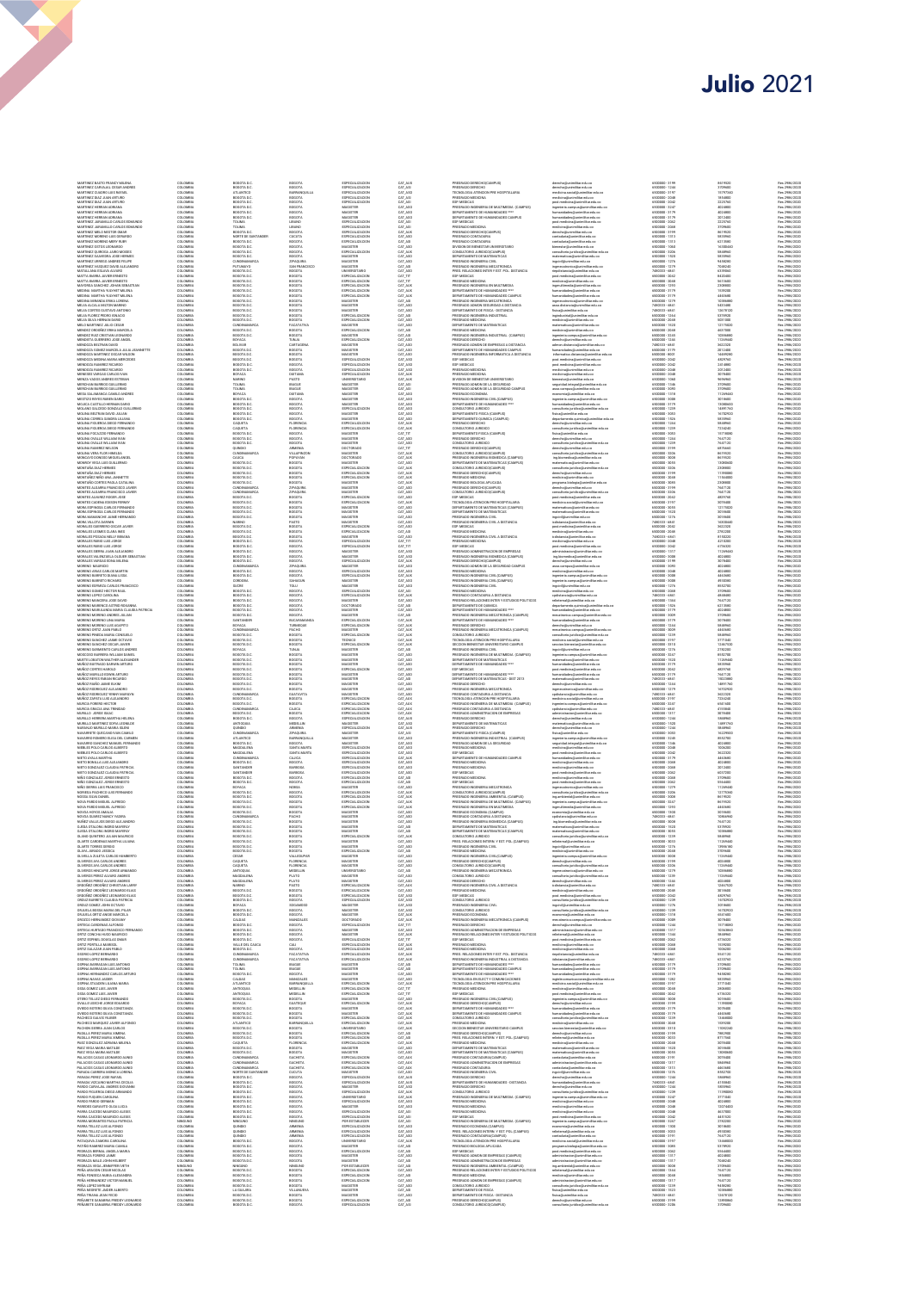| PEÑUELA GERENA MARTHA SONV<br>PEÑUELA ORTIZ DAVID ALEJANDRO<br>PEÑUELA ORTIZ DAVID ALEJANDRO                      | COLOMBIA<br>COLOMBIA<br>COLOMBIA | SANTANDER<br>BOGOTA D.C.<br>BOGOTA D.C.           | BUCARAMANGA<br>BOGOTA<br>BOGOTA           | ESPECIALIZACION<br>ESPECIALIZACION<br>ESPECIALIZACION            | CAT_ASO<br>CAT_AUX<br>CAT AUX             | PREGRADO INGENIERIA CIVIL A DISTANCIA<br>PREGRADO DERECHO(CAMPUS)<br>CONSULTORIO JURIDICO(CAMPUS)                                    | iodistancia@unimilitar.edu.co<br>derecho@unimilitar.edu.co<br>.<br>nsultorio.juridico@unimilitar.edu.co                                             | 7480333-6841<br>6500000-3199<br>6500000 - 3206     | 8150220<br>3771040<br>5848960            | Res 2986/2020<br>Res 2986/2020<br>Res 2986/2020                  |
|-------------------------------------------------------------------------------------------------------------------|----------------------------------|---------------------------------------------------|-------------------------------------------|------------------------------------------------------------------|-------------------------------------------|--------------------------------------------------------------------------------------------------------------------------------------|-----------------------------------------------------------------------------------------------------------------------------------------------------|----------------------------------------------------|------------------------------------------|------------------------------------------------------------------|
| PERDOMO MADRIGAL CAMILO ANDRE<br>EREIRA ESGUERRA DYANA CATALINA                                                   | COLOMBIA                         | incota nir<br>GOTA D.C                            | NOGOTA<br>NTOGOTA                         | MAGISTER<br>ESPECIALIZACION                                      | CAT_ASC<br>CAT_ASC<br>CAT_TIT             | DEPARTAMENTO QUIMICA (CAMP                                                                                                           | u princegommunika<br>into quimica@unimilita<br>icion@unimilitar.edu.co                                                                              | 5500000 - 1521<br>5500000 - 131                    | 1308060<br>7647120                       | Pes 2986/2020<br>Res 2986/2020<br>Res 2986/2020                  |
| PEREZ AGUDELO LUIS ERNESTO<br>PEREZ AGUDELO LUIS ERNESTO                                                          | COLOMBIA<br>COLOMBIA             | BOYACA<br>BOYACA                                  | MONGU<br>MONGUL                           | ESPECIALIZACION<br>ESPECIALIZACION                               | CAT_TIT                                   | DEPARTAMENTO QUIMICA (CAMPUS)<br>PREGRADO ADMINISTRACION DE EMPRESAS<br>ESP. MEDICAS<br>PREGRADO MEDICINA                            | post medicina@unimilitar.edu.co<br>medicina@unimilitar.edu.co                                                                                       | 6500000-2042<br>6500000-2048                       | 6736320<br>5613600                       | Res 2986/2020                                                    |
| PEREZ BARBOSA DAVID<br>PEREZ BENAVIDES DIANA MARCELA                                                              | COLOMBIA<br>COLOMBIA             | BOGOTA D.C.<br>CAUCA                              | BOGOTA<br>POPAYAN                         | ESPECIALIZACION<br>ESPECIALIZACION                               | CAT_ALDO                                  | PREGRADO INGENIERIA CIVILICAMPUS)<br>PREC RELACIONES INTER Y EST POL DISTANCIA                                                       | .<br>ngenieria.campus@unimilitar.edu.co<br>iepdistancia@unimilitar.edu.co                                                                           | 6500000 - 3008<br>7480333 - 6841                   | 445580<br>5541120                        | Res 2986/2020<br>Res 2986/2020                                   |
| PEREZ CONTRERAS LUISA CRISTINA                                                                                    | COLOMBIA                         | BOGOTA D.C                                        | ATOGOE                                    | ESPECIALIZACION                                                  |                                           | TECNOLOGIA ATENCION PRE HOSPITALARIA                                                                                                 | edicina.social@unimilitar.edu.co                                                                                                                    | 6500000-319                                        | 346800                                   | Res 2986/2020                                                    |
| PEREZ DIAZ CARLOS EDUARDO<br>PEREZ HERRAN VICTOR MAURICI                                                          | COLOMBIA<br>COLOMBIA             | BOGOTA D.C<br>CUNDINAMARC:                        | BOGOTA<br>DORARDO                         | ESPECIALIZACION<br>ESPECIALIZACIO                                | CAT_ALIX<br>CAT_ASD<br>CAT_ASD            | PREGRADO MEDICINA<br>PREGRADO MEDICINA                                                                                               | nedicina@unimilitar.edu.co<br>similitar.edu.co                                                                                                      | 6500000 - 2048<br>6500000 - 2048                   | 4024800<br>2012400                       | Res 2986/2020<br>Res 2986/2020                                   |
| PEREZ RODRIGUEZ CESAR ARTURO<br>PESCA SALAZAR LUIS ALEJANDRO<br>PESCA SALAZAR LUIS ALEJANDRO                      | NINGUNO<br>COLOMBIA<br>COLOMBIA  | NNGUNO<br>BOGOTA D.C<br>BOGOTA D.C                | NINGUNO<br>BOGOTA<br>BOGOTA               | POR ESTABLECER<br>MAGISTER<br>MAGISTER                           | CAT_ALDO<br>CAT_ASD<br>CAT_ASD            | PRECRADO INGENIERIA CIVIL(CAMPUS)<br>PREGRADO DERECHO(CAMPUS)<br>CONSULTORIO JURIDICO(CAMPUS)                                        | ingenieria.campus@unimilitar.edu.co<br>recho@unimilitar.edu.co                                                                                      | 6500000 - 3008<br>6500000 - 3199<br>6500000 - 3206 | 7234240<br>6741540<br>11269440           | Res 2986/2020<br>Res 2986/2020<br>Res 2986/2020                  |
|                                                                                                                   | COLOMBU                          | BOGOTA D.C                                        |                                           | MAGISTER                                                         |                                           | .<br>NICA (CAMPUS)                                                                                                                   | ineciogramma: ess.co<br>insultorio jurídico@unimilitar.edu.co<br>recatronica.campus@unimilitar.edu.co                                               | 6500000 - 300                                      | 7647120                                  | Res 2986/2020                                                    |
| PEDRAHITA SOLORZANO GIOVANNY ANDRES<br>PINO MARTINEZ JOSE MANJEL<br>PINO MARTINEZ JOSE MANJEL                     | COLOMBIA<br>COLOMBIA             | BOLIVAR<br>BOLIVAR                                | BOGOTA<br>CARTAGENA<br>CARTAGENA          | ESPECIALIZACION<br>ESPECIALIZACION                               | CAT_ASD<br>CAT_ASD<br>CAT_AUX             | PREGRADO INGENIERIA MECATRONICA (CAMP)<br>DEPARTAMENTO DE MATEMATICAS (CAMPUS)<br>DEPARTAMENTO DE MATEMATICAS                        | natematicas@unimilitar.edu.co<br>natematicas@unimilitar.edu.co                                                                                      | 6500000 - 3055<br>6500000 - 1520                   | 7234240<br>2308800                       | Res 2986/2020<br>Res 2986/2020                                   |
| PINTO PUENTES GLORIA PATRICIA<br>PINTO PUENTES GLORIA PATRICIA                                                    | COLOMBIA<br>COLOMBIA<br>COLOMBIA | BOGOTA D.C<br>BOGOTA D.C                          | BOGOTA<br>BOGOTA                          | MAGISTER<br>MAGISTER                                             | CAT_ASD<br>CAT_ASD<br>CAT_AUX             | PREGRADO DERECHO(CAMPUS)<br>CONSULTORIO JURIDICO/CAMPUS                                                                              | derecho@unimilitar.edu.co<br>:<br>::raultorio.juridico@unimiltar.edu.co<br>ing.biomedica@unimiltar.edu.co                                           | 6500000 - 3199<br>6500000 - 3206<br>6500000 - 3008 | 7647120<br>10363860<br>10004800          | Res 2986/2020<br>Res 2986/2020<br>Res 2986/2020                  |
| PINZON ARENAS JAVIER ORLANDO<br>PINZON BURGOS ELEACIGR<br>PINZON CASALLAS WILSON JAIRO                            | COLOMBIA                         | SANTANDER<br>BOGOTA D.C                           | SOCORRI<br>ATODOE                         | MAGISTER<br>MAGISTEI                                             |                                           | PREGRADO INGENIERIA BIOMEDICA (CAMPUS)<br>REGRADO INGENIERIA MECATRON                                                                | rgmecatronica@unimilitar.edu.c                                                                                                                      | 6500000 - 127                                      |                                          | Res 2986/202                                                     |
| PINZON GAVIRIA CAMILI                                                                                             | COLOMBIA<br>COLOMBIA             | BOGOTA D.C.<br>BOGOTA D.C.                        | BOGOTA<br>BOGOTA                          | MAGISTER<br>ESPECIALIZACION                                      | CAT_ASO<br>CAT_ASO<br>CAT_AUX             | PREGRADO ADMINISTRACION DE EMPRESAS<br>PREGRADO ADMON SEGURIDAD A DISTANCIA                                                          | idministracion@unimilitar.edu.cc<br>Isso.distancia@unimilitar.edu.co                                                                                | 6500000 - 1317<br>7480333 - 6841                   | 11269440<br>2770560                      | Res 2986/2020<br>Res 2986/2020                                   |
| PINZON SANCHEZ SANDRA YANETH<br>PINZON SANCHEZ SANDRA YANETH                                                      | COLOMBIA<br>COLOMBIA             | <b>CUNDINAMARC</b><br>CUNDINAMARCA                | NEMOCON<br>NEMOCON                        | MAGISTER<br>MAGISTER                                             | CAT_ASO<br>CAT ASO                        | DEPARTAMENTO DE HUMANIDADES ****<br>DEPARTAMENTO DE HUMANIDADES CAMPUS                                                               | humanidades@unimilitar.edu.co<br>manidades@unimilitar.edu.c                                                                                         | 6500000 - 3179<br>6500000 - 3179                   | 4024800<br>7647120                       | Res 2986/2020<br>Res 2986/2020                                   |
| PINZON SANCHEZ SANDRA YANETH<br>PINZON TORRES CESAR AUGUSTO<br>PIÑEROS BARRETO OSCAR ORLANDO                      | COLOMBIA                         | CUNDINAMARC<br>GOTA D.C.                          | NEMODOR<br>NEMODOR<br>BOGOTA<br>BOGOTA    | AACPSTFL<br>MGISTEI                                              | CAT_ASO<br>CAT_ASO<br>CAT_AUX             | TECNOLOGIA ATENGION PRE HOSPITALARIA<br>DEPARTAMENTO DE HUMANIDADES ****<br>PREGRADO CONTADURIA(CAMPUS)                              | edcina.social@unimilitar.edu.<br>umanidades@unimilitar.edu.co                                                                                       |                                                    | 4024800<br>4024800<br>11310080           | Pau 2446/2020<br>Res 2986/2020<br>Res 2986/2020                  |
| PIÑEROS CASTRO FANNY                                                                                              | COLOMBIA                         | BOGOTA D.C<br>BOGOTA D.C                          | BOGOTA                                    | ESPECIALIZACION<br>ESPECIALIZACION                               | CAT_ASO                                   | PREGRADO MEDICINA                                                                                                                    | contaduria@unimilitar.edu.co<br>nedicina@unimilitar.edu.co                                                                                          | 6500000-3191<br>6500000-2048                       | 4024800                                  | Res 2986/2020                                                    |
| PIÑEROS RIVERA BEATRIZ AURORA<br>PLATA GOMEZ GUILLERMO                                                            | COLOMBIA<br>COLOMBIA             | BOGOTA D.C<br>BOGOTA D.C                          | BOGOTA<br>BOGOTA                          | MAGISTER<br>ESPECIALIZACION                                      | CAT_ASO<br>CAT TIT                        | PREGRADO INGENIERIA DE MULTIMEDIA (CAMPUS)<br><b>PRECRADO MEDICINA</b>                                                               | ingenieria.campus@unimilitar.edu.co<br>selicinationimilitar adu co                                                                                  | 6500000-3247<br>6500000-2048                       | 13986180<br>8420400                      | Res 2986/2020<br>Res 2986/2020                                   |
| PLAZAS ROJAS LADY JOHANNA<br>PLAZAS ROJAS LADY JOHANNA<br>PLAZAS VEGA RAFAEL ARTURO                               | COLOMBY                          | BOGOTA D.C.<br>BOGOTA D.C.<br>BOGOTA D.C.         | BOGOTA<br>BOGOTA                          | MAGISTER<br>MAGISTE                                              | CAT_ASO<br>CAT_ASO<br>CAT_ASO             | DEPARTAMENTO DE MATEMATICAS - DIST 2013<br>DEPARTAMENTO DE MATEMATICAS                                                               |                                                                                                                                                     | 7480333 - 6841<br>6500000 - 1520<br>7480333 - 6841 | 4527900<br>4935380<br>7244640            | Nes 2986/2020<br>Res 2986/2020<br>Res 2986/2020                  |
| PORRAS FLORIAN JAIME EDUARDO                                                                                      | COLOMBIA<br>COLOMBIA             | BOYACA                                            | BOGOTA<br>CHIQUINQUIR                     | MAGISTER<br>ESPECIALIZACION                                      | CAT_AUX                                   | PREGRADO CONTADURIA A DISTANCIA<br>CONSULTORIO JURIDICO(CAMPUS)                                                                      | cpdistancia@unimilitar.edu.co<br>coraultorio juridico@unimilitar.edu.co                                                                             | 6500000 - 3206                                     | 4463680                                  | Res 2986/2020                                                    |
| PORRAS FLORIAN JAIME EDUARDO<br>POSSO AREVALO ORLANDO GERMAN                                                      | COLOMBIA<br>COLOMBIA             | BOYACA<br>BOGOTA D.C                              | CHIQUINQUIRA<br>BOGOTA                    | ESPECIALIZACION<br>MAGISTER                                      | CAT_AUX<br>CAT ASO                        | PREGRADO DERECHO(CAMPUS)<br>PRECRADO INCENIERIA CIVIL A DISTANCIA                                                                    | derecho@unimilitar.edu.co<br>cdistancia@unimilitar.edu.co                                                                                           | 6500000-3199<br>7480333 - 6841                     | 9312160<br>14489280                      | Res 2986/2020<br>Res 2986/2020                                   |
| PRADA MUÑOZ RICARDO ESTEBAN<br>PRADA TOVAR MIGUEL<br>PRADA TOVAR MIGUEL<br>PRADA TOVAR MIGUEL                     | COLOMBIA<br>COLOMBIA             | Angota D.C<br>BOGOTA D.C.<br>BOGOTA D.C.          | BOGOTA<br>BOGOTA<br>BOGOTA                | ESPECIALIZACION<br>ESPECIALIZACION<br>ESPECIALIZACION            | CAT_AUX<br>CAT_AUX<br>CAT_AUX             | PREMINING INVENIERS CIVIC A DISTRICTA<br>TEC: EN GESTION Y PRODUCCION HORTICOLA CAMPUS<br>PREGRADO MEDICINA                          | tecnologia.horticultura@unimilita<br>post.medicina@unimilitar.edu.co                                                                                | 6500000 - 3185<br>6500000 - 2042                   | 078ahr<br>3078400<br>1847040<br>3078400  | Pes 2986/2020<br>Res 2986/2020<br>Res 2986/2020                  |
| PRETO CARRILLO JOHN ALEXANDER                                                                                     | COLOMBIA                         | CUNDINAMARCA                                      | FACATATIVA                                | MAGISTER                                                         | CAT_ASO                                   | PREGRADO INGENIERIA INDUSTRIAL A DISTANCIA                                                                                           | nedicina@unimilitar.edu.co<br>idistancia@unimilitar.edu.cc                                                                                          | 6500000 - 2046<br>7480333-6841                     | 5433480                                  | Res 2986/2020                                                    |
| PRETO FORERO ANDRES CAMILO<br>PRIETO MORENO ARLES                                                                 | COLOMBIA<br>COLOMBIA             | BOGOTA D.C.<br>TOLIMA                             | BOGOTA<br>CHAPARRAL                       | <b>UNIVERSITARIO</b><br>ESPECIALIZACION                          | CAT_ASI<br>CAT AUX                        | PRECRADO MEDICINA<br>PREGRADO ADMON DE LA SEGURIDAD                                                                                  | medicina@unimilitar.edu.co<br>seguridad integral@unimilitar.edu.co<br>derecho@unimilitar.edu.co                                                     | 6500000-2048<br>6500000-1346                       | 7419200<br>4453680                       | Res 2986/2020<br>Res 2986/2020                                   |
| PRETO SALAS MANUEL ASDRUBAL                                                                                       | COLOMBIA                         | <b>OGOTA D.C.</b>                                 | BOGOTA                                    | <b>MAGISTER</b><br>ESPECIALIZACIO                                | CAT_ASI<br>CAT_ASI<br>CAT_ASI             | PREGRADO DERECHO<br>PREGRADO INGENIERIA CIVIL<br>PREGRADO ADMINISTRACION DE EMPRESAS                                                 | ingcivil@unimilitar.edu.co                                                                                                                          | 6500000-124                                        | 1456018                                  | Res 2986/2020                                                    |
| PRIETO SERRANO RAMIRO LISANDRO<br>PRIMICIERO JAMAICA NURY MARCELA<br>PRIMICIERO JAMAICA NURY MARCELA              | COLOMBIA<br>COLOMBIA<br>COLOMBIA | BOYACA<br>BOGOTA D.C<br>BOGOTA D.C.               | MONGUA<br>BOGOTA<br>BOGOTA                | MAGISTER                                                         | CAT_ASD                                   | PRECRADO ADMON DE LA SEGURIDAD                                                                                                       | n@unimilitar.edu.co<br>seguridad.integral@unimilitar.edu.co                                                                                         | 6500000 - 1276<br>6500000 - 1317<br>6500000 - 1346 | 11269440<br>4024800<br>10363860          | Res 2986/2020<br>Res 2986/2020<br>Res 2986/2020                  |
| PRYOR MORENO MAURICIO<br>PENDE MORENO MALIBIOSO                                                                   | COLOMBIA<br>COLOMBIA             | BOGOTA D.C<br>BOGOTA D.C                          | BOGOTA<br>BOGOTA                          | MAGISTER<br>MACISTER                                             | CAT_ASI<br>CAT_ASI                        | PREGRADO RELACIONES INTER Y ESTUDIOS POLITICOS<br>PRECRADO DERECHO                                                                   | emal@unimilitar.edu.co<br>lerecho@unimilitar.edu.co                                                                                                 | 6500000 - 1344<br>6500000 - 1244                   | 7882900<br>6213580                       | Res 2986/2020<br>Res 2986/202                                    |
| PUELLO GARCIA JOSE LUIS                                                                                           | COLOMBIA                         | BOGOTA D.C<br>BOGOTA D.C                          | TOCOTA<br>BOGOTA                          | MAGISTER<br>MAGISTER                                             | CAT_ASD<br>CAT_ASD<br>CAT_AUX             | DEPARTAMENTO DE MATEMATICAS - DIST 2013<br>DEPARTAMENTO DE MATEMATICAS (CAMPUS)<br>SECCION BIENESTAR UNIVERSITARIO CAMPUS            | matematicas@unimilitar.edu.co<br>matematicas@unimilitar.edu.co<br>seccion.bienestar@unimilitar.edu.co                                               | 7480333 - 684                                      | 150220<br>9458280                        | Res 2986/2020                                                    |
| PUELLO GARCIA JOSE LUIS<br>PUENTES PARDO LEIDY JULIETH<br>PUERTO ACOSTA JORGE ANDRES                              | COLOMBIA<br>COLOMBIA<br>COLOMBIA | BOGOTA D.C<br>BOGOTA D.C                          | BOGOTA<br>BOGOTA                          | ESPECIALIZACION<br>MAGISTER                                      | CAT_ASI                                   | PREGRADO INGENIERIA MECATRONICA                                                                                                      | ingmecatronica@unimilitar.edu.co                                                                                                                    | 6500000 - 3055<br>6500000 - 3310<br>6500000 - 1279 | 1246752<br>11221540                      | Res 2986/2020<br>Res 2986/2020<br>Res 2986/2020                  |
| PULGARIN MONTOYA DIEGO ALEJANDRO<br>PULIDO RAMIREZ MARIA DEL PILAR                                                | COLOMBIA<br>COLOMBIA             | <b>ANTIQOUIA</b><br>BOGOTA D.C                    | CARAMANTA<br>BOGOTA                       | MAGISTER<br>MAGISTER                                             | CAT_ASD<br>CAT_ASI                        | PREGRADO INGENIERIA CIVIL A DISTANCIA<br>PREGRADO INGENIERIA INDUSTRIAL A DISTANCIA                                                  | .<br>idistancia@unimilitar.edu.co<br>idistancia@unimilitar.edu.co                                                                                   | 7480333 - 6841<br>7480333 - 6841                   | 17206020<br>10015020                     | Res 2986/2020<br>Res 2986/2020                                   |
| PULIDO REYES ALVARO ERNESTO<br>PULIDO REYES ALVARO ERNESTO<br>QUICENO FRANCO GLORIA INES                          | COLOMBIA                         | BOGOTA D.C<br>BOGOTA D.C                          | ATOCOL<br>BOGOTA                          | ESPECIALIZACION<br>ESPECIALIZACION                               | CAT_ASD<br>CAT_ASD<br>CAT_ASD             | PREGRADO DERECHO(CAMPUS)<br>DIVISION DE BIENESTAR UNIVERSITARIO                                                                      | lerecho@unimilitar.edu.co<br>bienestar@unimilitar.edu.co                                                                                            | 6500000 - 319                                      | 6741540                                  | Res 2986/2020                                                    |
| QUIJANO ARDEA ALEJANDRO                                                                                           | COLOMBIA<br>COLOMBIA<br>COLOMBIA | CALDAS<br>SANTANDER                               | WSERMA<br>SAN GIL                         | MAGISTER<br>MAGISTER                                             | CAT_ASO                                   | CONSULTORIO JURIDICO (CAMPUS)<br>PREGRADO INGENIERIA CIVIL A DISTANCIA                                                               | nilitar.edu.co<br>icdistancia@unimilitar.edu.co                                                                                                     | 6500000 - 1060<br>6500000 - 3206<br>7480333 - 6841 | 10866960<br>7647120<br>17206020          | Res 2986/2020<br>Res 2986/2020<br>Res 2986/2020                  |
| OULIANO NIETO BERNARDO ALFONSO                                                                                    | COLOMBIA                         | BOGOTA D.C<br>moota b.c                           | BOGOTA                                    | ESPECIALIZACION<br>REFOULD ACTO                                  | CAT ASO                                   | ESP. MEDICAS                                                                                                                         | cot.medicina@unimilitar.edu.co                                                                                                                      | 6500000 - 2042                                     | 2414880                                  | Res 2986/2020                                                    |
| QUINTERO BELTRAN OSCAR ANDRES<br>QUINTERO CHAPARRO SANDRA ROCIO<br>QUINTERO ESCOBAR MARIA CAROLINA                | COLOMBIA<br>NINGUNO<br>COLOMBIA  | NINGUNO<br>BOGOTA D.C.                            | <b>DOOTA</b><br>BOGOTA                    | OR ESTABLECER<br>DOCTORADO                                       | CAT_ASI<br>CAT_ASI<br>CAT_TIT             | ESP. MEDICAS<br>ESP. MÉDICAS<br>DEPARTAMENTO DE MATEMATICAS (CAMPUS)                                                                 | icot medicina@unimilitar.edu.co<br>ferecho@unimilitar.edu.co<br>natematicas@unimilitar.edu.co                                                       | 6500000 - 3055                                     | 2225760<br>4024800<br>8139720            | Pass 2446/2020<br>Res 2486/2020<br>Res 2486/2020                 |
| QUINTERO ESCOBAR MARIA CAROLINA<br>QUINTERO MORA JOSE ANTONIO                                                     | COLOMBIA<br>COLOMBIA             | BOGOTA D.C<br>BOGOTA D.C                          | BOGOTA<br>BOGOTA                          | DOCTORADO<br>ESPECIALIZACION                                     | CAT_TIT<br>CAT_AUX                        | DEPARTAMENTO DE MATEMATICAS<br>PREGRADO INGENIERIA MECATRONICA                                                                       | matematicas@unimilitar.edu.co<br>ingmecatronica@unimilitar.edu.co                                                                                   | 6500000 - 1520<br>6500000 - 1279                   | 4210200<br>4463680                       | Res 2986/2020<br>Res 2986/2020                                   |
| QUINTERO MORA JOSE ANTONIO                                                                                        | COLOMBIA                         | BOGOTA D.C                                        | BOGOTA                                    | ESPECIALIZACION                                                  | CAT_AUX                                   | <b>PRECRADO INCENIFINA INDUSTRIAL</b><br>CONSULTORIO JURIDICO                                                                        | carduatrial@unimilitar.edu.co                                                                                                                       | 6500000 - 1264                                     | 6541600                                  | Res 2986/2020                                                    |
| QUINTERO QUIROZ YAWARNIY MAHINDU<br>QUINTERO RODRIGUEZ MARIELA<br>QUIROGA CUBILLOS JOHN ALEXANDER                 | COLOMBY<br>NINGUNO               | CESAR<br>BOGOTA D.C.<br>NINGUNO                   | VALLEDUPA<br>BOGOTA<br>NINGUNO            | <b>ESPECIALIZACION</b><br>MAGISTER<br>POR ESTABLECER             | CAT_AUX<br>CAT_AUX<br>CAT_ASO             | DEPARTAMENTO DE HUMANIDADES CAMPUS<br>CONSULTORIO JURIDICO                                                                           | .<br>.consultorio.juridico@unimilitar.e<br>.umanidades@unimilitar.edu.co<br>consultorio.juridico@unimilitar.edu.co                                  | 6500000 - 1239                                     | 10697440<br>7647120<br>9458280           | Nes 2986/2021<br>Res 2986/2021<br>Res 2986/2021<br>Res 2986/2020 |
| <b>OUROGA MATAMOROS WILLIAM</b><br>QUIROGA MATAMOROS WILLIAM                                                      | COLOMBIA<br>COLOMBIA             | BOYACA<br>BOYACA                                  | SAMACA<br>SAMACA                          | ESPECIALIZACION<br>ESPECIALIZACION                               | CAT_ASI<br>CAT_ASI                        | ESP. MEDICAS<br>PREGRADO MEDICINA                                                                                                    | post medicina@unimilitar.edu.co<br>edicina@unimilitar.edu.co                                                                                        | 6500000-2042<br>6500000-2048                       | 5564400<br>3709600                       | Res 2986/2020<br>Res 2986/2020                                   |
| RADA ESCOBAR ROBIN ALONSO                                                                                         | COLOMBIA                         | <b>ATLANTICO</b>                                  | BARANO/<br><b>LOANOL</b>                  | ESPECIALIZACION                                                  | CAT_ASD                                   | ESP. MEDICAS                                                                                                                         | cost.medicina@unimilitar.edu.co                                                                                                                     | 6500000-2042                                       | 6037200                                  | Res 2986/2020                                                    |
| <b>MADA ESCOBAR ROBIN ALONSO</b><br>RAMIREZ ARENAS ODUBER ALEXIS<br>RAMIREZ ARTUNDUAGA JAME                       | COLOMBIA<br>COLOMBIA<br>COLOMBIA | ATLANTICO<br>BOGOTA D.C.                          | BARANCA<br>BOGOTA<br>GARZON               | ESPECIALIZACION<br>DOCTORADO<br>MAGISTER                         | CAT_ASO<br>CAT_ASO<br>CAT_ASO             | SP: Millenome<br>REGRADO MEDICINA<br>ONSULTORIO JURIDIO<br>PREGRADO INGENIERIA MECATRONICA                                           | post, meachsagan ministear co<br>medicina@unimilitatedu.co<br>consultorio, juridico@unimilitatedu.co<br>ingmecatronica@unimilitatedu.co             | 6500000 - 2046<br>6500000 - 1231<br>6500000-1279   | 5031000<br>13080600<br>11269440          | Pes 2986/2020<br>Res 2986/2020<br>Res 2986/2020                  |
| RAMIREZ BARRAGAN LUIS EDUARDO<br>RAMIREZ BARRAGAN LUIS EDUARDO                                                    | COLOMBIA<br>COLOMBIA             | HULA<br>BOGOTA D.C.<br>BOGOTA D.C.                | BOGOTA<br>BOGOTA                          | <b>ESPECIALIZACION</b><br>ESPECIALIZACION                        | CAT_ASI<br>CAT_ASI                        | PRECRADO MEDICINA<br>ESP. MEDICAS                                                                                                    | medicina@unimilitar.edu.co<br>post medicina@unimilitar.edu.co                                                                                       | 6500000-2048<br>6500000-2042                       | 3709600<br>4451520                       | Res 2986/2020<br>Res 2986/2020                                   |
| BAMBEZ CASTILLO EFOEBICO AL EBEDO<br>RAMIREZ CORREDOR AMPARO LEONO                                                | COLOMBIA                         | CALDAS                                            | <b>MANIZALES</b>                          | ESPECIALIZACION                                                  | CAT AUX                                   | TECNOLOGIA ATENCION PRE HOSPITAL ARIA                                                                                                |                                                                                                                                                     | 6500000-3197                                       | 3078400                                  | Res 2986/2020                                                    |
| INMIREZ CURREDUR AMPARU LEL<br>RAMIREZ CORZO CESAR AUGUSTO<br>RAMIREZ JIMENEZ YAMILLE                             | COLOMBIA                         | BOGOTA D.C.<br>SANTANDER<br>SOCOTA D.C            |                                           | ESPECIALIZACION<br>DOCTORADO<br>MAGISTER                         | CAT_ASO<br>CAT_ASO<br>CAT_ASO             | PREGRADO MEDICINA<br>CONSULTORIO JURIDI                                                                                              | medicina.social@unimilitar.edu.co<br>medicina@unimilitar.edu.co<br>consultorio.juridico@unimilitar.edu                                              |                                                    | 6037200<br>1760850                       | Pes 2986/2020<br>Res 2986/2020<br>Res 2986/2020                  |
| RAMIREZ JIMENEZ YAMILLE                                                                                           | COLOMBIA                         | BOGOTA D.C.                                       | BOGOTA<br>BOGOTA                          | MAGISTER                                                         | CAT_ASD                                   | DEPARTAMENTO DE MATEMATICAS<br>DEPARTAMENTO DE MATEMATICAS - DIST 2013                                                               | natematicas@unimilitar.edu.co<br>matematicas@unimilitar.edu.co                                                                                      | 6500000-1520<br>7480333-6841                       | 5835960<br>11772540                      | Res 2986/2020                                                    |
| RAMIREZ MENESES JAHIMY ALEXANDRA<br>RAMIREZ NARANJO BELSY CRISTINA                                                | COLOMBIA<br>COLOMBIA             | BOGOTA D.C.<br>CALDAS                             | BOGOTA<br>MANIZALES                       | MAGISTER<br>MAGISTER                                             | CAT_ASD<br>CAT_ASD                        | PREGRADO DERECHO<br>PRECRADO INCENIERIA CIVIL A DISTANCIA                                                                            | derecho@unimilitar.edu.co<br>cdistancia@unimilitar.edu.co                                                                                           | 6500000-1244<br>7480333 - 6841                     | 5835960<br>7244640                       | Res 2986/2020<br>Res 2986/202                                    |
| RAMOS JUTINICO SONIA ANDREA<br>RAMOS RAMOS GLORIA EDILMA<br>REDONDO VARGAS MONICA ALEXANDRA                       | COLOMBU<br>COLOMBIA<br>COLOMBIA  | CUNDINAMARC-<br>NARINO<br>BOGOTA D.C.             | <b>HIA</b><br>LA FLORIDA                  | ESPECIALIZACION<br>ESPECIALIZACION                               | CAT_AUX<br>CAT_ASI<br>CAT_AUX             | TECNOLOGIA ATENCION PRE HOSPITALARM<br>ESP. MEDICAS<br>CONSULTORIO JURIDICO(CAMPUS)                                                  | nominaigommas socio<br>post medicina@usimilita: edu.co<br>consultorio.juridico@usimilita: edu.co                                                    | 6500000 - 319)<br>6500000 - 2042<br>6500000 - 3206 | 7234240<br>4451520<br>3771040            | Res 2986/2020<br>Res 2986/2020<br>Res 2986/2020                  |
| REDONDO VARGAS MONICA ALEXANDRA                                                                                   | COLOMBIA                         | BOGOTA D.C                                        | BOGOTA<br>BOGOTA                          | ESPECIALIZACIO<br>ESPECIALIZACION                                | CAT_ALDO                                  | PREGRADO DERECHO(CAMPUS)                                                                                                             | derecho@unimilitar.edu.co                                                                                                                           | 6500000 - 3199                                     | 2308800                                  | Res 2986/2020                                                    |
| RENGIFO LOZANO DIEGO FERNANDO<br>RESTREPO BENAVIDES MARIANA                                                       | COLOMBIA<br>COLOMBIA             | VALLE DEL CAUCA<br><b>ANTIQQUIA</b>               | CALI<br>MEDELLIN                          | MAGISTER<br>MAGISTER                                             | CAT_ASD<br>CAT_ASD                        | PREGRADO DERECHO<br>PREGRADO BIOLOGIA APLICADA                                                                                       | derecho@unimilitar.edu.co<br>programa.biologia@unimilitar.ed<br>humanidades@unimilitar.edu.co<br>itar ada er                                        | 6500000 - 1244<br>6500000 - 3085                   | 16702020<br>5835960                      | Res 2986/2020<br>Res 2986/2020                                   |
| RESTREPO GIRALDO FRANCISCO JAVIER<br>RESTREPO GIRALDO FRANCISCO JAVIER<br>RESTREPO MORA DIANA CRISTINA            | COLOMBU                          | RISARALDA<br>RISARALDA<br>BOGOTA D.C              | MARSELL<br>MARSELLA                       | MAGISTER<br>MAGISTER                                             | CAT_ASD<br>CAT_ASD<br>CAT_AUX             | DEPARTAMENTO DE HUMANIDADES CAMPUS<br>DEPARTAMENTO DE HUMANIDADES ****<br>PREGRADO ADMON DE LA SEGURIDAD CAMPUS                      | humanidades@unimilitar.edu.co                                                                                                                       | 6500000 - 317<br>6500000 - 3179                    | 7647120                                  | Res 2986/202                                                     |
| RESTREPO TOVAR ERIKA PATRICIA                                                                                     | COLOMBIA<br>COLOMBIA<br>COLOMBIA | CAQUETA                                           | BOGOTA<br><b>FLORENCIA</b>                | ESPECIALIZACION<br>ESPECIALIZACION                               | CAT_AUX                                   | PREGRADO INGENIERIA INDUSTRIAL (CAMPUS)                                                                                              | asso.campus@unimilitar.edu.cr<br>ingenieria.campus@unimilitar.edu.co                                                                                | 6500000 - 3093<br>6500000 - 3245                   | 4024800<br>1539200<br>11390080           | Res 2986/2020<br>Res 2986/2020<br>Res 2086/2020                  |
| RETIS AMAYA JUAN MANUEL<br>REY CAMPEROS EDGAR MAURICIO                                                            | COLOMBIA<br>COLOMBIA             | BOGOTA D.C<br>CUNDINAMARCA                        | BOGOTA<br>ZPAQUIRA                        | MAGISTER<br>MACISTER                                             | CAT_ASO<br>CAT_ASO                        | PREGRADO DERECHO<br>PREGRADO INGENIERIA CIVIL                                                                                        | recho@unimilitar.edu.co<br>christininity of                                                                                                         | 6500000 - 1244<br>6500000 - 1276                   | 15797340                                 | Res 2086/2020<br>Res 2986/2020                                   |
| REY LEON JERMY CATALINA<br>REYES GARGIA ERNESTO                                                                   | INGUNO<br>COLOMBIA               | NNGUNO<br><b>HULA</b>                             | INGUNO<br>NEIVA                           | POR ESTABLECER<br>ESPECIALIZACION                                | CAT_AUX<br>CAT_AUX                        | PREGRADO DERECHO(CAMPUS)<br>SECCION BIENESTAR UNIVERSITARIO CAMPUS                                                                   | erecho@unimilitar.edu.co<br>eccion.bienestar@unimilitar.edu.co                                                                                      | 6500000 - 319<br>6500000 - 3310                    | 1078400<br>0696960                       | Res 2986/2020<br>Res 2986/2020                                   |
| REYES RIVEROS HECTOR<br>REYES TOLEDO RAUL EDUARDO                                                                 | COLOMBIA<br>COLOMBIA             | BOGOTA D.C.<br>SANTANDER                          | BOGOTA<br>soconno                         | MAGISTER<br>ESPECIALIZACION                                      | CAT_ASO<br>CAT_AUX                        | PREGRADO INGENIERIA CIVIL<br>PREGRADO MEDICINA                                                                                       | ingcivi@unimilitar.edu.co<br>nedicina@unimilitar.edu.co                                                                                             | 6500000 - 1276<br>6500000-2048                     | 17608500<br>4617600                      | Res 2986/2020<br>Res 2986/2020                                   |
| REYES TOLEDO RAUL EDUARDO<br>REYES VARGAS JEIMY ALEXANDRA<br>RIAÑO DUARTE LUIS ANTONIO                            | COLOMBIA                         | SANTANDER<br>MINGLING                             | SOCORRO                                   | ESPECIALIZACION                                                  | CAT_AUX<br>CAT_ASO<br>CAT_AUX<br>CAT_ASO  | ESP. MEDICAS                                                                                                                         | cost.medicina@unimilitar.edu.cv                                                                                                                     | 6500000-2042                                       | 3694080                                  | Res 2986/2020                                                    |
| RINCON CASTRO MARCELA DEL PILAI                                                                                   | NINGUNO<br>COLOMBI<br>COLOMBIA   | BOGOTA D.C<br>BOGOTA D.C                          | ENGUNO<br>SOGOTA<br>BOGOTA                | POR ESTABLECER<br>UNIVERSITARIO<br>UNIVERSITARIO                 |                                           | LA:<br>PREGRADO INGENIERIA CIVIL<br>PREGRADO RELACIONES INTER Y ESTUDIOS POLITICOS<br>PREGRADO RELACIONES INTER Y ESTUDIOS POLITICOS | .<br>ngcivil@unimilitar.edu.co<br>economia@unimilitar.edu.cr<br>relinternal@unimilitar.edu.co                                                       | 6500000 - 1276<br>6500000 - 1300<br>6500000 - 1344 | 3018600<br>1539200<br>5835960            | Nes 2986/2021<br>Res 2986/2021<br>Res 2986/2021<br>Res 2986/2020 |
| RINCON DURAN JAIME FRANCISCO<br>RINCON DURAN JAIME FRANCISCO                                                      | COLOMBIA<br>COLOMBIA             | SANTANDER<br>SANTANDER                            | <b>BUCARAMANG</b><br><b>BUCARAMANGA</b>   | MAGISTER<br>MAGISTER                                             | CAT_ASI<br>CAT_ASI                        | PREGRADO MEDICINA<br>ESP. MEDICAS                                                                                                    | medicina@unimilitar.edu.co<br>post medicina@unimilitar.edu.co                                                                                       | 6500000-2048<br>6500000-2042                       | 3709600<br>4451520                       | Res 2986/2020<br>Res 2986/2020                                   |
| RINCON GONZALEZ CARLOS ENRIQUE                                                                                    | COLOMBIA                         | BOGOTA D.C<br>BOCOTA D.C                          | BOGOTA                                    | ESPECIALIZACION                                                  | CAT_AUX                                   | DEPARTAMENTO DE TECNOLOGIAS DEL CONOCIMI<br>DEPARTAMENTO DE TECNOLOGIAS DEL CONOCIMI                                                 | chologias.com<br>ocimiento@unimilitar.edu.c                                                                                                         | 6500000-1220                                       | 8619520<br>46368                         | Res 2986/2020                                                    |
| RINGON GONZALEZ CARLOS ENRIQUE<br>RINGON LA ROTTA LUIS CARLOS<br>RINGON MORA LUZ MIREYA                           | COLOMBIA<br>COLOMBIA<br>COLOMBIA | CUNDINAMARO                                       | BOGOTA<br>BOGOTA<br>SUESCA                | ESPECIALIZACION<br>ESPECIALIZACION<br>MAGISTER                   | CAT_AUX<br>CAT_AUX<br>CAT_ASO             | DEPARTAMENTO DE TECNOLOGIAS DEL CONDO<br>ESP. MEDICAS<br>PREGRADO ADMON DE LA SEGURIDAD CAMPUS                                       | tecnologias.conocimiento@unim<br>post.medicina@unimilitar.edu.co<br>cost.medicina@unimilitar.edu.co<br>asso.campus@unimilitar.edu.co                | 6500000-3093                                       | 037200<br>3018600                        | nes 2400/2020<br>Res 2986/2020<br>Res 2986/2020<br>Res 2986/2020 |
| RINCON SIERRA OSWALDO<br>RINCON SIERRA OSWALDO                                                                    | COLOMBIA<br>COLOMBIA             | BOGOTA D.C.<br>BOGOTA D.C.                        | BOGOTA<br>BOGOTA                          | ESPECIALIZACION<br>ESPECIALIZACION                               | CAT_TIT<br>CAT_TIT                        | ESP. MEDICAS<br>PREGRADO MEDICINA                                                                                                    | post medicina@unimilitar.edu.co<br>medicina@unimilitar.edu.co                                                                                       | 6500000-2042<br>6500000-2048                       | 8420400<br>5613600                       | Res 2986/2020<br>Res 2986/2020                                   |
| RINCON VARGAS JOSE MIGUEL                                                                                         | COLOMBIA                         | BOYACA<br>BOGOTA D.C.<br>CESAR                    | DUITAMA                                   | MAGISTER<br>MAGISTER                                             | CAT ASO                                   | PREGRADO INGENIERIA CIVILICAMPUS)<br>PREG. RELACIONES INTER Y EST. POL. DISTANCIA<br>CONSULTORIO JURIDICO                            | ingenieria.campus@unimilitar.edu.co<br>riepdistancia@unimilitar.edu.co<br>consultorio.juridico@unimilitar.edu.co                                    | 6500000 - 3008<br>7480333 - 6841<br>6500000 - 1239 | 5835960                                  | Res 2986/2020                                                    |
| RINCON VARGAS LINDA CRISTIAI<br>RIOS VEGA CARMEN YANETH<br>RIVERA BAYONA JAIRO NICOLAS                            | COLOMBU<br>COLOMBU               | BOGOTA D.C                                        | DOITAIR<br>BOGOTA<br>RIO DE OR<br>BOGOTA  | SPECIALIZACION<br>ESPECIALIZACION                                | CAT_ASO<br>CAT_ASO<br>CAT_ALIX            | PREGRADO RELACIONES INTER Y ESTUDIOS POLITICOS                                                                                       | ilinternal@unimilitar.edu.co                                                                                                                        | 6500000-1344                                       | 7244640<br>1277536<br>5848960            | Res 2986/202<br>Res 2986/202<br>Res 2986/202<br>Res 2986/2020    |
| RIVERA BOTELLO ELIAS<br>RIVERA LOZANO WILSON                                                                      | COLOMBIA<br>COLOMBIA             | NORTE DE SANTANDER<br><b>TOLIMA</b>               | LOURDES<br>SALDANA                        | MAGISTER<br>MAGISTER                                             | CAT_ASD<br>CAT_ASD                        | DEPARTAMENTO DE HUMANIDADES **<br>DEPARTAMENTO DE MATEMATICAS (CAMPUS)                                                               | humanidades@unimilitar.edu.co<br>matematican@unimilitar.edu.co                                                                                      | 6500000-3179<br>6500000-3055                       | 7647120<br>6741540                       | Res 2986/2020<br>Res 2986/2020                                   |
| <b>BIVERA MEDINA, ILIAN CAME O</b><br>RIVEROS AVILA ANDRES RICARDO                                                | COLOMBIA<br>COLOMBU              | VALLE DEL CAUCA                                   | CALI<br>ATODOE                            | MAGISTER<br>MAGISTER                                             | CAT AS                                    | PREGRADO INGENIERIA MECATRONICA<br>PRECRADO CONTADURIA                                                                               | .<br>gmecatronica(Lunimilitar.edu.cr<br>rtaduria@uni<br>.<br>niitar.edu.c                                                                           | 6500000-1279<br>6500000 - 1313                     | 3709600<br>463680                        | Res 2986/2020<br>Res 2986/2020                                   |
| NYEROS AVILA ANDRES RICARDO<br>RIVEROS AVILA ANDRES RICARDO<br>RIVEROS PRIETO LUIS HERNANDO                       | COLOMBIA<br>COLOMBIA             | BOGOTA D.C<br>BOGOTA D.C                          | BOGOTA<br>BOGOTA                          | MAGISTER<br>ESPECIALIZACION                                      | CAT_ALIX<br>CAT_ALIX<br>CAT_ASD           | r realment continuosis<br>PREGRADO ADMINISTRACION DE EMPRESAS<br>PREGRADO CONTADURIA(CAMPUS)                                         | administracion@unimilitar.edu.co<br>contaduria@unimilitar.edu.co                                                                                    | 6500000 - 1317<br>6500000 - 3191                   | 3078400<br>4024800                       | Res 2986/2020<br>Res 2986/2020                                   |
| RIVEROS PRIETO LUIS HERMANDO<br>ROA VEGA MIGUEL ANGEL                                                             | COLOMBIA<br>COLOMBIA<br>COLOMBIA | BOGOTA D.C<br>BOGOTA D.C                          | BOGOTA<br>BOGOTA                          | ESPECIALIZACION<br>MAGISTER                                      | CAT_ASD<br>CAT_ASD<br>CAT_ASD             | PREGRADO ECONOMIA (CAMPUS)<br>PREGRADO INGENIERIA CIVIL                                                                              | economia@unimilitar.edu.co                                                                                                                          | 6500000 - 1300<br>6500000 - 1276<br>6500000 - 1523 | 4024800<br>11269440<br>7647120           | Res 2986/2020<br>Res 2986/2020<br>Res 2986/2020                  |
| RODRIGUEZ BARRAGAN HERNEY<br>RODRIGUEZ CARDENAS EFRAIN                                                            | COLOMPIA                         | BOGOTA D.C<br>BOYACA                              | BOGOTA<br><b>DUITAMA</b>                  | MAGISTER<br>MAGISTER                                             |                                           | DEPARTAMENTO DE FISICA<br>CONSULTORIO JURIDICO(CAMPUS)                                                                               | ingcivi@unimilitar.edu.co<br>fisica@unimilitar.edu.co<br>consultorio.juridico@unimi                                                                 | 6500000 - 320                                      | 352220                                   | Res 2986/202                                                     |
| RODRIGUEZ CARDENAS EFRAIN<br>RODRIGUEZ CASTRO LEIDY JOHANNA                                                       | COLOMBIA<br>COLOMBIA             | BOYACA<br>BOGOTA D.C                              | DUITAMA<br>BOGOTA                         | MAGISTER<br>MAGISTEI                                             | CAT_ASI<br>CAT_ASI<br>CAT_ASI             | PREGRADO DERECHO(CAMPUS)<br>PREGRADO INGENIERIA AMBIENTAL (CAMPUS)                                                                   | ferecho@unimilitar.edu.co<br>ntal@unimilitar.edu.co<br>ing amb                                                                                      | 6500000 - 3199<br>6500000 - 3000                   | 7048240<br>6213580                       | Res 2986/2020<br>Res 2986/2020                                   |
| RODRIGUEZ FORERO FERNANDO ANCIZAR<br>RODRIGUEZ GARCIA RICARDO ALBERTO                                             | COLOMBIA<br>COLOMBIA             | BOGOTA D.C<br>BOGOTA D.C                          | BOGOTA<br>BOGOTA                          | ESPECIALIZACION<br>ESPECIALIZACION                               | CAT_ASI<br>CAT_ASO<br>CAT_ASO             | PREGRADO MEDICINA<br>PREGRADO CONTADURIA                                                                                             | medicina@unimilitar.edu.co<br>contaduria@unimilitar.edu.c                                                                                           | 6500000 - 2048<br>6500000 - 1315                   | 1854800<br>7647120                       | Res 2986/2020<br>Res 2086/2020                                   |
| BOOSKOUEZ CABOLA BICARDO, ALBERTO<br>RODRIGUEZ GIRALDO RONALD GENTI                                               | COLOMBIA<br>COLOMBIA             | BOGOTA D.C<br>TOLIMA                              | BOGOTA<br>MARIQUIT                        | ESPECIALIZACION<br>MAGISTER                                      | CAT_ASO                                   | <b>PRECRADO ECONOMIA</b><br>DEPARTAMENTO DE MATEMATICAS - DIST 2013                                                                  | vinditor adult<br>natematicas@unimilitar.edu.c                                                                                                      | 6500000-1318<br>7480333 - 684                      | 402480<br>4527900                        | Res 2986/2020<br>Res 2986/202                                    |
| RODRIGUEZ GIRALDO RONALD GENTI<br>RODRIGUEZ GUZMAN JOHANNA PATRICIA                                               | COLOMBIA<br>COLOMBIA             | TOLIMA<br>BOGOTA D.C.                             | MARIQUITA<br>BOGOTA                       | MAGISTER<br>MAGISTER                                             | CAT_ASD<br>CAT_ASI                        | DEPARTAMENTO DE MATEMATICAS (CAMPUS)<br>CONSULTORIO JURIDICO(CAMPUS)                                                                 | matematicas@unimilitar.edu.co<br>consultorio.juridico@unimilitar.edu.co                                                                             | 6500000 - 3055<br>6500000 - 3206                   | 13080600<br>16229500                     | Res 2986/2020<br>Res 2986/2020                                   |
| RODRIGUEZ HERRERA CATALINA<br>RODRICHEZ, IMENEZ, ILIAN MANUEL SALVADOR                                            | COLOMBIA<br>COLOMBIA             | CALDAS<br>BOGOTA D.C                              | MANIZALES<br><b>BOODTA</b>                | MAGISTER<br><b>MAGISTER</b>                                      | CAT_ASI<br>CAT ASD                        | TEC. EN GESTION Y PRODUCCION HORTICOLA CAMPUS<br>DERMETAMENTO DE EISICA                                                              | tecnologia horticultura@unimilitar.edu.co<br>faired                                                                                                 | 6500000 - 3183<br>6500000 - 1523                   | 3709600<br>503506                        | Res 2986/2020<br>Ben 2086/2020                                   |
| .<br>RODRIGUEZ MAYORGA ANDRÉS<br>RODRIGUEZ MAYORGA ANDRÉS                                                         | COLOMBIA<br>COLOMBIA             | BOGOTAD.C                                         | BOGOTA<br>BOGOTA                          | MAGISTER<br>MAGISTER                                             | CAT_ASD<br>CAT_ASD<br>CAT_TIT             | PREGRADO ADMINISTRACION DE EMPRESAS<br>PREGRADO RELACIONES INTER Y ESTUDIOS POLITICOS                                                | administracion@unimilitar.edu.cr<br>reîntemal@unimilitar.edu.co                                                                                     | 6500000-1317<br>6500000-1344                       | 7647120<br>4024800                       | Res 2986/2021<br>Res 2986/2021                                   |
| RODRIGUEZ MONTAÑA FERY PATRICIA<br>RODRIGUEZ OTALORA CAMILO FERNANDO                                              | COLOMBIA<br>COLOMBIA             | BOGOTA D.C<br>CUNDINAMARCA                        | BOGOTA<br>ZIPAQUIRA                       | ESPECIALIZACION<br>ESPECIALIZACION                               | CAT_ASO                                   | DEPARTAMENTO DE FISICA<br>CONSULTORIO JURIDICO(CAMPUS)                                                                               | asica@unimilitar.edu.co<br>consultorio juridico (Junimilitar.edu.co                                                                                 | 6500000 - 1523<br>6500000-3206                     | 1950726<br>6741540                       | Res 2986/2020<br>Res 2986/2020                                   |
| RODRIGUEZ PINZON JULIO ALBERTO<br>RODRIGUEZ PINZON, ILI 10 AL RERTO                                               | COLOMBIA<br>COLOMBIA             | TOLIMA<br>TOLIMA                                  | <b>BAGUE</b><br>BAGUE                     | MAGISTER<br>MAGISTER<br>AACHTEL                                  | CAT_ASO<br>CAT ASO                        | PREGRADO RELACIONES INTER Y ESTUDIOS POLITICOS<br>PREGRADO ADMINISTRACION DE EMPRÉSAS                                                | reinternal@unimilitar.edu.co<br>cn Dunimilitar, edu.co                                                                                              | 6500000 - 1344<br>6500000-1317                     | 4024800<br>7647120                       | Res 2986/2020<br>Res 2986/2020                                   |
| RODRIGUEZ PINZON JULIO ALBERTO<br>RODRIGUEZ PORRAS EDWIN ANTONIO<br>RODRIGUEZ PUERTO GABRIEL ALFONSO              | COLOMBIA<br>COLOMBIA             | TOLIMA<br>BOGOTA D.C.                             | BAGUE<br>BOGOTA<br>BOGOTA                 | ESPECIALIZACION                                                  | CAT_ASD<br>CAT_ASD<br>CAT_AUX             | PROBADO ADMON DE LA SEGURIDAD<br>TECNOLOGIA ATENCION PRE HOSPITALARIA<br>PREGRADO INGENIERIA EN MULTIMEDIA                           | sermissaccrigammas eacco<br>medicina accial@arimilitar.edu.co<br>ingmatimedia@arimilitar.edu.co                                                     | 6500000-1346<br>6500000-3197                       | 5835960<br>8619520<br>4463680            | Nes 2986/2020<br>Res 2986/2020<br>Res 2986/2020                  |
| RODRIGUEZ PUERTO GABRIEL ALFONSO<br>RODRIGUEZ RAMIREZ CARLOS EDUARDO                                              | COLOMBIA<br>COLOMBIA<br>COLOMBIA | BOGOTA D.C.<br>BOGOTA D.C<br>BOGOTA D.C.          | BOGOTA<br>BOGOTA                          | ESPECIALIZACION<br>ESPECIALIZACION<br>ESPECIALIZACION            | CAT_AUX<br>CAT_AUX                        | PREGRADO INGENIERIA DE MULTIMEDIA (CAMPUS)<br>TECNOLOGIA ATENCION PRE HOSPITALARIA                                                   | ngenieria.campus@unimilitar.edu.co<br>medicina.social@unimilitar.edu.co                                                                             | 6500000-1293<br>6500000-3247<br>6500000-3197       | 2308800<br>1539200                       | Res 2986/2020<br>Res 2986/2020                                   |
| RODRIGUEZ ROA MARIA                                                                                               | COLOMBIA                         | TOLMA                                             | <b>IBAGUE</b>                             | ESPECIALIZACION<br>SPECIALIZACION                                | CAT ALDO                                  | CONSULTORIO JURIDICO<br>REGRADO MEDICINA                                                                                             | consultorio iuridico@unimilitar.edu.co                                                                                                              | 6500000-1239                                       | 8619520                                  | Res 2986/2020                                                    |
| RODRIGUEZ RODRIGUEZ ANDREA DEL PILAR<br>RODRIGUEZ RUEDA OMAR VIRGILIO<br>RODRIGUEZ SABOGAL CARLOS ALBERTO         | COLOMBIA<br>COLOMBIA<br>COLOMBIA | BOGOTA D.C.<br>BOGOTA D.C.                        | BOGOTA<br>BOGOTA<br>GUASCA                | ESPECIALIZACION<br>ESPECIALIZACION                               | CAT_ASO<br>CAT_ASO<br>CAT_AUX             | PREGRADO MEDICINA<br>DEPARTAMENTO DE MATEMATICAS (CAMPUS)<br>PREGRADO MEDICINA                                                       | terramone januacquamman<br>medicina@unimilitar.edu.co<br>matematicas@unimilitar.edu.co                                                              | 6500000 - 2046<br>6500000 - 2055<br>6500000-2048   | -------<br>3018600<br>3018600<br>3078400 | Res 2986/2020<br>Res 2986/2020<br>Res 2986/2020                  |
| RODRIGUEZ SALGADO EDGAR AUGUSTO<br>RODRIGUEZ TORRES INGRID ADRIANA                                                | COLOMBIA<br>COLOMBIA             | CUNDINAMARC:<br>BOGOTA D.C.<br>TOLIMA             | BOGOTA<br>ROVIRA                          | MAGISTER<br>ESPECIALIZACION                                      | CAT_ASO<br>CAT_ASD                        | DEPARTAMENTO FISICA (CAMPUS)<br>PREGRADO INGENIERIA CIVIL(CAMPUS)                                                                    | nedicina@unimilitar.edu.co<br>faica@unimilitar.edu.co<br>ingenieria, campus@unimilitar.edu.co                                                       | 6500000-3053<br>6500000-3008                       | 7647120<br>3018600                       | Res 2986/2020<br>Res 2986/2020                                   |
| RODRIGUEZ TORRES MONICA CONSUELO<br>RODRIGUEZ VELASQUEZ JAVIER OSWALDO                                            | COLOMBIA<br>COLOMBIA             | BOGOTA D.C.<br>BOGOTA D.C                         | BOGOTA                                    | MAGISTER<br>UNIVERSITARIO                                        | CAT ASD                                   | PREGRADO ADMINISTRACION DE EMPRESAS<br>REGRADO MEDICINA                                                                              | administracion@unimilitar.edu.co<br>medicina@unimilitar.edu.co                                                                                      | 6500000-1317<br>6500000-204                        | 11269440<br>078400                       | Res 2986/2020<br>Res 2986/2020                                   |
| RODRIGUEZ VENEGAS IVETH MARIA<br>ROJAS JUAN MANUEL                                                                | COLOMBIA<br>COLOMBIA             | CUNDINAMARCA<br>HULA                              | BOGOTA<br>ZIPAQUIRA<br>TARQUI             | ESPECIALIZACION<br>ESPECIALIZACION                               | CAT_ALIX<br>CAT_ALIX<br>CAT_ALIX          | CONSTITUIRO TERRICO<br>CONSTITUIRO TERRICO                                                                                           | consultorio,juridico@unimilitar.edu.co<br>consultorio,juridico@unimilitar.edu.co                                                                    | 6500000 - 1239<br>6500000 - 1239                   | 8619520<br>12775360                      | Res 2986/2020<br>Res 2986/2020                                   |
| ROJAS ARDILA MAGNOLIA<br>ROJAS BONILLA MARCO ANTONIO                                                              | COLOMBIA                         | <b>HULA</b><br>CUNDINAMARCA                       | NEMA                                      | ESPECIALIZACION<br>PSPECIALIZACION                               | CAT_AUX                                   | TECNOLOGIA ATENCION PRE HOSPITALARIA<br>TECNOLOGIA EN CONTABILIDAD Y TRIBUTARIA                                                      | medicina.social@unimilitar.edu.co                                                                                                                   | 6500000 - 3197<br>6500000 - 3191                   | 3078400<br>9312160                       | Res 2986/2020                                                    |
| ROJAS CAMARGO JORGE ALEJANDRO<br>ROJAS CAMARGO JORGE ALEJANDR                                                     | COLOMBIA<br>COLOMBIA<br>COLOMBIA | BOYACA<br>ROVAÇÃ                                  | ZIPAQUIRA<br>TUNJA<br><b>NUNLIA</b>       | ESPECIALIZACION<br>ESPECIALIZACION                               | CAT_AUX<br>CAT_AUX                        | DEPARTAMENTO DE MATEMATICAS                                                                                                          | contaduria@unimilitar.edu.co<br>matematicas@unimilitar.edu.co<br>natematicas@unimilitar.edu.co                                                      | 6500000 - 1520<br>6500000 - 3055                   | 445580<br>5156320                        | Res 2986/2020<br>Res 2986/2020<br>Res 2986/2020                  |
| ROJAS CARABALLO JOSE VICENTE                                                                                      | COLOMBIA<br>COLOMBIA             | BOGOTA D.C<br>HULA                                | BOGOTA<br>SALADOBLANCO                    | MAGISTER<br>MAGISTER                                             | CAT_ALIX<br>CAT_ASD<br>CAT_ASD            | DEPARTAMENTO DE MATEMATICAS (CAMPUS)<br>DEPARTAMENTO DE QUIMICA<br>DEPARTAMENTO DE HUMANIDADES CAMPUS                                | departamento.quimica@unimilitar.edu.co<br>humanidades@unimilitar.edu.co                                                                             | 6500000 - 1526<br>6500000 - 3179                   | 5835960<br>5835960                       | Res 2986/2020<br>Res 2986/2020                                   |
| ROJAS CLAROS ARMANDO<br>ROJAS CUERVO ANGELA MARCELA                                                               | COLOMBIA<br>COLOMBIA             | HJILA<br>BOGOTA D.C                               | SALADOBLANCO<br>BOGOTA                    | MAGISTER<br>MAGISTER                                             | CAT_ASD                                   | DEPARTAMENTO DE HUMANIDADES ****<br>DEPARTAMENTO FISICA (CAMPUS)                                                                     | humanidades@unimilitar.edu.co<br>faica@unimilitar.edu.co                                                                                            | 6500000 - 3179<br>6500000 - 3053                   | 2012400<br>11221540                      | Res 2986/2020<br>Res 2986/2020                                   |
| BO MS CAROLA DIANA YANNETH<br>ROJAS MARTINEZ JAZMITH ADRIANA                                                      | COLOMBIA<br>COLOMBU              | BOGOTA D.C<br>BOGOTA D.C                          | BOGOTA<br>BOCOTA                          | ESPECIALIZACION<br>MAGISTER                                      | CAT_ASI<br>CAT_AUX                        | CONSULTORIO JURIDICO/CAMPUS<br>PREGRADO CONTADURIA                                                                                   | prio.iuridico@u<br>nimilitar.edu.co<br>ontaduria@unimilitar.edu.co                                                                                  | 6500000 - 3206<br>6500000 - 1315                   | 10697440<br>4024800                      | Res 2986/2020<br>Res 2086/2020                                   |
| ROJAS MARTINEZ JAZMITH ADRIANA<br>ROJAS MOLINA NELSON                                                             | COLOMBIA<br>COLOMBIA             | BOGOTA D.C.                                       | BOGOTA                                    | MAGISTER                                                         | CAT_ASO<br>CAT_ASO<br>CAT_ASI             | PREGRADO ADMINISTRACION DE EMPRESAS<br>CONSULTORIO JURIDICO (CAMPUS)                                                                 | administracion@unimilitar.edu.co<br>consultorio.juridico@unimilitar.edu.co                                                                          | 6500000 - 1317<br>6500000 - 3206                   | 4024800<br>15394840                      | Res 2986/2020<br>Res 2986/2020                                   |
| ROJAS PARDO NICOLAS ALEJANDRO<br>ROJAS PARDO NICOLAS ALEJANDRO                                                    | COLOMBIA<br>COLOMBIA             | TOLIMA<br>BOGOTA D.C.<br>BOGOTA D.C               | BAGUE<br>BOGOTA<br>BOGOTA                 | MAGISTER<br>MAGISTER<br>MAGISTER                                 | CAT_ASO<br>CAT_ASO                        | PREGRADO ECONOMIA (CAMPUS)<br><b>PRECRADO FODIVIMA</b>                                                                               | economia@unimilitar.edu.co<br>conomia@unimilitar.edu.co                                                                                             | 6500000 - 1300<br>6500000 - 1318                   | 3018600<br>5835960                       | Res 2986/2020<br>Res 2986/2020                                   |
| noons PARDU NICOLAS ALEJAN<br>ROJAS REALES WILSON MAURO<br>ROJAS RODRIGUEZ LUIS CARLOS                            | NINGUNO<br>COLOMBIA              | NINGUNO<br>BOGOTA D.C.                            | NINGUNO<br>BOGOTA                         |                                                                  | CAT_ASO<br>CAT_AUX<br>CAT_AUX             | REGRADO INGENIERIA DE TELECOMUNICACIONES<br>FORADO MEDICIN                                                                           |                                                                                                                                                     | 6500000 - 1282<br>6500000 - 2048                   | 3018600<br>1077440                       | Res 2986/2021<br>Res 2986/2021                                   |
| ROJAS RODRIGUEZ LUIS CARLOS                                                                                       | COLOMBIA                         | BOGOTA D.C                                        | BOGOTA                                    | ESPECIALIZACION                                                  |                                           | ESP. MEDICAS                                                                                                                         | post.medicina@unimilitar.edu.co                                                                                                                     | 6500000-2042                                       | 3694080                                  | Res 2986/2020                                                    |
| ROJAS ROMERO LUIS ORLANDO<br>ROJAS ROMERO LUIS ORLANDO<br>ROJAS SARMENTO DIEGO ALFONSO                            | COLOMBIA<br>COLOMBIA<br>COLOMBIA | BOGOTA D.C<br>BOGOTA D.C<br>BOGOTA D.C.           | BOGOTA<br>BOGOTA<br>BOGOTA                | ESPECIALIZACION<br>ESPECIALIZACION<br>MAGISTER                   | CAT_ASO<br>CAT_ASO<br>CAT_AUX             | ESP. MEDICAS<br>PREGRADO MEDICINA<br>PREGRADO INGENIERIA MECATRONICA (CAMPUS)                                                        | post.medicina@unimilitar.edu.co<br>nedicina@unimilitar.edu.co                                                                                       | 6500000-2042<br>6500000-2048<br>6500000-3009       | 4829760<br>4024800<br>10004800           | Res 2986/2020<br>Res 2986/2020<br>Res 2986/2020                  |
|                                                                                                                   | ENGUNO<br>COLOMBIA               | INCLINE<br>BOGOTA D.C.                            | <b>VINANCIA</b><br>BOGOTA                 |                                                                  | CAT_AUX<br>CAT_AUX<br>CAT_AUX             |                                                                                                                                      | mecatronica.campus@unimilitac.edu.co<br>ingenieria.campus@unimilitac.edu.co<br>ingenieria.campus@unimilitac.edu.co<br>iumanidades@unimilitac.edu.co | 6500000-301<br>6500000-3247<br>6500000-3008        | 2308800<br>4463680                       |                                                                  |
| ROJAS TORRES LIZ YISELTH<br>ROLDAN BOLAÑOS JHON SEBASTIAN<br>ROMERO OTERO GERMAN<br>ROMERO SANCHEZ MARIA CONSUELO | COLOMBIA                         | NARINO<br>SANTANDER                               | PASTO                                     | <b>INNISIAN</b><br>POR ESTABLECER<br>ESPECIALIZACION<br>MAGISTER |                                           | PREGRADO INGENIERIA DE MULTIMEDIA (CAMPUS)<br>PREGRADO INGENIERIA CIVIL(CAMPUS)<br>DEPARTAMENTO DE HUMANDADES ****                   |                                                                                                                                                     | 6500000 - 3179                                     | 4024800                                  | Nes 2986/2020<br>Res 2986/2020<br>Res 2986/2020                  |
| ROMERO SUAREZ BORIS CRISTHIAN CAMILO<br>ROMO ARTEAGA DIANA CAMILA                                                 | COLOMBIA<br>COLOMBIA<br>COLOMBIA | CUNDINAMARCA<br>BOGOTAD.C.                        | <b>BUCARAMANGA</b><br>SOACHA<br>BOGOTA    | DOCTORADO<br>MAGISTER<br>ESPECIALIZACION                         | CAT_TIT<br>CAT_ASI<br>CAT AUX             | ESP. MEDICAS<br>DEPARTAMENTO FISICA (CAMPUS)<br>ESP. MEDICAS                                                                         | post.medicina@unimilitar.edu.co<br>fuica@unimilitar.edu.co<br>post medicina@unimilitar.edu.co                                                       | 6500000-2042<br>6500000-3053<br>6500000-2042       | 6736320<br>12890860<br>1847040           | Res 2986/2020<br>Res 2986/2020<br>Res 2986/2020                  |
|                                                                                                                   | COLOMBIA                         | BOGOTA D.C<br><b>SANTANDEE</b>                    | <b><i>GOGOTA</i></b><br>BOGOTA<br>BUCARAM | PRINCIALIZACION                                                  |                                           | PREGRADO MEDICINA<br>DEPARTAMENTO DE MATEMATICAS - DIST 2013                                                                         | nedicina@unimitar.edu.co<br>natematicas@unimilitar.edu.co<br>natematicas@unimilitar.edu.co                                                          | 6500000 - 2048<br>7480333 - 6841                   |                                          |                                                                  |
| ROMO ARTEAGA DIANA CAMILA<br>ROPERO RUEDA PAOLA ANDREA<br>ROVIRA CABRALES OMAR ULPIANO                            | COLOMBIA                         | MAGDALENA                                         | CIENAGA                                   | ESPECIALIZACION                                                  | CAT_AUX<br>CAT_AUX<br>CAT_AUX             | ESP. MEDICAS                                                                                                                         | post medicina@unimilitar.edu.co                                                                                                                     | 6500000-2042                                       | 3078400<br>16300440<br>14776320          | Res 2986/2020<br>Res 2986/2020<br>Res 2986/2020                  |
| RUBI MARTINEZ SAID MOHAMAD ABEL MUEN<br>RUBIANO BARRERO LUCIA ESPERANZA<br>RUBIANO MONTAÑA OSCAR GERARDO          | COLOMBIA<br>COLOMBIA<br>COLOMBIA | BOGOTA D.C.<br>BOGOTA D.C.<br><b>CUNDINAMARCA</b> | BOGOTA<br>BOGOTA<br><b>ZPAQUIM</b>        | ESPECIALIZACION<br>MAGISTER<br>MAGISTER                          | CAT_ALDO<br>CAT_ASO                       | PREGRADO DERECHO<br>PREGRADO ADMINISTRACION DE EMPRESAS<br>PREGRADO INGENIERIA BIOMEDICA (CAMPUS)                                    | derecho@unimilitar.edu.co<br>administracion@unimilitar.edu.co<br>na biomedica@unimilitar.edu.co                                                     | 6500000-1244<br>6500000-1317<br>6500000 - 3008     | 5848960<br>4024800<br>10004800           | Res 2986/2020<br>Res 2986/2020<br>Res 2986/2020                  |
| RUBIANO MURCIA MARIA CONSUELO                                                                                     |                                  | ROGOTA D.C.                                       | BOGOTA<br>BOGOTA<br>BOGOTA                | MACINTEE<br><b>AAGISTEI</b>                                      | CAT_AUX<br>CAT_ALIX<br>CAT_ASO<br>CAT_ASO |                                                                                                                                      |                                                                                                                                                     | 6500000-3310<br>6500000-3006                       | 11082240<br>4024800<br>13986180          |                                                                  |
| RUBIANO MURLIA MARIA I<br>RUBIO FERNANDEZ DIEGO<br>RUEDA NIESTO RYMEL                                             | COLOMBIA<br>COLOMBIA             | BOGOTA D.C.<br>BOGOTA D.C.                        |                                           | ESPECIALIZACION                                                  |                                           | SECCION BIENESTAR UNIVERSITARIO CAMPUS<br>PREGRADO INGENIERIA AMBIENTAL (CAMPUS<br>PREGRADO DERECHO(CAMPUS)                          | seccion.bienestar@unimilitar.edu<br>ing.ambiental@unimilitar.edu.co<br>derecho@unimilitar.edu.co                                                    | 6500000-3199                                       |                                          | Pas 2986/2020<br>Res 2986/2020<br>Res 2986/2020                  |
| RUEDA RAMIREZ CRISTIAN GABRIEL<br>RUEDA SANABRIA JORGE DANLO<br>RUZ ANGULO RICARDO                                | COLOMBIA<br>COLOMBIA<br>COLOMBIA | CUNDINAMARCA<br>SANTANDER<br>BOGOTA D.C           | CAJICA<br>BUCARAMANGA<br>BOGOTA           | ESPECIALIZACION<br>MAGISTER<br>MAGISTER                          | CAT_ASD<br>CAT_ASD<br>CAT_ASD             | DEPARTAMENTO DE MATEMATICAS (CAMPUS)<br>PREGRADO INGENIERIA INFORMATICA A DISTANCIA<br>DIVISION DE BIENESTAR UNIVERSITARIO           | matematicas@unimilitar.edu.co<br>informatica.distancia@unimilitar.edu.co<br>bienestar@unimilitar.edu.co                                             | 6500000 - 3055<br>6500000 - 8001<br>6500000 - 1060 | 11269440<br>8150220<br>16300440          | Res 2986/2020<br>Res 2986/2020<br>Res 2986/2020                  |
| <b>RUZ AVILA HECTOR ANDRES</b>                                                                                    | COLOMBIA                         | BOGOTA D.C                                        | BOGOTA                                    | ESPECIALIZACION                                                  |                                           | PRECRADO MEDICINA                                                                                                                    | nedicina@unimilitar.edu.cr                                                                                                                          | 6500000 - 2046                                     | 4617600                                  | Res 2986/2020                                                    |
| RUIZ HIDALGO IVAN DARIO<br>RUIZ MARIN WILLIS                                                                      | COLOMBIA<br>COLOMBIA             | NARINO<br>ATLANTICO                               | PASTO<br>BARRANQUILLA                     | MAGISTER<br>MAGISTER                                             | CAT_ALIX<br>CAT_ALIX<br>CAT_ASD           | PREGRADO INGENIERIA MECATRONICA<br>PREGRADO ECONOMIA (CAMPUS)                                                                        | ingmecatronica@unimilitar.edu.co<br>economia@unimilitar.edu.co                                                                                      | 6500000 - 1279<br>6500000 - 1300                   | 10004800<br>6741540                      | Res 2986/2020<br>Res 2986/2020                                   |
| RUZ MARIN WILLIS<br>RUZ PUYANA CARMEN ELISA<br>RUZ ROBLES LUIS ALBERTO                                            | COLOMBIA<br>COLOMBIA<br>COLOMBIA | ATLANTICO<br>VALLE DEL CAUCA<br>BOCOTA D.C.       | <b>BARRANQUILLA</b><br>CALI<br>BOGOTA     | MAGISTER<br>ESPECIALIZACION<br>ESPECIALIZACION                   | CAT_ASD<br>CAT_ASD<br>CAT_ASI             | PREGRADO ADMON DE EMPRÉSAS (CAMPUS)<br>PREGRADO MEDICINA<br><b>ESP. MEDICAS</b>                                                      | administracion (bunimilitar.edu.co<br>medicina@unimilitar.edu.co<br>ost.medicina@unimilitar.edu.co                                                  | 6500000 - 1317<br>6500000 - 2048<br>6500000 - 2042 | 7647120<br>5031000<br>5564400            | Res 2986/2020<br>Res 2986/2020<br>Res 2986/2020                  |
| RUIZ ROBLES LUIS ALBERTO                                                                                          | COLOMBIA                         | BOGOTA D.C                                        | BOGOTA                                    | ESPECIALIZACION                                                  |                                           | PREGRADO MEDICINA                                                                                                                    | edicina@unimilitar.edu.co                                                                                                                           | 6500000 - 2046                                     | 370960                                   | Res 2986/2020                                                    |
| RUIZ RODRIGUEZ DIANA ALEJANDRA<br>RUIZ RODRIGUEZ UREL ANDRES                                                      | COLOMBIA<br>COLOMBIA             | BOGOTA D.C<br>BOGOTA D.C                          | BOGOTA<br>BOGOTA                          | ESPECIALIZACION<br>ESPECIALIZACION                               | CAT_ASI<br>CAT_AUX<br>CAT_ASO             | ESP. MEDICAS<br>ESP. MEDICAS                                                                                                         | post.medicina@unimilitar.edu.co<br>post.medicina@unimilitar.edu.co                                                                                  | 6500000 - 2042<br>6500000 - 2042                   | 3694080<br>2414880                       | Res 2986/2020<br>Res 2986/2020                                   |
| RUZ RODRIGUEZ URIEL ANDRES<br>SAAVEDRA RAMIREZ LUIS EDUARDO                                                       | COLOMBIA<br>COLOMBIA<br>COLOMBIA | BOGOTA D.C<br>BOGOTA D.C                          | BOGOTA<br>BOGOTA                          | ESPECIALIZACION<br>MAGISTER                                      | CAT_ASO<br>CAT_ASI<br>CAT_ASO             | PREGRADO MEDICINA<br>PREGRADO RELACIONES INTER Y ESTUDIOS POLITICOS                                                                  | medicina@unimilitar.edu.co<br>:<br>relinternal@unimilitar.edu.co<br>derecho@unimilitar.edu.co                                                       | 6500000 - 2048<br>6500000 - 1344<br>6500000 - 1244 | 6037200<br>3709600                       | Res 2986/2020<br>Res 2986/2020<br>Res 2986/2020                  |
| SAAVEDRA ROA JOSE EDUARDO<br>AENZ BOJACA JOHANNA CARD                                                             |                                  | BOGOTA D.C<br>GOTA D.                             | ROCOTA                                    | MAGISTER                                                         |                                           | <b>PRECRADO DERECHO</b><br>REG. RELACIONES INTER Y EST. POL. DISTANC                                                                 |                                                                                                                                                     |                                                    | 7647120                                  |                                                                  |